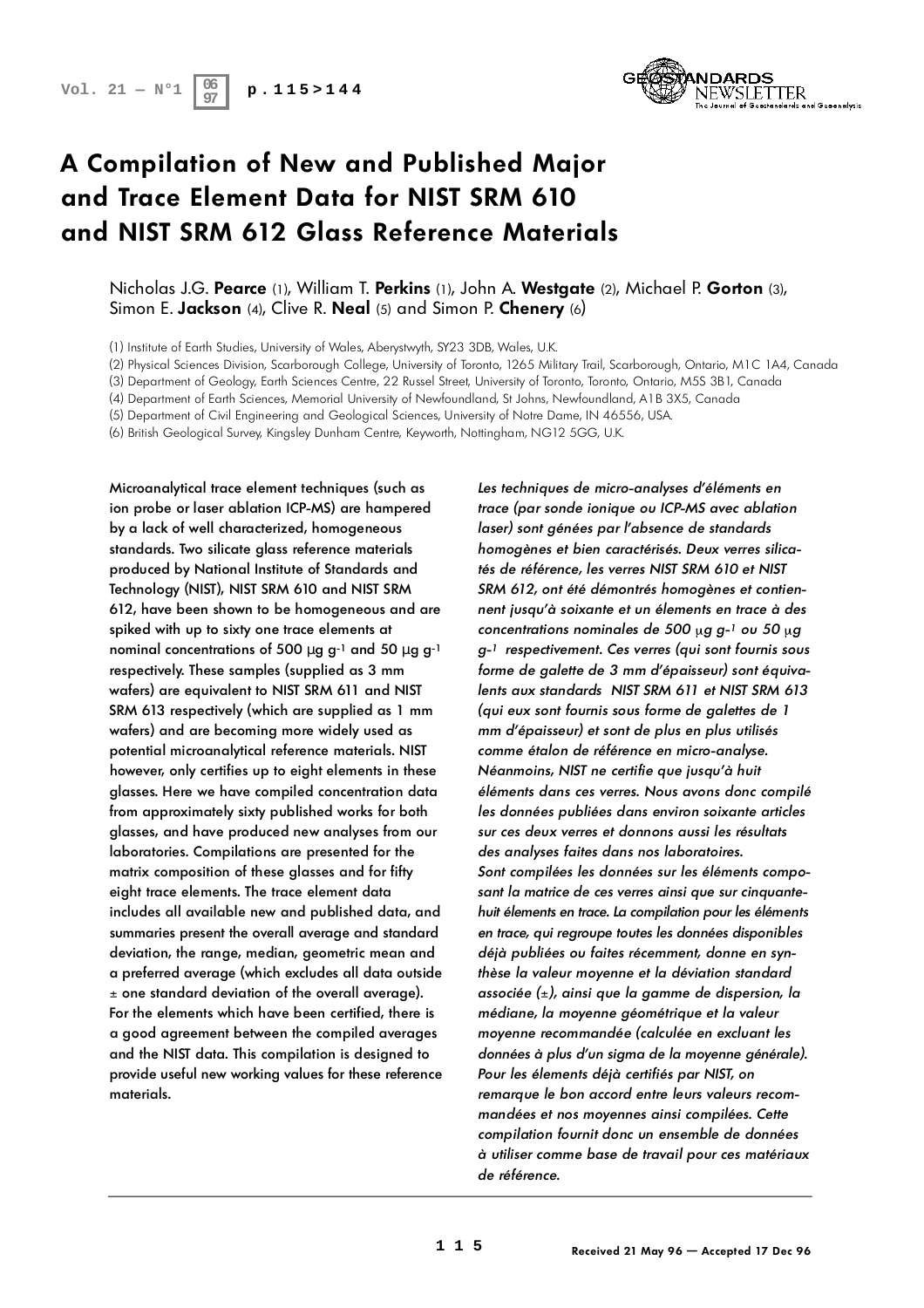

Trace element microanalytical techniques suffer from a lack of homogeneous, well characterized trace element reference materials (see for example Hinton 1990, Perkins and Pearce 1995 and Pearce et al. 1996). The National Institute of Standards and Technology (NIST) produces a series of silicate glasses available as 3 mm wafers (including NIST SRM 610 and NIST SRM 612) which have been spiked with up to sixty one separate trace elements. NIST SRM 610 contains trace elements at a nominal 500 μg g<sup>-1</sup> concentration and NIST SRM 612 is at a nominal 50  $\mu$  g g<sup>-1</sup>. The same materials are available as 1 mm wafers as NIST SRM 611 (500  $\mu$  g g<sup>-1</sup>) and NIST SRM 613 (50  $\mu$  g g<sup>-1</sup>). In this compilation we include data for NIST SRM 611 with NIST SRM 610, and data for NIST SRM 613 with NIST SRM 612, making no distinction between these wafers. NIST certifies only eight elements in these glasses (Fe, Mn, Ni, Rb, Sr, Pb, Th and U in NIST SRM 610 and Fe, Ni, Rb, Sr, Ag, Pb, Th and U in NIST SRM 612) for an entire wafer, not for a fragment thereof. Information values are given for nine further elements in NIST SRM 610 and eighteen further elements in NIST SRM 612. In the certificate issued in January 1992, NIST states that "no element has been proven heterogeneous outside [5 percent] for the SRM wafer used in its entirety. However, spatial inhomogeneity does exist within each wafer", although no indication of which elements, or to what extent, is given. Hinton et al. (1995), however, have shown, in an ion microprobe study, that the NIST SRM 610 is homogeneous to  $\pm$  1% relative, and that these reference materials are suitable for use as microanalysis standards. It is not the intention of this contribution to prove the homogeneity of these glasses. Whilst studies have been undertaken in one of our laboratories in an attempt to demonstrate the homogeneity of the NIST glasses, problems arise due to element fractionation from the glasses during laser ablation inductively coupled plasma-mass spectrometry (LA-ICP-MS) and minor changes in instrumental response mean that this cannot be shown by LA-ICP-MS (see Jeffries et al. 1996, Jeffries 1996).

The NIST SRM 610 and NIST SRM 612 glass wafers are, however, becoming more widely used as reference materials in microanalytical techniques which require homogeneous trace element standards. These techniques include ion-probe analysis (see for example Hinton 1990 and Hinton et al. 1995) and more recently, LA-ICP-MS, (see for example Jackson et al. 1992, Westgate et al. 1994, Perkins and Pearce 1995 and Pearce et al. 1996). LA-ICP-MS requires the knowledge

of an internal standard in the material being analysed for calibration as (analyte/internal standard) against a reference material. An ideal internal standard would be the minor isotope of a major element in the sample, which can be determined easily by electron probe micro-analysis. The calibration then only needs to be scaled for the differences in internal standard concentration between the sample and the reference material (see Perkins and Pearce 1995 for further details). An accurate knowledge of the matrix composition of the NIST glasses is thus also important.

Here we have compiled available published compositional data for the NIST SRM 610 and 612 glasses, and include new analytical data for both their major and trace element compositions, determined by a variety of analytical methods in five separate laboratories. We have excluded from our compilation publications which only present isotope ratio measurements. We are only aware of one previous compilation for these glasses (Gladney et al. 1987) which included data from approximately twenty five sources, as well as some isotope ratio determinations.

### **Analytical techniques and new data: this study**

### **Matrix composition**

In LA-ICP-MS analysis, normalisation of the response for an analyte to a minor isotope of a major element internal standard is normal practice (e.g. analyte/43Ca, analyte/<sup>29</sup>Si, see Perkins and Pearce 1995) with the major element determined by an external method (such as electron probe or from mineral stoichiometry). The results are then scaled for differences in the major element internal standard concentrations between the standard and the unknown. If the NIST values for the major elements are used for internal standardisation, particularly using NIST SRM 610, a significant error (around 3%) will be introduced. Accurate knowledge of the matrix composition is thus important.

The matrix composition of the major elements in NIST SRM 610 and NIST SRM 612 were determined by wavelength dispersive spectrometry methods on a Cameca SX-50 microprobe in the Department of Geology, University of Toronto. Small fragments of glass were mounted in resin blocks and polished prior to analyses. Concentrations were produced using the "PAP" procedure for quantitative analysis, which gives combined corrections for absorption and atomic number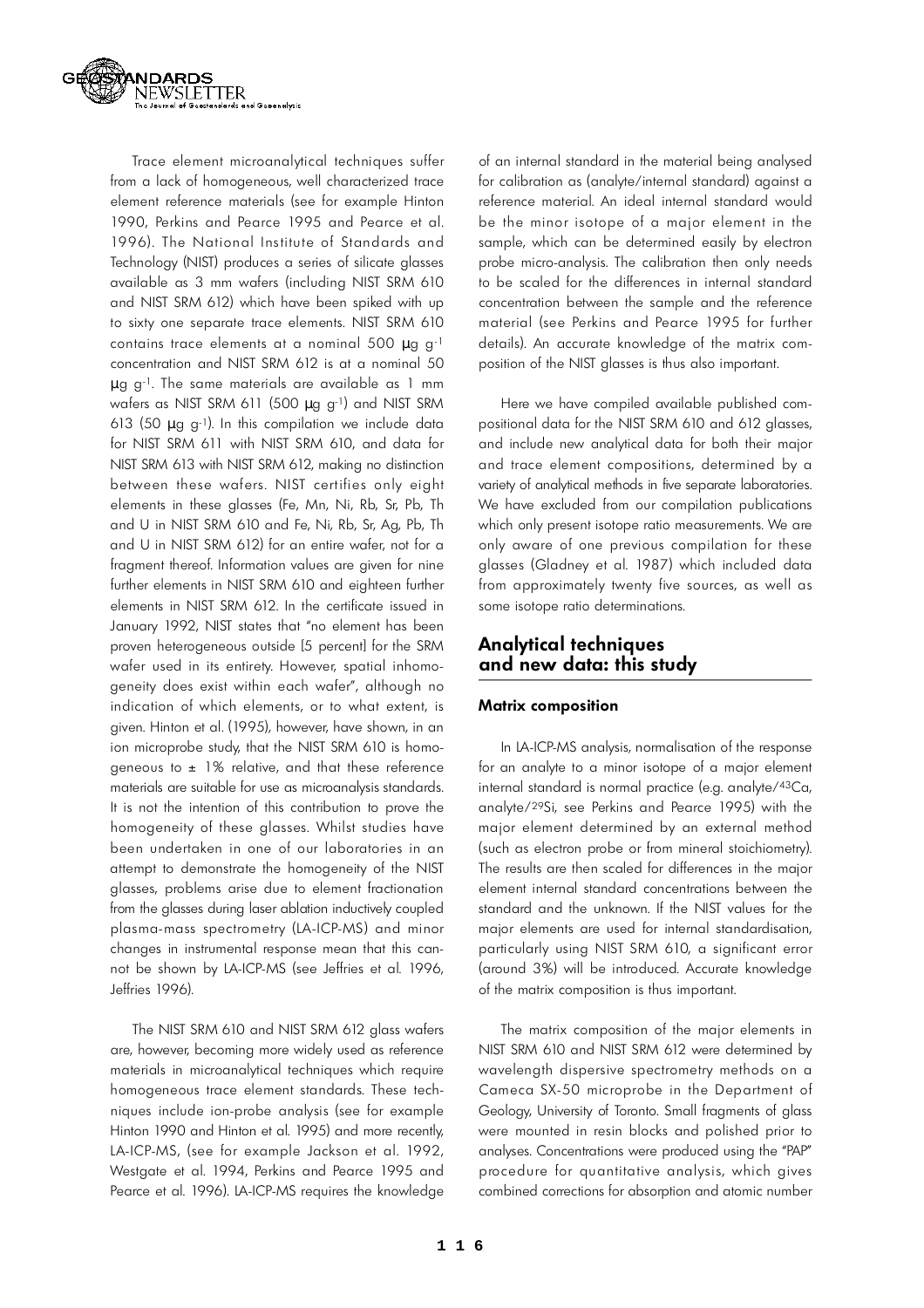

effects (Pouchou and Pichoir 1985). Calibration was achieved for various elements as follows: Si, Al, Na, K - obsidian standard, University of Alberta; Fe, Mg py rope; Ca, Mn - bustamite; Ti - synthetic TiAl pyroxene glass; Cl - tugtupite. A defocussed beam was used (15  $\mu$  m) accelerated to 15 kV with a 6 nA current, and elements were analysed in the following order simultaneously: Spectrometer 1 (TAP) - Na, Si, Mg, Al; Spectrometer 2 (LiF) - Fe, Mn; Spectrometer 3 (PET) - K, Ti, Cl, Ca. For both NIST SRM 610 and NIST SRM 612 a total of twenty analyses were made from four separate chips of glass. Detection limits are about 0.03% m/m oxide (3 sigma). The matrix composition, when scaled to 100%, compares extremely well with the nominal composition used for the matrix by NIST (i.e. 72% SiO $_2$ , 2% Al $_2$ O $_3$ , 12% CaO and 12% Na $_2$ O). Absolute values are lower than the NIST "matrix" composition due to the dilution effect of adding some sixty one elements at about 500  $\mu$  g g<sup>-1</sup>.

NIST SRM 610 was also analysed for its matrix composition by electron probe at Memorial University. The electron microprobe used was a Cameca SX50. Analyses were performed using energy dispersive detection for the major constituents (Na, Al, Si, Ca) plus K and Mg and wavelength dispersive detection for the other minor constituents (Ti, Mn, Fe, V). A ZAF correction procedure was employed. Calibration standards were as follows: Na - NaBe-phosphate; Mg - periclase; Al corundum; Si - quartz; K - K-feldspar; Ca - wollastonite; Ti - ilmenite; Mn - MnTiO $_3$ ; Fe - fayalite; V - PbV-chloride. It appears that Na may have been lost from this analysis whilst the other major elements compare favourably with the Toronto data.

Data for the matrix compositions of NIST SRM 610 and NIST SRM 612 are presented in Tables 1 and 2 respectively.

### **Trace elements**

New trace element data for up to fifty eight elements from this study are presented in Table 3 for NIST SRM 610 and in Table 4 for NIST SRM 612. Data from five laboratories have been incorporated into these tables and include analyses by solution nebulisation ICP-MS (with a variety of dissolution methods being employed), ICP-AES, AAS, EPMA (for some elements in NIST SRM 610 ) and INAA. The analytical methods used in each laboratory are described below. EPMA conditions have been described in the previous section.

### Solution ICP-MS and AAS analyses, Aberystwyth:

Discs of both NIST SRM 610 and NIST SRM 612 were broken into small fragments. Four 0.3 g (approximately)

Table 1.

Compilation of new and published analyses for the matrix of NIST SRM 610. Analyses in % m/m oxide. The overall average excludes the low Na<sub>2</sub>O data from Memorial EPMA. The "matrix scaled" column normalizes the SiO $_{\rm 2^{\prime}}$  Al $_{\rm 2}$ O $_{\rm 3^{\prime}}$  Na $_{\rm 2}$ O and CaO content to 100%

|                   | NIST,<br>nominal<br>matrix | Toronto EPMA,<br>this study,<br>average<br>(n=20) | Memorial EPMA,<br>this study,<br>average<br>$(n=19)$ | (A)<br>average         | Overall<br>average       | Overall<br>average,<br>scaled | <b>NIST</b><br>nominal<br>matrix |
|-------------------|----------------------------|---------------------------------------------------|------------------------------------------------------|------------------------|--------------------------|-------------------------------|----------------------------------|
|                   |                            |                                                   |                                                      |                        |                          |                               |                                  |
| SiO <sub>2</sub>  | 72                         | 69.895<br>± 0.214                                 | $70.400 \pm$<br>0.400                                | 69.63<br>0.27<br>$\pm$ | 69.975<br>0.391<br>$\pm$ | 72.276                        | 72<br>SiO <sub>2</sub>           |
| TiO <sub>2</sub>  |                            | 0.070<br>$\pm$ 0.025                              | $0.076 \pm 0.012$                                    | 0.08<br>0.01<br>$\pm$  | 0.075<br>± 0.005         |                               | TiO <sub>2</sub>                 |
| $Al_2O_3$         | $\overline{2}$             | $1.936 \pm 0.027$                                 | $1.960 +$<br>0.090                                   | 2.22<br>0.01<br>$\pm$  | 2.039<br>$\pm 0.157$     | 2.106                         | $\overline{2}$<br>$Al_2O_3$      |
| FeO               |                            | 0.059<br>$\pm$ 0.023                              | 0.039<br>0.024<br>$\pm$                              | 0.07<br>0.02<br>$\pm$  | 0.056<br>0.016<br>$\pm$  |                               | FeO                              |
| MnO               |                            | 0.053<br>$\pm$ 0.025                              | $0.060 +$<br>0.031                                   | 0.05<br>0.03<br>$\pm$  | 0.054<br>0.005<br>$\pm$  |                               | MnO                              |
| MgO               |                            | $0.067 \pm 0.012$                                 | $0.057 \pm 0.006$                                    | 0.07<br>0.01<br>$\pm$  | 0.065<br>$\pm 0.007$     |                               | MgO                              |
| CaO               | 12                         | 11.370<br>$\pm 0.083$                             | 11.270<br>0.140<br>$\pm$                             | 11.71<br>$\pm 0.03$    | 11.450<br>0.231<br>$\pm$ | 11.827                        | 12<br>CaO                        |
| Na <sub>2</sub> O | 14                         | 13.833<br>$\pm 0.090$                             | 8.200<br>0.300<br>$\pm$                              | 12.87<br>0.08<br>$\pm$ | 13.352<br>0.681<br>$\pm$ | 13.791                        | 14<br>Na <sub>2</sub> O          |
| K <sub>2</sub> O  |                            | 0.061<br>± 0.019                                  | 0.057<br>± 0.026                                     | 0.06<br>$\pm$ 0.01     | 0.059<br>± 0.002         |                               | $K_2O$                           |
| CI.               |                            | 0.047<br>± 0.016                                  |                                                      |                        | 0.047<br>± 0.000         |                               | <sub>C</sub>                     |
| $P_2O_5$          |                            |                                                   |                                                      | 0.12<br>0.02<br>$\pm$  | 0.120<br>0.000<br>$\pm$  |                               | $P_2O_5$                         |
| Total             | 100                        | 97.389                                            | 92.119                                               | 96.88<br>0.13<br>$\pm$ | 97.292                   | 100.000                       | Total<br>100                     |

 $±$  one standard deviation.

(A) Hollocher and Ruiz (1995).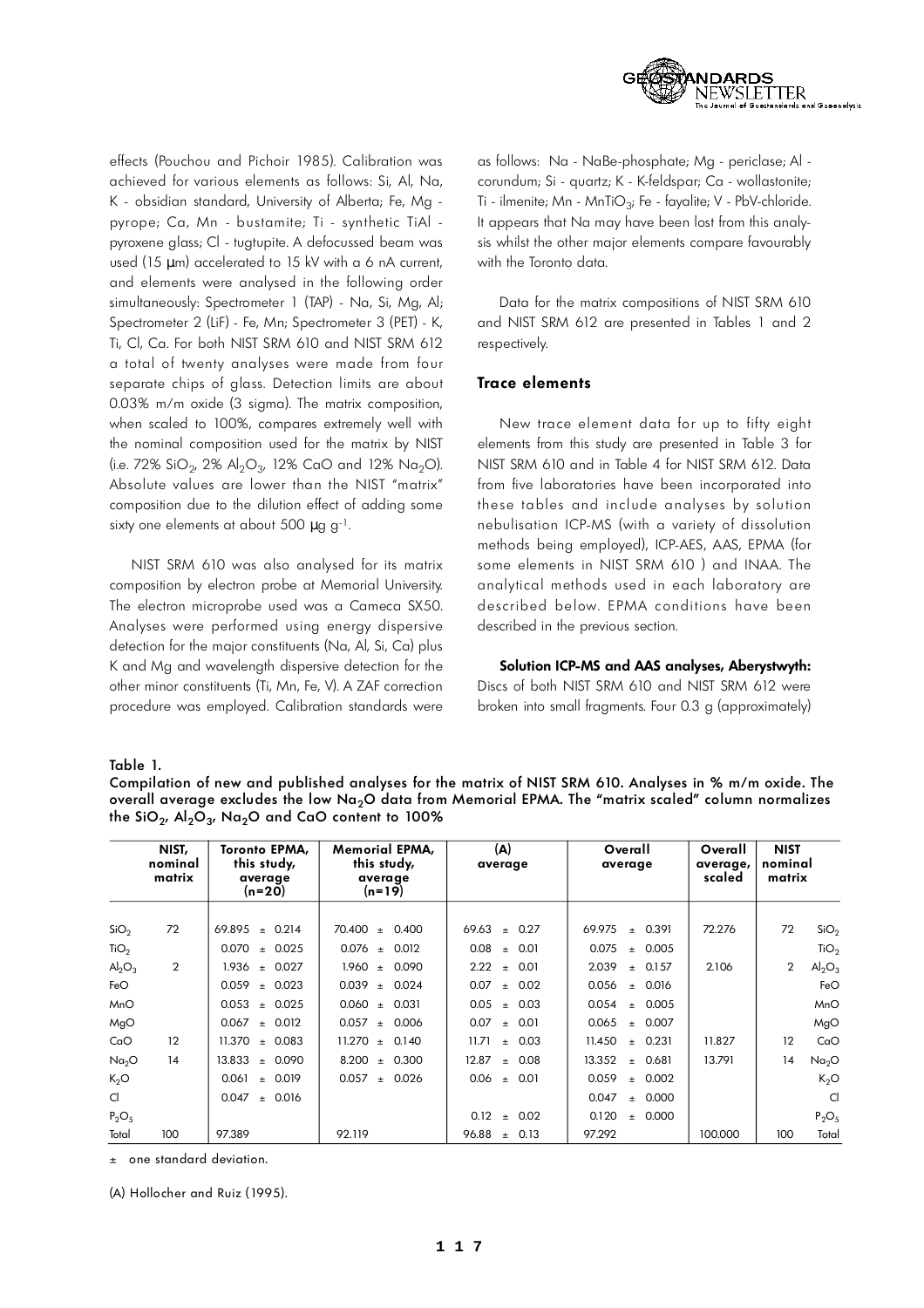

Table 2.

Compilation of new and published analyses for the matrix of NIST SRM 612. Analyses in % m/m oxide. The "matrix scaled" column normalizes the SiO<sub>2</sub>, Al<sub>2</sub>O<sub>3</sub>, Na<sub>2</sub>O and CaO content to 100%

|                   | <b>Toronto EPMA</b><br>this study,<br>average<br>$(n=20)$ | (A)    | (B)<br>average<br>$(n=10)$ | (C)<br>average   | (D)<br>average   | (E)<br>analysis  | (E)<br>activation superprobe<br>733 | Overall<br>average | Overall<br>average,<br>scaled | <b>NIST</b><br>nominal<br>matrix |
|-------------------|-----------------------------------------------------------|--------|----------------------------|------------------|------------------|------------------|-------------------------------------|--------------------|-------------------------------|----------------------------------|
| SiO <sub>2</sub>  | 72.29±0.22                                                | 71.5   | 72.17±0.35                 |                  |                  | $72.90 \pm 1.40$ | 70.65                               | 71.90±0.96         | 71.79                         | 72                               |
| TiO <sub>2</sub>  | $0.02 \pm 0.02$                                           |        | $0.01 \pm 0.01$            |                  |                  |                  |                                     | $0.01 \pm 0.00$    |                               |                                  |
| $Al_2O_3$         | $2.01 \pm 0.04$                                           | 2.15   | $2.32 \pm 0.01$            |                  |                  | $2.10 \pm 0.04$  | 1.96                                | $2.11 \pm 0.16$    | 2.10                          | $\overline{2}$                   |
| FeO               | $0.01 \pm 0.02$                                           | 0.027  | $0.02 \pm 0.01$            |                  |                  |                  |                                     | $0.02 \pm 0.00$    |                               |                                  |
| <b>MnO</b>        | $0.01 \pm 0.02$                                           |        | $0.01 \pm 0.02$            |                  |                  |                  |                                     | $0.01 \pm 0.00$    |                               |                                  |
| MgO               | $0.00 \pm 0.00$                                           |        |                            |                  |                  |                  |                                     | 0.00               |                               |                                  |
| CaO               | $11.77 \pm 0.11$                                          | 11.4   | $12.09 \pm 0.50$           | $12.10 \pm 0.20$ | $12.30 \pm 1.00$ |                  |                                     | $11.93 \pm 0.22$   | 11.91                         | 12                               |
| Na <sub>2</sub> O | $14.18 \pm 0.10$                                          | 13     | $13.16 \pm 0.07$           | $14.20 \pm 0.20$ | $14.40 \pm 0.80$ |                  |                                     | $13.98 \pm 0.56$   | 13.96                         | 14                               |
| $K_2O$            | $0.01 + 0.01$                                             | 0.02   | $0.01 \pm 0.01$            |                  |                  |                  |                                     | $0.01 \pm 0.00$    |                               |                                  |
| CI.               | $0.02 \pm 0.02$                                           |        |                            |                  |                  |                  |                                     | 0.02               |                               |                                  |
| $P_2O_5$          |                                                           |        | $0.01 \pm 0.01$            |                  |                  |                  |                                     | 0.01               |                               |                                  |
| Total             | 100.319                                                   | 98.117 | 99.8                       |                  |                  |                  |                                     | 100.009            | 100.000                       | 100                              |

one standard deviation.

(A) Jackson et al. (1992), (B) Hollocher and Ruiz (1995), (C) Kanda et al. (1980), (D) Kuleff et al. 1984, (E) Penev et al. 1985.

splits from each glass were weighed accurately into 50 ml PTFE beakers and taken into solution using a repeated open, hot HF/HClO<sub>4</sub> attack. After a final evaporation of 2 ml HClO $_4$ , samples were treated with 5 ml of  $HNO<sub>3</sub>$  and made up to 100 ml solution in 10% m/m HNO $_3$ . All acids used were AristaR® or Primar<sup>®</sup> Grade. Two blanks were also treated with the same volumes of acid and subtracted from the final analyses.

Fully quantitative analyses were performed using a VG Elemental ICP-MS PlasmaQuad II+ with modified (1992) high sensitivity interface. Calibration was achieved using multi-element synthetic standards made from Aldrich 1 mg ml-1 Atomic Absorption single element solutions. With the exception of the REE, calibration samples contained ten to fifteen elements held in dilute acid at concentrations appropriate to the abundance of trace elements in natural rocks. The REE calibration sample used in this study was made to have equal concentrations of all REE, reflecting the expected concentration in the NIST glasses, and to minimise any effect from poly-atomic oxide spectral overlap during analysis.

Each of the four separate digestions for each glass was analysed five times. These were corrected for sample weight and instrument drift, and the means of the five runs for each digestion were then averaged to give the concentration (with standard deviation) of fifty

elements in the original glass (see Tables 3 and 4). Relative standard deviations (RSDs) were generally small across the separate determinations, giving a good indication of the reproducibility of ICP-MS for this type of analysis (typically, RSD  $\leftarrow$  3% for Z  $\rightarrow$  30). For low Z elements, RSDs were greater, a result of the lower sensitivity of ICP-MS at low Z.

Cu and Zn in NIST SRM 612 and NIST SRM 610 were also determined at Aberystwyth by atomic absorption, whilst the concentrations of K in NIST SRM 612 and Li and K in NIST SRM 610 were determined by flame emission using a Perkin-Elmer 2380 spectrophotometer. Calibration was performed using mixed element standards.

The overall reproducibility of results for most elements (excluding Nb, Ta, Zr and Hf) from the four separate determinations is indicative of a homogeneous glass at the 0.3 g scale of sampling.

**Solution ICP-MS analyses, Notre Dame:** A VG Instruments PlasmaQuad II+ STE ICP-MS was used to analyse a sample of NIST SRM 610 and NIST SRM 612. The sample (20 mg) was digested in 40 drops of HF and 25 drops of concentrated  $\mathsf{HNO}_3$  (both prepared by double distillation) left on a hotplate in PTFE overnight and subsequently evaporated to dryness. After cooling, a further 15 drops of  $HNO<sub>3</sub>$ were added prior to a final evaporation to dryness.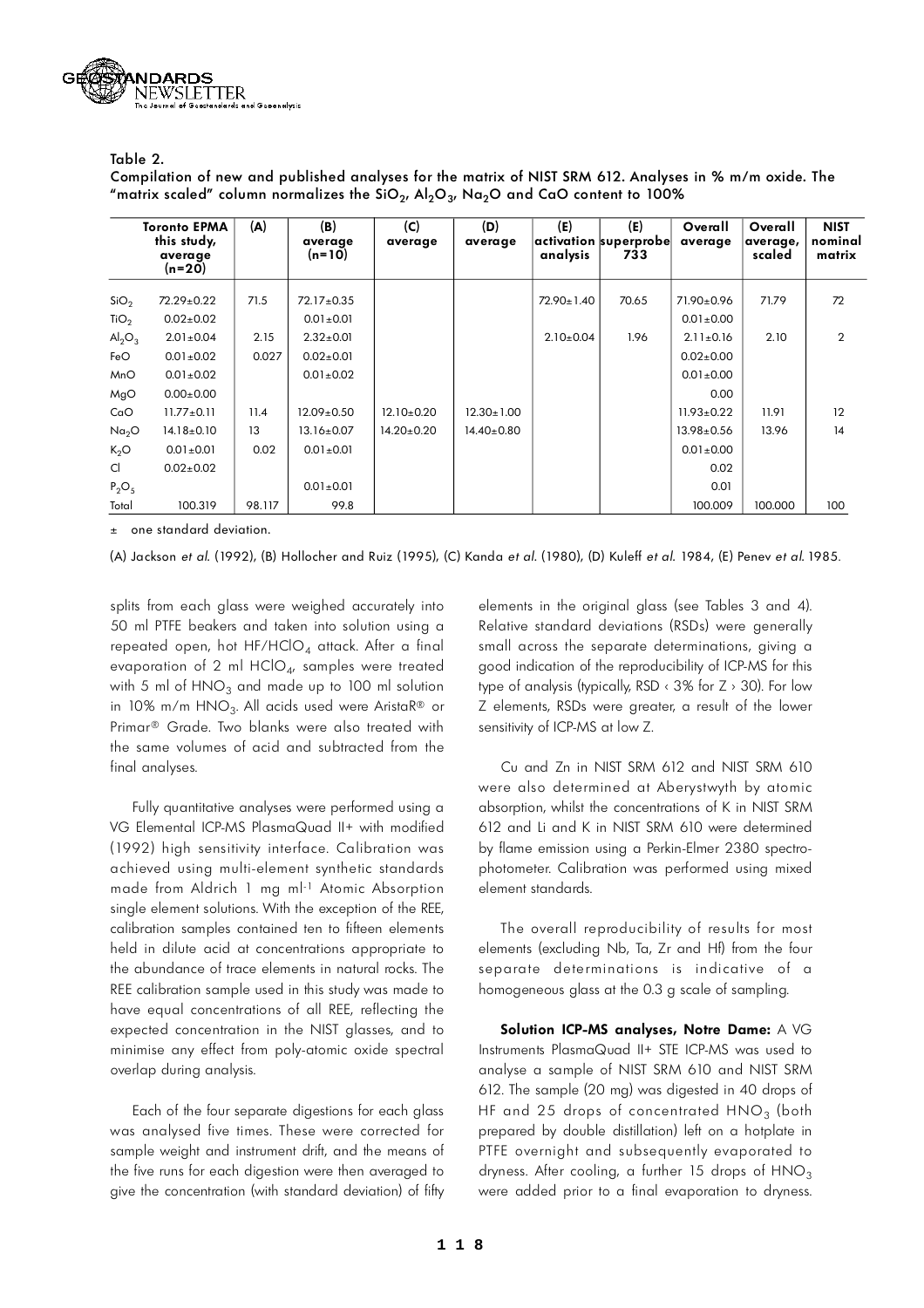

| Table 3. |                                                                     |  |  |
|----------|---------------------------------------------------------------------|--|--|
|          | New analytical data ( $\mu$ g g-1) from this study for NIST SRM 610 |  |  |

|          | <b>ICP-MS</b><br>Aberystwyth        | AAS<br>Aberystwyth | <b>EPMA</b><br>Toronto | ICP-MS<br><b>Notre Dame</b>            | ICP-MS<br>Memorial           | <b>ICP-AES</b><br>Memorial  | ICP-MS sinter,<br>Memorial  | <b>EPMA</b><br>Memorial | <b>INAA</b><br>Toronto     |                    |
|----------|-------------------------------------|--------------------|------------------------|----------------------------------------|------------------------------|-----------------------------|-----------------------------|-------------------------|----------------------------|--------------------|
| Ag       | $212.3 \pm 3.2$                     |                    |                        |                                        |                              |                             |                             |                         |                            | Ag                 |
| As       |                                     |                    |                        |                                        |                              |                             |                             |                         | $303 \pm 3$                | As                 |
| Aυ       | $15.6 \pm 4.1$                      |                    |                        |                                        |                              |                             |                             |                         | $22.6 \pm 0.3$             | Aυ                 |
| В        |                                     |                    |                        |                                        |                              |                             |                             |                         |                            | В                  |
| Bα       | $411.2 \pm 3.2$                     |                    |                        | $473.33 \pm 4.33$                      | $448 \pm 6$                  | $424 \pm 14$                | $382 \pm 12$                |                         |                            | Ba                 |
| Be       | $481.4 \pm 12.9$                    |                    |                        | $540.67 \pm 7.9$                       | $452 \pm 12$                 | $421 \pm 13$                |                             |                         |                            | Be                 |
| Bi       | $379.1 \pm 7.7$                     |                    |                        | $113.7 \pm 2.31$                       | $387 \pm 10$                 |                             |                             |                         |                            | Bi                 |
| Cd       | $264.7 \pm 1.3$                     |                    |                        |                                        |                              |                             |                             |                         |                            | Cd                 |
| Ce       | $430.3 \pm 2.0$                     |                    | $470 \pm 160$          | $452.1 \pm 1.77$                       | $462 \pm 6$                  | $450 \pm 15$                | $428 \pm 7$                 |                         | $463 \pm 10$               | Ce<br>$\mathsf{C}$ |
| d<br>Co  | $422.2 \pm 9.1$                     |                    |                        | $436.17 \pm 9.46$                      |                              | $418 \pm 18$                |                             |                         | $444 \pm 2$                | Co                 |
| Cr       | $381.1 \pm 15.6$                    |                    |                        | $461.77 \pm 11.7$                      | $406 \pm 18$                 | $343 \pm 6$                 |                             |                         |                            | Cr                 |
| Cs       | $320.3 \pm 4.0$                     |                    |                        | $458.33 \pm 5.3$                       | $369 \pm 7$                  |                             |                             |                         | $395 \pm 1$                | Cs                 |
| Cu       | $350.2 \pm 12.0$                    | $420 \pm 5.6$      |                        | $462.7 \pm 2.26$                       | $460 \pm 12$                 | $431 \pm 15$                |                             |                         |                            | Cυ                 |
| Dy       | $439.0 \pm 1.6$                     |                    |                        | $409.6 \pm 6.86$                       | $448 \pm 24$                 |                             | $429 \pm 9$                 |                         |                            | Dy                 |
| Er       | $439.2 \pm 2.2$                     |                    |                        | $404.07 \pm 8.67$                      | $463 \pm 24$                 |                             | $436 \pm 10$                |                         |                            | Er                 |
| Eυ       | $442.7 \pm 3.1$                     |                    |                        | $433.27 \pm 3.02$                      | $460 \pm 16$                 |                             | $439 \pm 12$                |                         | $458 \pm 1$                | Eυ                 |
| Fe       | $461.0 \pm 34.4$                    |                    | $455 \pm 177$          |                                        |                              | $517 \pm 19$                |                             | $299 \pm 187$           |                            | Fe                 |
| Ga       | $436.5 \pm 15.6$                    |                    |                        | $501.3 \pm 6.98$                       |                              | $395 \pm 13$                |                             |                         |                            | Ga                 |
| Gd       | $425.2 \pm 2.5$                     |                    |                        | $430.53 \pm 3.64$                      | $433 \pm 28$                 |                             | $447.5 \pm 11.5$            |                         |                            | Gd                 |
| Ge       | $391.3 \pm 9.9$                     |                    |                        |                                        |                              |                             |                             |                         |                            | Ge                 |
| Hf       | $312.7 \pm 20.4$                    |                    |                        | $405 \pm 7.35$                         | $440 \pm 19$                 |                             | $416 \pm 9$                 |                         | $406 \pm 3$                | Hf                 |
| Ho<br>In | $460.3 \pm 3.1$<br>$461.2 \pm 18.5$ |                    |                        | $439.1 \pm 8.15$                       | $460 \pm 25$                 |                             | $439 \pm 11$                |                         |                            | Ho<br>In           |
| Κ        |                                     | $456.2 \pm 4.98$   | $503 \pm 157$          |                                        |                              | $442 \pm 6$                 |                             | $472 \pm 222$           |                            | K                  |
| Lα       | $432.5 \pm 1.4$                     |                    |                        | $443.87 \pm 0.52$                      | $438 \pm 4$                  | $453 \pm 11$                | $421 \pm 6$                 |                         | $452 \pm 3$                | La                 |
| Li       | $536.3 \pm 12.5$                    | $495.7 \pm 4.1$    |                        | $457.2 \pm 6.92$                       | $453 \pm 17$                 |                             |                             |                         |                            | Li                 |
| Lυ       | $439.7 \pm 2.5$                     |                    |                        | $440.57 \pm 6.94$                      | $440 \pm 19$                 |                             | $416 \pm 7$                 |                         | $469 \pm 0.5$              | Lυ                 |
| Mg       | $488.0 \pm 12.4$                    |                    | $511 \pm 92$           |                                        |                              | $421 \pm 13$                |                             | $436 \pm 48$            |                            | Mg                 |
| Mn       | $440.8 \pm 7.4$                     |                    | $409 \pm 193$          |                                        |                              | $392 \pm 20$                |                             | $464 \pm 242$           |                            | Mn                 |
| Mo       | $407.5 \pm 3.1$                     |                    |                        | $276 \pm 10$                           | $398 \pm 3$                  | $319 \pm 11$                |                             |                         |                            | Mo                 |
| Nb       | $248.5 \pm 81.3$                    |                    |                        | $432.17 \pm 12.4$                      | $225 \pm 45$                 |                             | $305 \pm 219$               |                         |                            | Nb                 |
| Nd       | $426.1 \pm 1.5$                     |                    |                        | $435.17 \pm 3.06$                      | $435 \pm 5$                  |                             | $424 \pm 10$                |                         |                            | Nd                 |
| Ni       | $445.7 \pm 15.4$                    |                    |                        | $495.47 \pm 5.29$                      |                              | $341 \pm 15$                |                             |                         |                            | Ni                 |
| P<br>Pb  | $304.9 \pm 54.0$<br>$389.0 \pm 7.0$ |                    |                        | $301.4 \pm 2.94$                       | $419 \pm 1.2$                | $380 \pm 9$<br>$381 \pm 11$ |                             |                         |                            | P<br>Pb            |
| Pr       | $462.9 \pm 2.9$                     |                    |                        | $422.8 \pm 2.67$                       | $460 \pm 9$                  |                             | $441 \pm 10$                |                         |                            | Pr                 |
| Rb       | $423.8\pm6.6$                       |                    |                        | $501.97 \pm 0.71$                      | $450 \pm 6$                  |                             |                             |                         | $400 \pm 30$               | Rb                 |
| Re       |                                     |                    |                        |                                        |                              |                             |                             |                         |                            | Re                 |
| Sb       | $340.4 \pm 18.6$                    |                    |                        |                                        |                              |                             |                             |                         |                            | Sb                 |
| Sc       | $445.4 \pm 14.1$                    |                    |                        | $449.07 \pm 13.8$                      | $444 \pm 20$                 | $486 \pm 13$                |                             |                         | $442 \pm 1$                | Sc                 |
| Se       |                                     |                    |                        |                                        |                              |                             |                             |                         |                            | Se                 |
| Sm       | $449.4 \pm 2.0$                     |                    |                        | $449.33 \pm 4.81$                      | $458 \pm 18$                 |                             | $433 \pm 12$                |                         | $475 \pm 0.5$              | Sm                 |
| Sn       | $309.4 \pm 43.6$                    |                    |                        |                                        |                              |                             |                             |                         |                            | Sn                 |
| Sr       | $491.9 \pm 14.7$                    |                    |                        | $514.93 \pm 4.93$                      | $512 \pm 9$                  | $459 \pm 17$                |                             |                         |                            | Sr                 |
| Ta       | $293.1 \pm 120.0$                   |                    |                        | $340.13 \pm 7.13$                      | $134 \pm 23$                 |                             | $304 \pm 22$                |                         | $525 \pm 1$<br>$455 \pm 2$ | Ta                 |
| Tb<br>Th | $454.8 \pm 3.2$<br>$527.6 \pm 2.5$  |                    |                        | $461.77 \pm 5.78$<br>$403.63 \pm 2.22$ | $457 \pm 24$<br>$454 \pm 14$ | $472 \pm 20$                | $414 \pm 12$<br>$396 \pm 6$ |                         | $458 \pm 2$                | Tb<br>Th           |
| Tì       | $437.3 \pm 20.2$                    |                    | $421 \pm 150$          | $524.43 \pm 4.56$                      |                              | $442 \pm 9$                 |                             | $458 \pm 74$            |                            | Ti                 |
| TI.      | $61.2 \pm 2.1$                      |                    |                        |                                        | $60.5 \pm 0.8$               |                             |                             |                         |                            | TI                 |
| Tm       | $422.6 \pm 2.3$                     |                    |                        | $407.9 \pm 8.11$                       | $454 \pm 20$                 |                             | $426 \pm 10$                |                         |                            | Tm                 |
| U        | $513.3 \pm 0.9$                     |                    |                        | $432.27 \pm 5.6$                       | $464 \pm 15$                 |                             |                             |                         |                            | U                  |
| V        | $448.6 \pm 18.5$                    |                    |                        | $369 \pm 7.84$                         | $434 \pm 17$                 | $435 \pm 17$                |                             | $372 \pm 141$           |                            | V                  |
| W        |                                     |                    |                        |                                        |                              |                             |                             |                         |                            | W                  |
| Y        | $469.6 \pm 8.8$                     |                    |                        | $531.47 \pm 2.75$                      | $438 \pm 2$                  | $480 \pm 11$                | $423.9 \pm 2.3$             |                         |                            | Y                  |
| Yb       | $450.6 \pm 2.1$                     |                    |                        | $435.83 \pm 8.49$                      | $459 \pm 22$                 | $434 \pm 10$                |                             |                         | $496 \pm 2$                | Yb                 |
| Zn       | $411.3 \pm 8.2$                     | $413 \pm 3.1$      |                        | $494.27 \pm 4.88$                      | $477 \pm 10$                 | $398 \pm 11$                |                             |                         |                            | Zn                 |
| Zr       | $381.3 \pm 14.6$                    |                    |                        | $482.37 \pm 5.48$                      | $449 \pm 4$                  | $435 \pm 9$                 | $431.7 \pm 1.3$             |                         |                            | Zr                 |

± one standard deviation.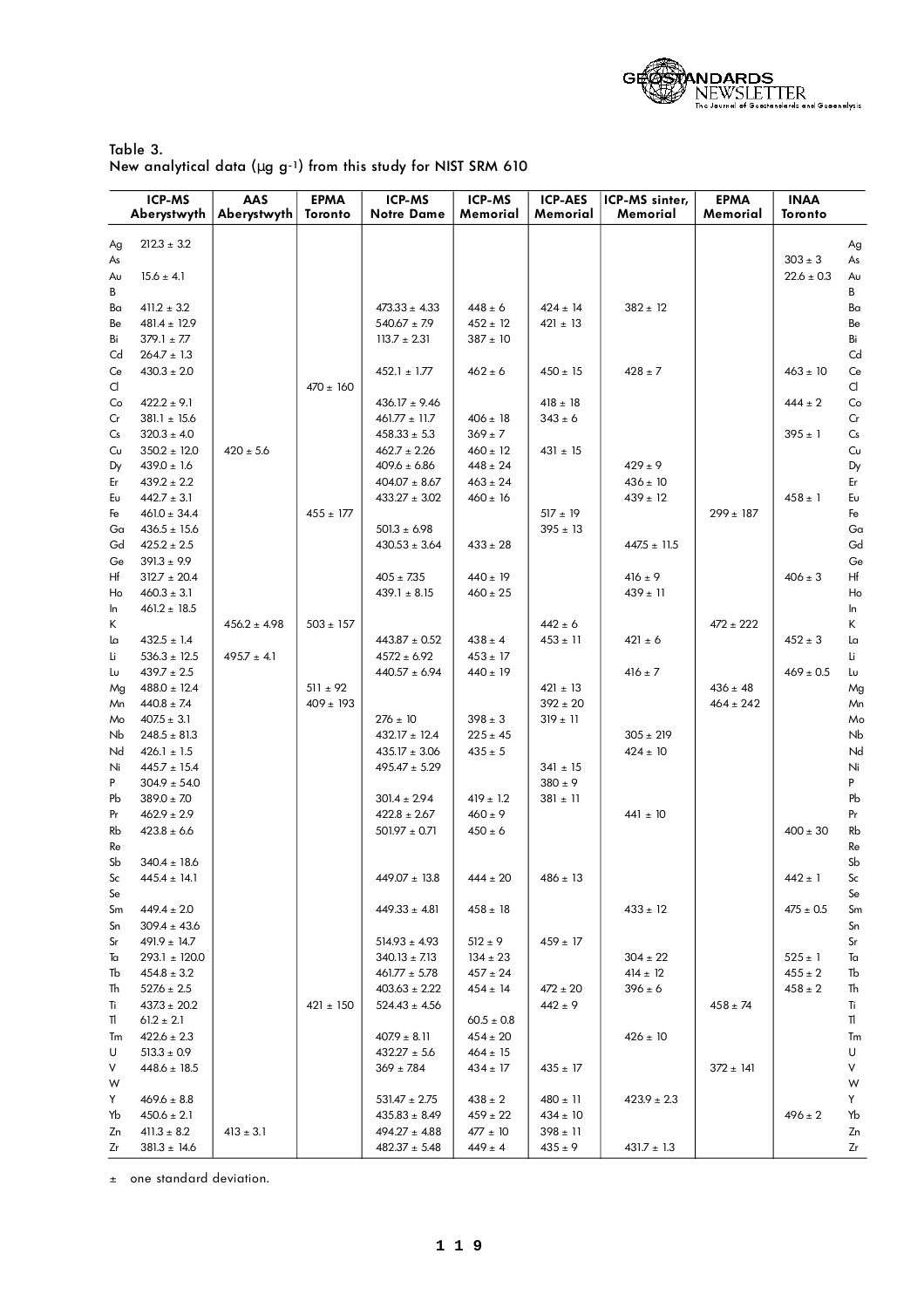

Table 4. New analytical data ( $\mu$  g g<sup>-1</sup>) from this study for NIST SRM 612

| intl. std., BGS<br><b>Aberystwyth</b><br>Aberystwyth<br><b>Notre Dame Memorial</b><br>Memorial<br>Memorial<br>Toronto<br>$22.57\pm0.38$<br>$21.11 \pm 1.54$<br>$18.91 \pm 0.78$<br>Ag<br>Ag<br>$48.14 \pm 1.6$<br>$31 \pm 1$<br>As<br>As<br>$4.05 \pm 0.81$<br>$5.1 \pm 0.1$<br>Aυ<br>Aυ<br>В<br>В<br>$33.6 \pm 267$<br>$38.05 \pm 0.73$<br>$38 \pm 1$<br>$32.87 \pm 0.11$<br>$37.2 \pm 0.5$<br>Ba<br>Bα<br>$39.84 \pm 1.68$<br>$34.3 \pm 0.8$<br>$37.60 \pm 3.96$<br>Be<br>Be<br>$31.45 \pm 0.12$<br>Bi<br>Bi<br>Cd<br>Cd<br>$27.63 \pm 1.09$<br>$28.92 \pm 1.76$<br>$33.89 \pm 0.17$<br>$38.1 \pm 0.9$<br>$37.9 \pm 0.5$<br>$37.82 \pm 1.98$<br>Ce<br>Ce<br>$34.9 \pm 0.6$<br>$39.81 \pm 2.27$<br>$37.82 \pm 4.40$<br>$37.3 \pm 0.1$<br>Co<br>Co<br>$37.94 \pm 1.56$<br>$38.64 \pm 0.91$<br>$19.24 \pm 3.41$<br>Cr<br>Cr<br>$30.1 \pm 0.5$<br>$35.08 \pm 0.64$<br>$40.51 \pm 1.13$<br>$42.8 \pm 0.3$<br>$\mathsf{C}\mathsf{s}$<br>Сs<br>$37.33 \pm 1.77$<br>$30.76 \pm 1.63$<br>$37.8 \pm 1.1$<br>$52.01 \pm 6.82$<br>Cυ<br>Cυ<br>$34.99 \pm .0.82$<br>$36.72 \pm 0.77$<br>$35.02 \pm 0.21$<br>$31.1 \pm 0.5$<br>$35.7 \pm 0.5$<br>Dy<br>Dy<br>$37.7 \pm 0.4$<br>$38.37 \pm 1.21$<br>$35.05 \pm 0.25$<br>$38.15 \pm 0.6$<br>Er<br>Er<br>$32.68 \pm 0.23$<br>$35.03 \pm 0.2$<br>$35.95\pm1.21$<br>$35.6 \pm 0.1$<br>Eυ<br>$33.14 \pm 0.46$<br>Eυ<br>$115 \pm 10$<br>Fe<br>Fe<br>$36.74 \pm 1.57$<br>$36.88 \pm 1.08$<br>$33.5 \pm 1.7$<br>$38.04 \pm 2.97$<br>Ga<br>Ga<br>$36.03\pm0.23$<br>Gd<br>Gd<br>$36.31 \pm 0.99$<br>$37.82 \pm 1.12$<br>$38.26 \pm 1.65$<br>$32.77 \pm 0.61$<br>Ge<br>Ge<br>$35 \pm 0.1$<br>Hf<br>Hf<br>$26.43 \pm 0.98$<br>$36.99 \pm 0.67$<br>$35.9 \pm 0.6$<br>$38.7 \pm 0.19$<br>$38.59 \pm 1.21$<br>$38.9 \pm 0.31$<br>$37.3 \pm 0.5$<br>Ho<br>Ho<br>$3721 \pm 0.63$<br>$18.44 \pm 0.22$<br>$43.43 \pm 1.87$<br>In<br>In<br>$66.52 \pm 2.01$<br>Κ<br>K<br>$33.45 \pm 0.35$<br>$34.02 \pm 0.64$<br>$36.9 \pm 0.6$<br>$34.3 \pm 0.7$<br>$34.63 \pm 2.09$<br>$34.3 \pm 0.2$<br>La<br>Lα<br>$40.24 \pm 1.21$<br>$40.27 \pm 1.95$<br>$41.67 \pm 1.76$<br>Li<br>Li |
|--------------------------------------------------------------------------------------------------------------------------------------------------------------------------------------------------------------------------------------------------------------------------------------------------------------------------------------------------------------------------------------------------------------------------------------------------------------------------------------------------------------------------------------------------------------------------------------------------------------------------------------------------------------------------------------------------------------------------------------------------------------------------------------------------------------------------------------------------------------------------------------------------------------------------------------------------------------------------------------------------------------------------------------------------------------------------------------------------------------------------------------------------------------------------------------------------------------------------------------------------------------------------------------------------------------------------------------------------------------------------------------------------------------------------------------------------------------------------------------------------------------------------------------------------------------------------------------------------------------------------------------------------------------------------------------------------------------------------------------------------------------------------------------------------------------------------------------------------------------------------------------------------------------------------------------------------------------------------------------------------------------------------------------------------------------------------------------------|
|                                                                                                                                                                                                                                                                                                                                                                                                                                                                                                                                                                                                                                                                                                                                                                                                                                                                                                                                                                                                                                                                                                                                                                                                                                                                                                                                                                                                                                                                                                                                                                                                                                                                                                                                                                                                                                                                                                                                                                                                                                                                                            |
|                                                                                                                                                                                                                                                                                                                                                                                                                                                                                                                                                                                                                                                                                                                                                                                                                                                                                                                                                                                                                                                                                                                                                                                                                                                                                                                                                                                                                                                                                                                                                                                                                                                                                                                                                                                                                                                                                                                                                                                                                                                                                            |
|                                                                                                                                                                                                                                                                                                                                                                                                                                                                                                                                                                                                                                                                                                                                                                                                                                                                                                                                                                                                                                                                                                                                                                                                                                                                                                                                                                                                                                                                                                                                                                                                                                                                                                                                                                                                                                                                                                                                                                                                                                                                                            |
|                                                                                                                                                                                                                                                                                                                                                                                                                                                                                                                                                                                                                                                                                                                                                                                                                                                                                                                                                                                                                                                                                                                                                                                                                                                                                                                                                                                                                                                                                                                                                                                                                                                                                                                                                                                                                                                                                                                                                                                                                                                                                            |
|                                                                                                                                                                                                                                                                                                                                                                                                                                                                                                                                                                                                                                                                                                                                                                                                                                                                                                                                                                                                                                                                                                                                                                                                                                                                                                                                                                                                                                                                                                                                                                                                                                                                                                                                                                                                                                                                                                                                                                                                                                                                                            |
|                                                                                                                                                                                                                                                                                                                                                                                                                                                                                                                                                                                                                                                                                                                                                                                                                                                                                                                                                                                                                                                                                                                                                                                                                                                                                                                                                                                                                                                                                                                                                                                                                                                                                                                                                                                                                                                                                                                                                                                                                                                                                            |
|                                                                                                                                                                                                                                                                                                                                                                                                                                                                                                                                                                                                                                                                                                                                                                                                                                                                                                                                                                                                                                                                                                                                                                                                                                                                                                                                                                                                                                                                                                                                                                                                                                                                                                                                                                                                                                                                                                                                                                                                                                                                                            |
|                                                                                                                                                                                                                                                                                                                                                                                                                                                                                                                                                                                                                                                                                                                                                                                                                                                                                                                                                                                                                                                                                                                                                                                                                                                                                                                                                                                                                                                                                                                                                                                                                                                                                                                                                                                                                                                                                                                                                                                                                                                                                            |
|                                                                                                                                                                                                                                                                                                                                                                                                                                                                                                                                                                                                                                                                                                                                                                                                                                                                                                                                                                                                                                                                                                                                                                                                                                                                                                                                                                                                                                                                                                                                                                                                                                                                                                                                                                                                                                                                                                                                                                                                                                                                                            |
|                                                                                                                                                                                                                                                                                                                                                                                                                                                                                                                                                                                                                                                                                                                                                                                                                                                                                                                                                                                                                                                                                                                                                                                                                                                                                                                                                                                                                                                                                                                                                                                                                                                                                                                                                                                                                                                                                                                                                                                                                                                                                            |
|                                                                                                                                                                                                                                                                                                                                                                                                                                                                                                                                                                                                                                                                                                                                                                                                                                                                                                                                                                                                                                                                                                                                                                                                                                                                                                                                                                                                                                                                                                                                                                                                                                                                                                                                                                                                                                                                                                                                                                                                                                                                                            |
|                                                                                                                                                                                                                                                                                                                                                                                                                                                                                                                                                                                                                                                                                                                                                                                                                                                                                                                                                                                                                                                                                                                                                                                                                                                                                                                                                                                                                                                                                                                                                                                                                                                                                                                                                                                                                                                                                                                                                                                                                                                                                            |
|                                                                                                                                                                                                                                                                                                                                                                                                                                                                                                                                                                                                                                                                                                                                                                                                                                                                                                                                                                                                                                                                                                                                                                                                                                                                                                                                                                                                                                                                                                                                                                                                                                                                                                                                                                                                                                                                                                                                                                                                                                                                                            |
|                                                                                                                                                                                                                                                                                                                                                                                                                                                                                                                                                                                                                                                                                                                                                                                                                                                                                                                                                                                                                                                                                                                                                                                                                                                                                                                                                                                                                                                                                                                                                                                                                                                                                                                                                                                                                                                                                                                                                                                                                                                                                            |
|                                                                                                                                                                                                                                                                                                                                                                                                                                                                                                                                                                                                                                                                                                                                                                                                                                                                                                                                                                                                                                                                                                                                                                                                                                                                                                                                                                                                                                                                                                                                                                                                                                                                                                                                                                                                                                                                                                                                                                                                                                                                                            |
|                                                                                                                                                                                                                                                                                                                                                                                                                                                                                                                                                                                                                                                                                                                                                                                                                                                                                                                                                                                                                                                                                                                                                                                                                                                                                                                                                                                                                                                                                                                                                                                                                                                                                                                                                                                                                                                                                                                                                                                                                                                                                            |
|                                                                                                                                                                                                                                                                                                                                                                                                                                                                                                                                                                                                                                                                                                                                                                                                                                                                                                                                                                                                                                                                                                                                                                                                                                                                                                                                                                                                                                                                                                                                                                                                                                                                                                                                                                                                                                                                                                                                                                                                                                                                                            |
|                                                                                                                                                                                                                                                                                                                                                                                                                                                                                                                                                                                                                                                                                                                                                                                                                                                                                                                                                                                                                                                                                                                                                                                                                                                                                                                                                                                                                                                                                                                                                                                                                                                                                                                                                                                                                                                                                                                                                                                                                                                                                            |
|                                                                                                                                                                                                                                                                                                                                                                                                                                                                                                                                                                                                                                                                                                                                                                                                                                                                                                                                                                                                                                                                                                                                                                                                                                                                                                                                                                                                                                                                                                                                                                                                                                                                                                                                                                                                                                                                                                                                                                                                                                                                                            |
|                                                                                                                                                                                                                                                                                                                                                                                                                                                                                                                                                                                                                                                                                                                                                                                                                                                                                                                                                                                                                                                                                                                                                                                                                                                                                                                                                                                                                                                                                                                                                                                                                                                                                                                                                                                                                                                                                                                                                                                                                                                                                            |
|                                                                                                                                                                                                                                                                                                                                                                                                                                                                                                                                                                                                                                                                                                                                                                                                                                                                                                                                                                                                                                                                                                                                                                                                                                                                                                                                                                                                                                                                                                                                                                                                                                                                                                                                                                                                                                                                                                                                                                                                                                                                                            |
|                                                                                                                                                                                                                                                                                                                                                                                                                                                                                                                                                                                                                                                                                                                                                                                                                                                                                                                                                                                                                                                                                                                                                                                                                                                                                                                                                                                                                                                                                                                                                                                                                                                                                                                                                                                                                                                                                                                                                                                                                                                                                            |
|                                                                                                                                                                                                                                                                                                                                                                                                                                                                                                                                                                                                                                                                                                                                                                                                                                                                                                                                                                                                                                                                                                                                                                                                                                                                                                                                                                                                                                                                                                                                                                                                                                                                                                                                                                                                                                                                                                                                                                                                                                                                                            |
|                                                                                                                                                                                                                                                                                                                                                                                                                                                                                                                                                                                                                                                                                                                                                                                                                                                                                                                                                                                                                                                                                                                                                                                                                                                                                                                                                                                                                                                                                                                                                                                                                                                                                                                                                                                                                                                                                                                                                                                                                                                                                            |
|                                                                                                                                                                                                                                                                                                                                                                                                                                                                                                                                                                                                                                                                                                                                                                                                                                                                                                                                                                                                                                                                                                                                                                                                                                                                                                                                                                                                                                                                                                                                                                                                                                                                                                                                                                                                                                                                                                                                                                                                                                                                                            |
| $39.5 \pm 0.25$<br>$36.51 \pm 0.5$<br>$35.19 \pm 0.1$<br>$36.72 \pm 0.99$<br>$40 \pm 0.1$<br>Lυ<br>Lυ                                                                                                                                                                                                                                                                                                                                                                                                                                                                                                                                                                                                                                                                                                                                                                                                                                                                                                                                                                                                                                                                                                                                                                                                                                                                                                                                                                                                                                                                                                                                                                                                                                                                                                                                                                                                                                                                                                                                                                                      |
| $85.09 \pm 4.37$<br>$75.21 \pm 14.51$<br>Mg<br>Mg                                                                                                                                                                                                                                                                                                                                                                                                                                                                                                                                                                                                                                                                                                                                                                                                                                                                                                                                                                                                                                                                                                                                                                                                                                                                                                                                                                                                                                                                                                                                                                                                                                                                                                                                                                                                                                                                                                                                                                                                                                          |
| $37.37 \pm 1.19$<br>$36.8 \pm 1.7$<br>$39.03 \pm 6.16$<br>Mn<br>Mn                                                                                                                                                                                                                                                                                                                                                                                                                                                                                                                                                                                                                                                                                                                                                                                                                                                                                                                                                                                                                                                                                                                                                                                                                                                                                                                                                                                                                                                                                                                                                                                                                                                                                                                                                                                                                                                                                                                                                                                                                         |
| $39.68 \pm 0.92$<br>$38.61 \pm 1.24$<br>$34 \pm 3$<br>Mo<br>Mo                                                                                                                                                                                                                                                                                                                                                                                                                                                                                                                                                                                                                                                                                                                                                                                                                                                                                                                                                                                                                                                                                                                                                                                                                                                                                                                                                                                                                                                                                                                                                                                                                                                                                                                                                                                                                                                                                                                                                                                                                             |
| Nb<br>$37.18 \pm 0.39$<br>Nb                                                                                                                                                                                                                                                                                                                                                                                                                                                                                                                                                                                                                                                                                                                                                                                                                                                                                                                                                                                                                                                                                                                                                                                                                                                                                                                                                                                                                                                                                                                                                                                                                                                                                                                                                                                                                                                                                                                                                                                                                                                               |
| Nd<br>$33.52 \pm 0.48$<br>$34.73 \pm 0.52$<br>$35.2 \pm 0.3$<br>$36.17 \pm 1.21$<br>Nd                                                                                                                                                                                                                                                                                                                                                                                                                                                                                                                                                                                                                                                                                                                                                                                                                                                                                                                                                                                                                                                                                                                                                                                                                                                                                                                                                                                                                                                                                                                                                                                                                                                                                                                                                                                                                                                                                                                                                                                                     |
| $29.2 \pm 0.5$<br>$42.32 \pm 1.53$<br>$43.43 \pm 5.61$<br>Ni<br>Ni                                                                                                                                                                                                                                                                                                                                                                                                                                                                                                                                                                                                                                                                                                                                                                                                                                                                                                                                                                                                                                                                                                                                                                                                                                                                                                                                                                                                                                                                                                                                                                                                                                                                                                                                                                                                                                                                                                                                                                                                                         |
| P<br>$71.21 \pm 21.7$<br>$39.1 \pm 0.6$<br>P                                                                                                                                                                                                                                                                                                                                                                                                                                                                                                                                                                                                                                                                                                                                                                                                                                                                                                                                                                                                                                                                                                                                                                                                                                                                                                                                                                                                                                                                                                                                                                                                                                                                                                                                                                                                                                                                                                                                                                                                                                               |
| $36.96 \pm 7.98$<br>$41.67 \pm 4.40$<br>Pb<br>Pb                                                                                                                                                                                                                                                                                                                                                                                                                                                                                                                                                                                                                                                                                                                                                                                                                                                                                                                                                                                                                                                                                                                                                                                                                                                                                                                                                                                                                                                                                                                                                                                                                                                                                                                                                                                                                                                                                                                                                                                                                                           |
| $35.9 \pm 0.2$<br>$37.01 \pm 0.73$<br>$37.62 \pm 0.19$<br>$37.82 \pm 1.43$<br>Pr<br>Pr                                                                                                                                                                                                                                                                                                                                                                                                                                                                                                                                                                                                                                                                                                                                                                                                                                                                                                                                                                                                                                                                                                                                                                                                                                                                                                                                                                                                                                                                                                                                                                                                                                                                                                                                                                                                                                                                                                                                                                                                     |
| $31.02 \pm 0.14$<br>$31.29 \pm 0.69$<br>$33 \pm 5$<br>Rb<br>Rb                                                                                                                                                                                                                                                                                                                                                                                                                                                                                                                                                                                                                                                                                                                                                                                                                                                                                                                                                                                                                                                                                                                                                                                                                                                                                                                                                                                                                                                                                                                                                                                                                                                                                                                                                                                                                                                                                                                                                                                                                             |
| Re<br>$10.43 \pm 0.67$<br>Re<br>S<br>S                                                                                                                                                                                                                                                                                                                                                                                                                                                                                                                                                                                                                                                                                                                                                                                                                                                                                                                                                                                                                                                                                                                                                                                                                                                                                                                                                                                                                                                                                                                                                                                                                                                                                                                                                                                                                                                                                                                                                                                                                                                     |
| Sb<br>Sb<br>$32.27 \pm 0.91$<br>$38.91 \pm 0.4$                                                                                                                                                                                                                                                                                                                                                                                                                                                                                                                                                                                                                                                                                                                                                                                                                                                                                                                                                                                                                                                                                                                                                                                                                                                                                                                                                                                                                                                                                                                                                                                                                                                                                                                                                                                                                                                                                                                                                                                                                                            |
| $37.88 \pm 0.47$<br>$48 \pm 13$<br>$40.8 \pm 0.7$<br>Sc<br>Sc                                                                                                                                                                                                                                                                                                                                                                                                                                                                                                                                                                                                                                                                                                                                                                                                                                                                                                                                                                                                                                                                                                                                                                                                                                                                                                                                                                                                                                                                                                                                                                                                                                                                                                                                                                                                                                                                                                                                                                                                                              |
| $35.62 \pm 0.18$<br>$36.4 \pm 0.4$<br>$37.49 \pm 1.32$<br>$38.5 \pm 0.1$<br>$37.01 \pm 0.49$<br>Sm<br>Sm                                                                                                                                                                                                                                                                                                                                                                                                                                                                                                                                                                                                                                                                                                                                                                                                                                                                                                                                                                                                                                                                                                                                                                                                                                                                                                                                                                                                                                                                                                                                                                                                                                                                                                                                                                                                                                                                                                                                                                                   |
| $36.21 \pm 1.83$<br>$38.81 \pm 2.20$<br>Sn<br>Sn                                                                                                                                                                                                                                                                                                                                                                                                                                                                                                                                                                                                                                                                                                                                                                                                                                                                                                                                                                                                                                                                                                                                                                                                                                                                                                                                                                                                                                                                                                                                                                                                                                                                                                                                                                                                                                                                                                                                                                                                                                           |
| $73.56 \pm 1.26$<br>$72.96 \pm 0.46$<br>$73.9 \pm 0.5$<br>Sr<br>Sr                                                                                                                                                                                                                                                                                                                                                                                                                                                                                                                                                                                                                                                                                                                                                                                                                                                                                                                                                                                                                                                                                                                                                                                                                                                                                                                                                                                                                                                                                                                                                                                                                                                                                                                                                                                                                                                                                                                                                                                                                         |
| $40.51 \pm 0.65$<br>$42 \pm 0.5$<br>Ta<br>Ta                                                                                                                                                                                                                                                                                                                                                                                                                                                                                                                                                                                                                                                                                                                                                                                                                                                                                                                                                                                                                                                                                                                                                                                                                                                                                                                                                                                                                                                                                                                                                                                                                                                                                                                                                                                                                                                                                                                                                                                                                                               |
| $35.44 \pm 0$<br>$37.16 \pm 1.21$<br>$38.3 \pm 0.1$<br>$38.46 \pm 0.24$<br>$34 \pm 0.81$<br>Tb<br>Tb                                                                                                                                                                                                                                                                                                                                                                                                                                                                                                                                                                                                                                                                                                                                                                                                                                                                                                                                                                                                                                                                                                                                                                                                                                                                                                                                                                                                                                                                                                                                                                                                                                                                                                                                                                                                                                                                                                                                                                                       |
| $37.08 \pm 0.33$<br>$36.83 \pm 1.76$<br>$36.6 \pm 0.62$<br>$38.1 \pm 0.3$<br>Th<br>Th                                                                                                                                                                                                                                                                                                                                                                                                                                                                                                                                                                                                                                                                                                                                                                                                                                                                                                                                                                                                                                                                                                                                                                                                                                                                                                                                                                                                                                                                                                                                                                                                                                                                                                                                                                                                                                                                                                                                                                                                      |
| $51.35 \pm 6.65$<br>$45.7 \pm 1.8$<br>$38.2 \pm 0.2$<br>Tì<br>Tì                                                                                                                                                                                                                                                                                                                                                                                                                                                                                                                                                                                                                                                                                                                                                                                                                                                                                                                                                                                                                                                                                                                                                                                                                                                                                                                                                                                                                                                                                                                                                                                                                                                                                                                                                                                                                                                                                                                                                                                                                           |
| TI<br>$14.69 \pm 0.26$<br>$15.02 \pm 0.51$<br>$15.28 \pm 0.66$<br>TI                                                                                                                                                                                                                                                                                                                                                                                                                                                                                                                                                                                                                                                                                                                                                                                                                                                                                                                                                                                                                                                                                                                                                                                                                                                                                                                                                                                                                                                                                                                                                                                                                                                                                                                                                                                                                                                                                                                                                                                                                       |
| $39.15 \pm 0.29$<br>$36.2 \pm 0.4$<br>$36.72 \pm 1.43$<br>$37.29 \pm 0.63$<br>Tm<br>Tm                                                                                                                                                                                                                                                                                                                                                                                                                                                                                                                                                                                                                                                                                                                                                                                                                                                                                                                                                                                                                                                                                                                                                                                                                                                                                                                                                                                                                                                                                                                                                                                                                                                                                                                                                                                                                                                                                                                                                                                                     |
| $35.39 \pm 0.22$<br>$37.38 \pm 1.43$<br>$35 \pm 0.5$<br>U<br>U                                                                                                                                                                                                                                                                                                                                                                                                                                                                                                                                                                                                                                                                                                                                                                                                                                                                                                                                                                                                                                                                                                                                                                                                                                                                                                                                                                                                                                                                                                                                                                                                                                                                                                                                                                                                                                                                                                                                                                                                                             |
| V<br>$41.44 \pm 6.49$<br>$36.16 \pm 0.57$<br>$36.6 \pm 0.5$<br>$46.29 \pm 7.59$<br>V<br>26.5                                                                                                                                                                                                                                                                                                                                                                                                                                                                                                                                                                                                                                                                                                                                                                                                                                                                                                                                                                                                                                                                                                                                                                                                                                                                                                                                                                                                                                                                                                                                                                                                                                                                                                                                                                                                                                                                                                                                                                                               |
| W<br>W<br>$35.2 \pm 0.5$<br>Y<br>Y<br>$38.96 \pm 0.77$<br>$31.45 \pm 0.73$<br>$40.4 \pm 0.5$<br>$41.67 \pm 3.08$                                                                                                                                                                                                                                                                                                                                                                                                                                                                                                                                                                                                                                                                                                                                                                                                                                                                                                                                                                                                                                                                                                                                                                                                                                                                                                                                                                                                                                                                                                                                                                                                                                                                                                                                                                                                                                                                                                                                                                           |
| $37.43 \pm 0.38$<br>$37.5 \pm 0.98$<br>$37.1 \pm 0.3$<br>$40.02 \pm 0.99$<br>$42.4 \pm 0.5$<br>Yb<br>Yb                                                                                                                                                                                                                                                                                                                                                                                                                                                                                                                                                                                                                                                                                                                                                                                                                                                                                                                                                                                                                                                                                                                                                                                                                                                                                                                                                                                                                                                                                                                                                                                                                                                                                                                                                                                                                                                                                                                                                                                    |
| $38.81 \pm 3.2$<br>$35.48 \pm 2.36$<br>$39.83 \pm 1.05$<br>$35 \pm 0.8$<br>$44.31 \pm 4.18$<br>Zn<br>Zn                                                                                                                                                                                                                                                                                                                                                                                                                                                                                                                                                                                                                                                                                                                                                                                                                                                                                                                                                                                                                                                                                                                                                                                                                                                                                                                                                                                                                                                                                                                                                                                                                                                                                                                                                                                                                                                                                                                                                                                    |
| $34.84 \pm 1.31$<br>$35.23 \pm 0.03$<br>$37.4 \pm 0.3$<br>$33.81 \pm 0.04$<br>Ζr<br>Zr                                                                                                                                                                                                                                                                                                                                                                                                                                                                                                                                                                                                                                                                                                                                                                                                                                                                                                                                                                                                                                                                                                                                                                                                                                                                                                                                                                                                                                                                                                                                                                                                                                                                                                                                                                                                                                                                                                                                                                                                     |

 $\pm$  one standard deviation.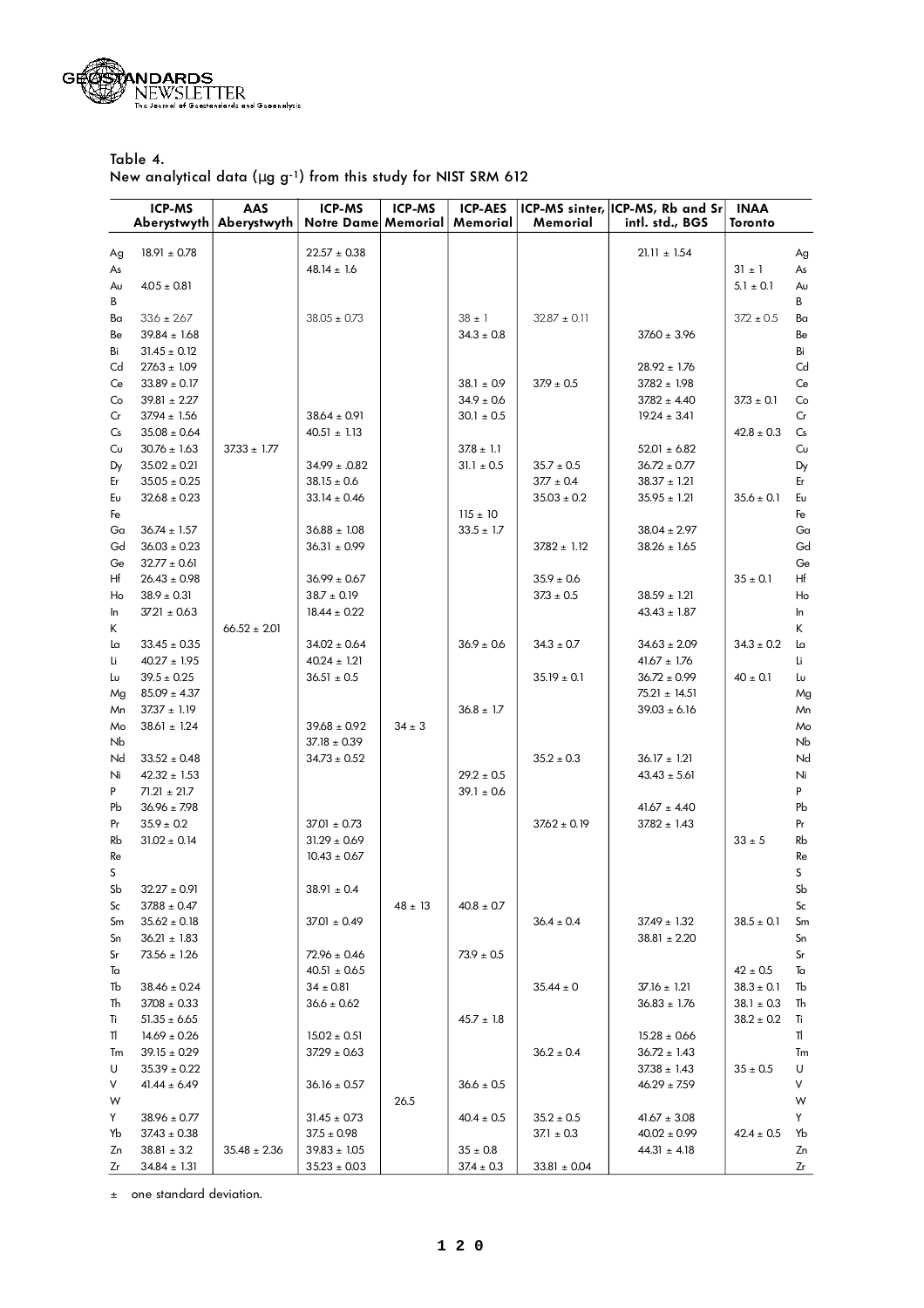

The residue was taken up in 10 ml of  $2\%$  v/v HNO<sub>3</sub> before analysis. Internal standards of Hg, Sn and Cd were added to the solutions for calibration during analysis. Calibration was against multi-element standards (ranging in concentration from  $1-100$  ng g<sup>-1</sup> in solution to ensure bracketing of the unknown) prepared by SPEX Industries, New Jersey, USA. A procedural blank was subtracted.

**Solution ICP-MS analyses, Memorial:** Two digestion and corresponding data acquisition protocols were employed for routine ICP-MS analysis at Memorial. These were an acid digestion and Na $_{2} \mathrm{O}_{2}$  sinter digestion procedure and are described fully by Jenner et al. ( 1990) and Longerich et al. (1990) respectively. Calibration standards for ICP-MS analyses were synthetic multi-element solutions prepared from high purity reagents ("Plasma Grade" reagents, SPEX Industries, Metuchen, N.J., USA). Analytical methods are also described by Jackson et al. (1992). The ICP-MS used was a Sciex (now Perkin Elmer-Sciex) ELAN model 250. The AA used was a Perkin Elmer 2380.

**Solution ICP-MS analyses, BGS:** A disc of NIST SRM 613 (equivalent to NIST SRM 612) was broken into small pieces and fragments placed in an agate micro-mill. The micro-mill was mechanically shaken until the glass had been reduced to a fine powder. Two aliquots of 0.1g of glass were weighed into PTFE test tubes to which 1 ml HF, 0.8 ml  $HNO<sub>3</sub>$  and 0.4 ml  $HClO<sub>4</sub>$  were added. This was heated overnight to dryness, and then redissolved in 10 ml of 25%  $HNO<sub>3</sub>$ , , before being made up to 100 ml in a plastic volumetric flask. All acids used were of AristaR<sup>®</sup> grade. Immediately prior to analysis each solution was further diluted by a factor of two. Duplicate analyses were performed on both solutions using a VG Instruments PlasmaQuad II+ ICP-MS. Calibration was achieved using SPEX multi-element standards 1 and 2 at 100 ng g<sup>-1</sup> in 1% HNO $_3$ . No internal standard was added due to the presence of so many elements in the solutions, and results were finally normalised to the NIST certified concentrations of Rb and Sr to produce quantitative data.

**INAA, Toronto:** Instrumental neutron activation analyses (INAA) were performed on the NIST SRM 612 and 610 glasses at the Department of Geology, University of Toronto. Approximately 0.25 g of sample was weighed and sealed into plastic sachets prior to irradiation in a SLOWPOKEII reactor with a low neutron

flux of only 2.5 x 1011 neutrons cm-2 s-1. Counting of the radioactive species generated was performed using a 20% efficient coaxial intrinsic Ge detector at 7, 10, 12, 17 and 38 days. Corrections for fission products and for spectral interferences were performed. The technique is fully described in Stix and Gorton (1992). Of elements normally reported by this method, the abnormal concentrations of many trace elements g ave rise to certain problems with the analysis of these glasses. Chromium suffers from a Lu interference, U produces fission products which have serious consequences for Mo, Ba and La, and Ba suffers also from a Tb interference.

**A comment on Nb, Ta, Zr and Hf:** Nb and Ta give extremely high RSDs in data from Aberystwyth and Memorial, due to an inability to retain these elements in solution in the absence of F<sup>-</sup> ions (cf. Aldrich atomic absorption standards for these elements being supplied in dilute HF) or the addition of a complexing agent (Ingamells and Pitard 1986). In NIST SRM 610 the highest concentration of Nb recorded in Aberystwyth was  $327.3 \mu$  g g<sup>-1</sup>, and Ta 403.8  $\mu$  g g<sup>-1</sup>; in NIST SRM 612 the highest Nb concentration was 23.3  $\mu$  g g<sup>-1</sup> and Ta 16.4  $\mu$  g g<sup>-1</sup>. These data are reported, therefore, as our minimum values for these elements in the NIST glasses, but no other significance is placed upon these values. High RSDs in the Memorial data  $(305 \pm 209 \mu g g^{-1}$  for Nb and  $304 \pm 22 \mu g g^{-1}$  for Ta in NIST SRM 610) also indicate loss of these elements from solution. In the case of NIST SRM 612, the Memorial data (from Jackson 1992) of 38.9  $\mu$  g g<sup>-1</sup> for Nb and 39.3  $\mu$  g g<sup>-1</sup> for Ta are the average of the two (almost identical) maximum values from the analyses performed.

Jenner et al. (1990) and Fedorowich et al. (1993, see below), who both employ the same digestion methods, are unlikely to remove all the F<sup>-</sup> ions from their samples due to the relatively low boiling point of  $\mathsf{HNO}_3$  (Johnson and Maxwell 1981). This probably explains their ability to retain Nb and Ta in solution, but has implications for the longevity of any instrumental glassware (Thompson and Walsh 1983). Similarly, the ICP-MS data from Notre Dame in this study, which also used an HF/HNO<sub>3</sub> digestion, would retain Nb and Ta in solution. All solution methods for Ta report low concentrations when compared to solid sampling methods, due to loss from solution of Ta.

In addition, the Aberystwyth solution Hf data are low compared to other reported values. This may be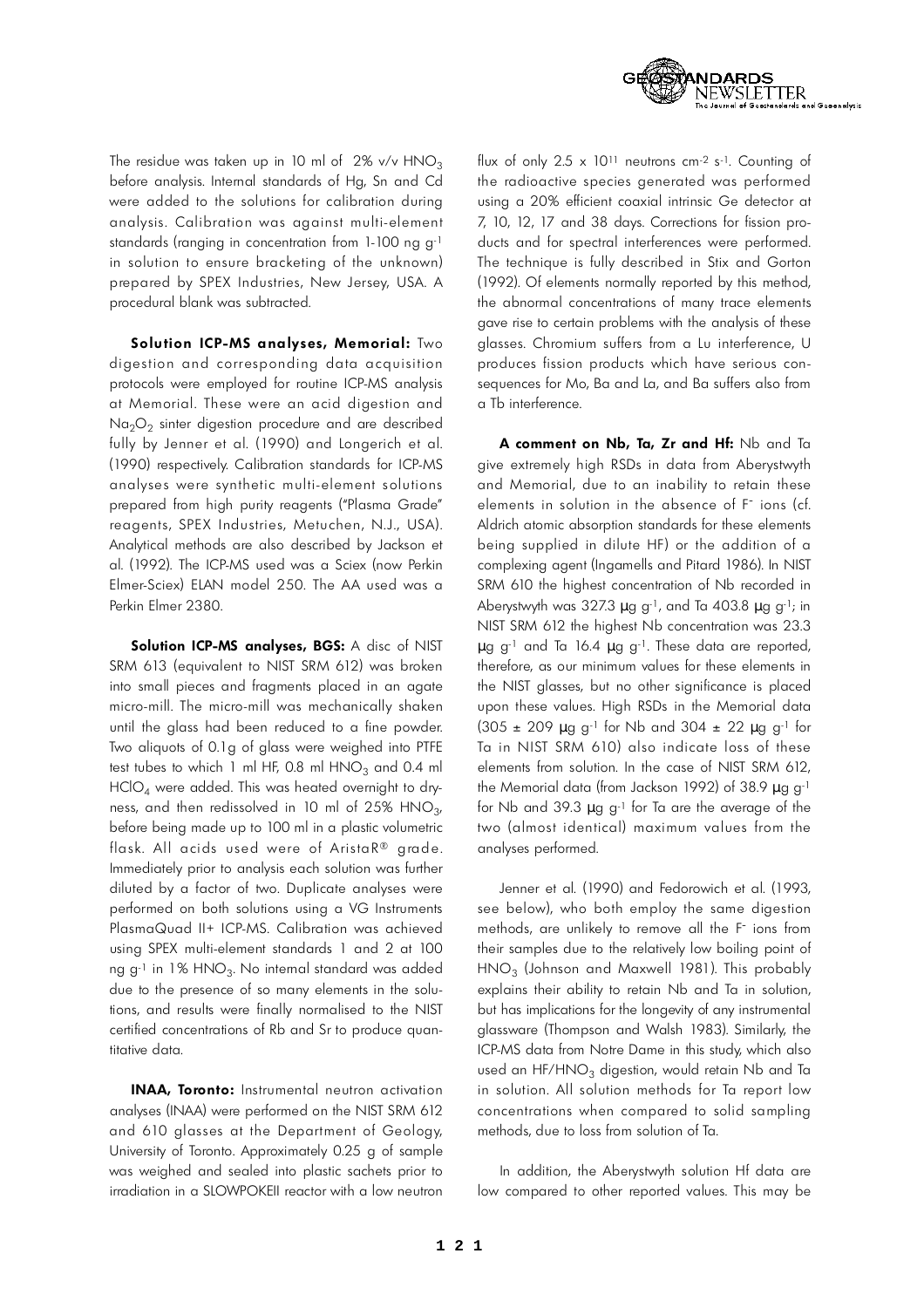

the result of hydrolysis and precipitation of Hf during storage of solutions prior to analysis.

LA-ICP-MS for Nb, Ta, Zr and Hf, Aberystwyth: Due to problems retaining Nb and Ta in solution, a laser ablation ICP-MS technique was used to determine the concentrations of these elements in the NIST glasses. Silicate glasses with a composition similar to the NIST glasses have recently been produced by P and H Developments of Glossop, Derbyshire, U.K and are described by Hamilton and Hopkins (1995). These glasses have been prepared at 0, 75 and 150  $\mu$  g g-1 for forty four trace elements (including Zr, Nb and Ta, but unfortunately not Ht) and these glasses, with a blank, were used to erect calibrations for LA-ICP-MS analysis of the NIST glasses. The analytical methodology is described fully by Perkins and Pearce (1995), although a UV laser operating at 266 nm was used in place of an IR laser operating at 1064 nm. No certification exists for the P and H Developments glasses, and thus the laser ablation data produced for Zr, Nb and Ta in NIST SRM 612 by this method must be regarded with some caution. NIST SRM 610, with concentrations of these elements some 3 times higher than the 150  $\mu$  g g<sup>-1</sup> standard, was not analysed by this method. The results for NIST SRM 612 give Zr 36.82  $\pm$  $1.50 \mu$  g g<sup>-1</sup>, Nb 45.44  $\pm 1.58 \mu$  g g<sup>-1</sup> and Ta 48.39  $\pm 0.87$  $\mu$  g g<sup>-1</sup>. These data are not included in the compilation tables.

### **Summary of published data for N I ST SRM 610 and NIST SRM 612**

### **Matrix composition**

NIST give nominal compositions of both the NIST SRM 610 and NIST SRM 612 glass matrices as 72% SiO $_{\rm 2^{\prime}}$  12% CaO, 14% Na<sub>2</sub>O, and 2% Al<sub>2</sub>O<sub>3</sub>. .

Jackson et al. (1992) and Hollocher and Ruiz (1995) have produced the only complete information relating to the matrix composition of either NIST glass reference material that the present authors have been able to find. Jackson et al. (1992) used a closed bomb (HF/H $_3$ BO $_3$ ) digestion of a 0.1 g aliquot of a powdered glass bead prior to analysis by atomic absorption. These data are summarized in Table 1 and Table 2. Other authors (Kanda et al. 1980, Kuleff et al. 1984 and Penev et al. 1985) present several partial analyses of NIST SRM 612.

### **Trace elements**

A compilation of all published and new trace element data for NIST SRM 610 is presented in Table 6, which includes data from thirty nine publications. The abbreviations used to identify contributing techniques are listed in Table 5. New and published data are presented for NIST SRM 612 in Table 7, which includes analyses from forty nine publications. Both tables are arranged element by element in increasing order of reported concentration and giving an indication of method. NIST certifies only eight elements in the glasses SRM 610 and SRM 612, and these data are included in Tables 6 and 7, and presented separately in Tables 8 and 9 respectively, along with NIST information values for some other elements. Many of the elements added to these glasses have no concentration information other than the nominal concentration (50 or 500  $\mu$  g g-1). Of the published data, three main sources of information can be identified: (i) large studies of a wide range of elements by techniques with multi-element capabilities; (ii) studies of one or two elements requiring or testing novel or non-

### **Text continues on page 136**

### Table 5.

| Analytical method abbreviations used                          |  |
|---------------------------------------------------------------|--|
| in the trace element compilation tables (Tables 6 and 7) $\,$ |  |

| Code           | Method                                                  |
|----------------|---------------------------------------------------------|
| AAS            | Atomic absorption spectroscopy                          |
| <b>CPAA</b>    | Charged particle activation analysis                    |
| <b>DNAA</b>    | Delayed neutron activation analysis                     |
| EPMA           | Electron probe microanalysis                            |
| <b>GDMS</b>    | Glow discharge mass spectrometry                        |
| <b>GFAAS</b>   | Graphite furnace atomic absorption spectroscopy         |
| HeAA           | Helium activation analysis                              |
| HIAA           | Heavy ion activation analysis                           |
| <b>ICP-AES</b> | Inductively coupled plasma atomic emission spectroscopy |
| ICP-MS         | Inductively coupled plasma mass spectrometry            |
| <b>ID-SSMS</b> | Isotope dilution spark source mass spectrometry         |
| <b>IDMS</b>    | Isotope dilution mass spectrometry                      |
| <b>INAA</b>    | Instrumental neutron activation analysis                |
| <b>IPAA</b>    | Instrumental photon activation analysis                 |
| LA-ICP-MS      | Laser ablation ICP-MS                                   |
| LA-SSMS        | Laser ablation spark source mass spectrometry           |
| LP-MS          | Laser probe mass spectrometry                           |
| MS             | Mass spectrometry, unspecified                          |
| <b>NAA</b>     | Neutron activation analysis                             |
| <b>NMP</b>     | Nuclear microprobe                                      |
| <b>NTM</b>     | Nuclear track methods                                   |
| <b>PIXE</b>    | Proton induced X-ray emission                           |
| POL            | Polarography                                            |
| <b>RAD</b>     | Radiography                                             |
| <b>SIMS</b>    | Secondary ion mass spectrometry                         |
| <b>SXRF</b>    | Synchotron X-ray fluorescence                           |
| <b>TCGS</b>    | Thermal neutron capture gamma ray spectrometry          |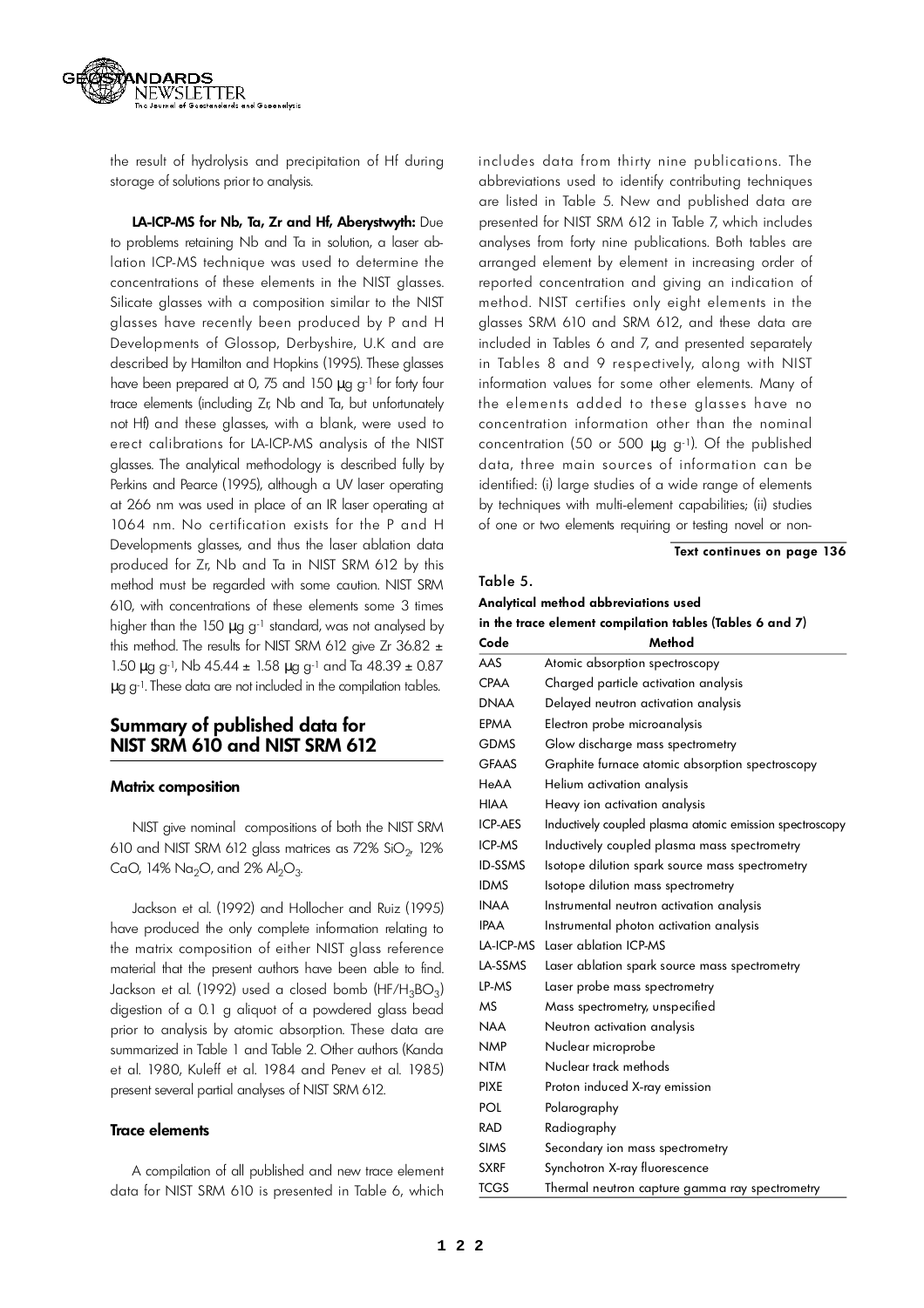

### Table 6.

| Element, authors               | Method         | Conc.  | s              | Element, authors               | Method           | Conc.  | s    |
|--------------------------------|----------------|--------|----------------|--------------------------------|------------------|--------|------|
| Ag                             |                |        |                | Be                             |                  |        |      |
| Sheibley 1975                  | <b>INAA</b>    | 180    | 80             | ICP-AES, Memorial (T.S.)       | ICP-AES          | 421    | 13   |
| ICP-MS, Aberystwyth (T.S.)     | ICP-MS         | 212.3  | 3.2            | Lass et al. 1982               | <b>HIAA</b>      | 450    | 50   |
| Rogers et al. 1987             | <b>NMP</b>     | 229    | 13             | Colin et al. 1987              | <b>HIAA</b>      | 450    | 50   |
| Bingham and Slater 1976        | <b>LPMS</b>    | 231    |                | Hollocher and Ruiz 1995        | ICP-MS           | 451    | 13   |
| McGinley and Schweikert 1976   | CPAA           | 246    | $\overline{7}$ | ICP-MS, Memorial (T.S.)        | ICP-MS           | 452    | 12   |
| NIST <sup>*</sup>              | <b>NIST</b>    | 254    | 10             | Freidli et al. 1987            | <b>HIAA</b>      | 480    | 60   |
| Benjamin et al. 1988           | <b>NMP</b>     | 257    | 16             | ICP-MS, Aberystwyth (T.S.)     | ICP-MS           | 481.4  | 12.9 |
| Bonham and Quattlebaum 1988    | LA-SSMS        | 261    | 108            | Friedli et al. 1988b           | <b>HIAA</b>      | 495    | 60   |
| Rogers et al. 1987             | <b>NMP</b>     | 267    | 26             | ICP-MS, Notre Dame (T.S.)      | ICP-MS           | 540.67 | 7.9  |
| Raith et al. 1994 *            | LA-ICP-MS      | 276.2  | 4.3            | Bi                             |                  |        |      |
| Milton and Hutton 1993*        | <b>GDMS</b>    | 585.3  | 31.9           |                                |                  |        |      |
| As                             |                |        |                | ICP-MS, Notre Dame (T.S.)      | ICP-MS           | 113.7  | 2.31 |
| INAA, Toronto (T.S.)           | <b>INAA</b>    | 303    | 3              | Woolum et al. 1976             | <b>RAD</b>       | 216    |      |
| Bergholz et al. 1974           | MS             | 305    | 20             | Carpenter and Pilione 1986     | <b>NTM</b>       | 260    | 30   |
| Benjamin et al. 1988           | <b>NMP</b>     | 316.5  | 9.9            | Rogers et al. 1987             | <b>NMP</b>       | 328    | 16   |
| McGinley and Schweikert 1976   | <b>CPAA</b>    | 317    | 7              | Rogers et al. 1987             | <b>NMP</b>       | 370    | 18   |
| Rogers <i>et al.</i> 1987      | <b>NMP</b>     | 329    | 8              | Benjamin et al. 1988           | <b>NMP</b>       | 375    | 15   |
| Rogers <i>et al.</i> 1987      | <b>NMP</b>     | 334    | 9              | ICP-MS, Aberystwyth (T.S.)     | ICP-MS           | 379.1  | 7.7  |
| <b>Grey 1990</b>               | AAS            | 406    | $\mathbf{2}$   | ICP-MS, Memorial (T.S.)        | ICP-MS           | 387    | 10   |
| Αu                             |                |        |                | Bergholz et al. 1974           | MS               | 405    | 18   |
| ICP-MS, Aberystwyth (T.S.)     | ICP-MS         | 15.63  | 4.11           | Hollocher and Ruiz 1995        | ICP-MS           | 430    | 55   |
| Bonham and Quattlebaum 1988    | LA-SSMS        | 19     | 6.4            | Raith et al. 1994 *            | LA-ICP-MS        | 495.8  | 8.72 |
| Sheibley 1975                  | <b>INAA</b>    | 20     | $\overline{2}$ | C <sub>d</sub>                 |                  |        |      |
| INAA, Toronto (T.S.)           | <b>INAA</b>    | 22.6   | 0.3            | Bergholz et al. 1974           | MS               | 187    | 21   |
| Benjamin <i>et al</i> . 1988   | <b>NMP</b>     | 23     | 6.8            | Benjamin et al. 1988           | <b>NMP</b>       | 255    | 19   |
| NIST <sup>*</sup>              | <b>NIST</b>    | 25     |                | Rogers et al. 1987             | <b>NMP</b>       | 256    | 16   |
| McGinley and Schweikert 1976   | <b>CPAA</b>    | 28     | 6              | Rogers et al. 1987             | <b>NMP</b>       | 262    | 31   |
| Rogers et al. 1987             | <b>NMP</b>     | 31     | 9              | ICP-MS, Aberystwyth (T.S.)     | ICP-MS           | 264.7  | 1.3  |
|                                |                |        |                | McGinley and Schweikert 1976   | <b>CPAA</b>      | 393    | 8    |
| Bingham and Slater 1976        | <b>LPMS</b>    | 141    |                | Raith et al. 1994 *            | LA-ICP-MS        | 413.7  | 30.5 |
| Raith et al. 1994 *            | LA-ICP-MS      | 342.4  | 12.7           | Ce                             |                  |        |      |
| Gladney et al. 1976            | <b>TCGS</b>    | 348    | 20             | McGinley and Schweikert 1976   | <b>CPAA</b>      | 384    | 9    |
| Owens et al. 1982              | <b>ICP-AES</b> | 348    | 13             | ICP-MS sinter, Memorial (T.S.) | ICP-MS           | 428    | 7    |
| Rio et al. 1995                | <b>NMP</b>     | 350    | 49             | ICP-MS, Aberystwyth (T.S.)     | ICP-MS           | 430.3  | 2.0  |
| NIST <sup>*</sup>              | <b>NIST</b>    | 351    |                | Hollocher and Ruiz 1995        | ICP-MS           | 431    | 13   |
| Bonham and Quattlebaum 1988    | LA-SSMS        | 356    | 49             | Lukaszew 1990                  |                  | 439    |      |
| Gladney et al. 1976            | <b>TCGS</b>    | 358    | 15             |                                | SSMS             |        |      |
| Milton and Hutton 1993*        | <b>GDMS</b>    | 359.3  | 17.9           | ICP-AES, Memorial (T.S.)       | ICP-AES          | 450    | 15   |
| Freidli <i>et al.</i> 1988a    | <b>HIAA</b>    | 360    | 60             | ICP-MS, Notre Dame (T.S.)      | ICP-MS           | 452.1  | 1.77 |
| Gladney et al. 1976            | <b>TCGS</b>    | 363    | 17             | ICP-MS, Memorial (T.S.)        | ICP-MS           | 462    | 6    |
| Zachmann 1985                  | ICP-AES        | 368    | $12 \,$        | INAA, Toronto (T.S.)           | <b>INAA</b>      | 463    | 10   |
| Ba                             |                |        |                | Benjamin et al. 1988           | <b>NMP</b>       | 475    | 78   |
| ICP-MS sinter, Memorial (T.S.) | ICP-MS         | 382    | 12             | Raith et al. 1994 *            | <b>LA-ICP-MS</b> | 486.6  | 24   |
| McGinley and Schweikert 1976   | <b>CPAA</b>    | 410    | 12             | Michael 1988                   | EPMA             | 526    |      |
| ICP-MS, Aberystwyth (T.S.)     | ICP-MS         | 411.2  | 3.2            | Rogers et al. 1987             | <b>NMP</b>       | 611    | 56   |
| Hollocher and Ruiz 1995        | ICP-MS         | 420    | 26             | CI                             |                  |        |      |
| ICP-AES, Memorial (T.S.)       | ICP-AES        | 424    | 14             | Webster 1992                   | EPMA             | 470    | 100  |
| ICP-MS, Memorial (T.S.)        | ICP-MS         | 448    | 6              | EPMA, Toronto (T.S.)           | EPMA             | 470    | 160  |
| ICP-MS, Notre Dame (T.S.)      | ICP-MS         | 473.33 | 4.33           | Co                             |                  |        |      |
| Raith et al. 1994 *            | LA-ICP-MS      | 507.9  | 22             | Sheibley 1975                  | <b>INAA</b>      | 135    | 14   |
| Rogers et al. 1987             | <b>NMP</b>     | 957    | 93             | Bingham and Slater 1976        | LPMS             | 253    | 25.7 |
| Benjamin et al. 1988           | <b>NMP</b>     | 1160   | 130            | Bonham and Quattlebaum 1988    | LA-SSMS          | 369    | 87   |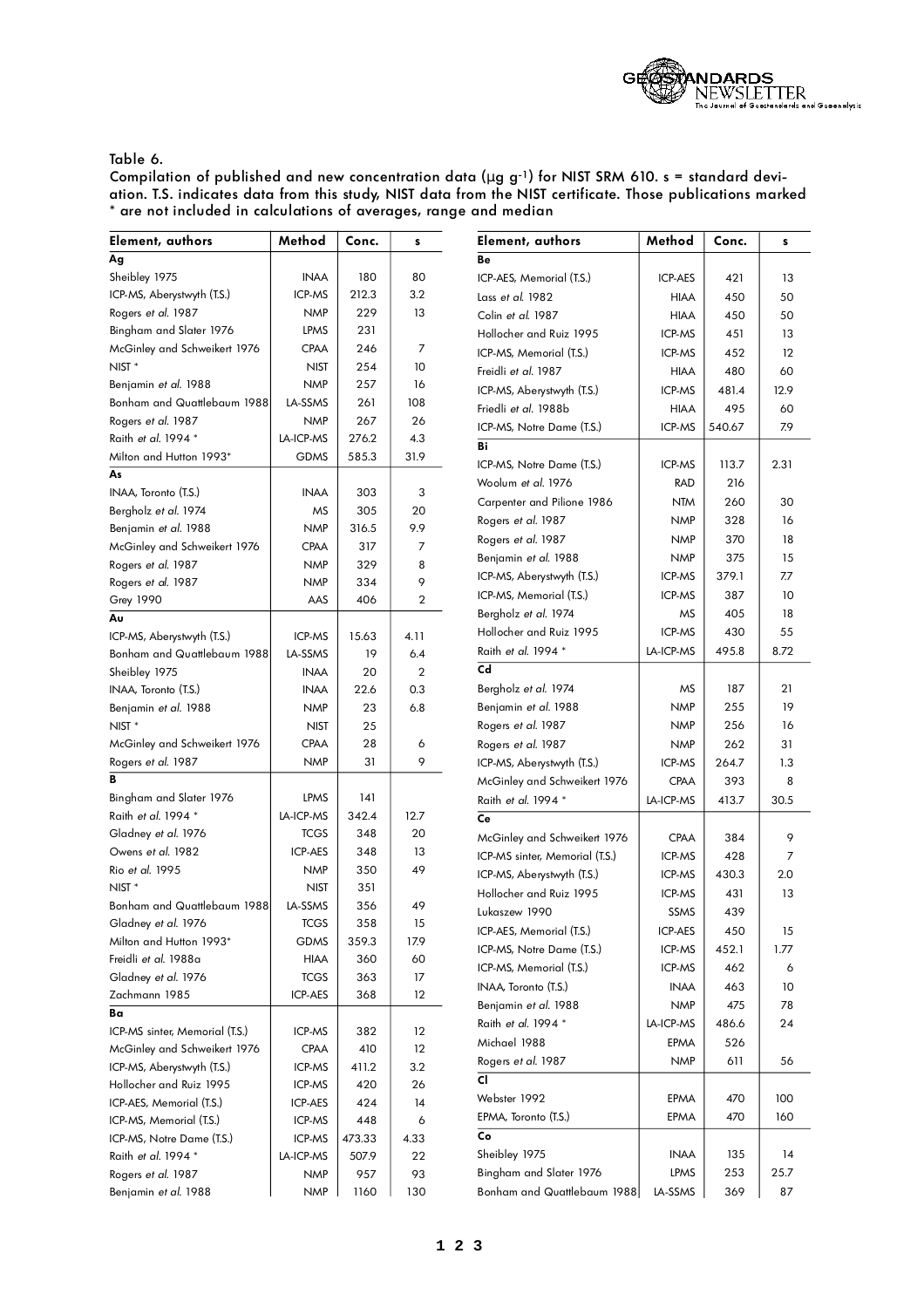

| Element, authors                        | Method         | Conc.  | s              | Element, authors                        | Method           | Conc.  | s       |
|-----------------------------------------|----------------|--------|----------------|-----------------------------------------|------------------|--------|---------|
| Co (cont.)                              |                |        |                | Dy                                      |                  |        |         |
| Milton and Hutton 1993*                 | <b>GDMS</b>    | 370.6  |                | Lukaszew 1990                           | <b>SSMS</b>      | 343    |         |
| Bergholz et al. 1974                    | MS             | 375    | 12             | Rogers et al. 1987                      | <b>NMP</b>       | 407    | 24      |
| Raith et al. 1994 *                     | LA-ICP-MS      | 389.3  | 11.4           | ICP-MS, Notre Dame (T.S.)               | ICP-MS           | 409.6  | 6.86    |
| NIST <sup>*</sup>                       | <b>NIST</b>    | 390    |                | ICP-MS sinter, Memorial (T.S.)          | ICP-MS           | 429    | 9       |
| Horn et al. 1994                        | LA-ICP-MS      | 391.1  | 11.1           | ICP-MS, Aberystwyth (T.S.)              | ICP-MS           | 439.0  | 1.6     |
| Heidel 1971                             | EPMA           | 391.4  | 22.9           | ICP-MS, Memorial (T.S.)                 | ICP-MS           | 448    | 24      |
| Hollocher and Ruiz 1995                 | ICP-MS         | 394    | $\overline{2}$ | Benjamin et al. 1988                    | <b>NMP</b>       | 466    | 26      |
| Bendicho and de Loos Vollerbrecht 1990a | <b>GFAAS</b>   | 399    | $\mathbf{1}$   | Raith et al. 1994 *                     | LA-ICP-MS        | 474.8  | 20.3    |
| Rogers et al. 1987                      | <b>NMP</b>     | 407    | 12             | Er                                      |                  |        |         |
| Benjamin et al. 1988                    | <b>NMP</b>     | 413    | 16             | Lukaszew 1990                           | SSMS             | 360    |         |
| ICP-AES, Memorial (T.S.)                | ICP-AES        | 418    | 18             | ICP-MS, Notre Dame (T.S.)               | ICP-MS           | 404.07 | 8.67    |
| ICP-MS, Aberystwyth (T.S.)              | ICP-MS         | 422.2  | 9.1            | McGinley and Schweikert 1976            | <b>CPAA</b>      | 407    | 7       |
| ICP-MS, Notre Dame (T.S.)               | ICP-MS         | 436.17 | 9.46           | Hollocher and Ruiz 1995                 | ICP-MS           | 407    | 16      |
| INAA, Toronto (T.S.)                    | <b>INAA</b>    | 444    | 2              | ICP-MS sinter, Memorial (T.S.)          | ICP-MS           | 436    | 10      |
| <b>Cr</b>                               |                |        |                | ICP-MS, Aberystwyth (T.S.)              | ICP-MS           | 439.2  | $2.2\,$ |
| ICP-AES, Memorial (T.S.)                | <b>ICP-AES</b> | 343    | 6              | ICP-MS, Memorial (T.S.)                 | ICP-MS           | 463    | 24      |
| Bergholz et al. 1974                    | ΜS             | 371    | 15             | Raith et al. 1994 *                     | <b>LA-ICP-MS</b> | 515.7  | 33.7    |
| ICP-MS, Aberystwyth (T.S.)              | ICP-MS         | 381.1  | 15.6           | Benjamin et al. 1988                    | <b>NMP</b>       | 519    | 29      |
| Raith et al. 1994 *                     | LA-ICP-MS      | 385.7  | 12.5           | Rogers et al. 1987                      | <b>NMP</b>       | 526    | 35      |
| Hollocher and Ruiz 1995                 | ICP-MS         | 394    | 9              | Eu                                      |                  |        |         |
| ICP-MS, Memorial (T.S.)                 | ICP-MS         | 406    | 18             | Lukaszew 1990                           | SSMS             | 357    |         |
| Heidel 1971                             | EPMA           | 417.5  | 60.6           | Hollocher and Ruiz 1995                 | ICP-MS           | 420    | 11      |
| ICP-MS, Notre Dame (T.S.)               | ICP-MS         | 461.77 | 11.68          | ICP-MS, Notre Dame (T.S.)               | ICP-MS           | 433.27 | 3.02    |
| Rogers et al. 1987                      | <b>NMP</b>     | 476    | $\mathbf{1}$   | ICP-MS sinter, Memorial (T.S.)          | ICP-MS           | 439    | 12      |
| Benjamin et al. 1988                    | <b>NMP</b>     | 485    | 20             | ICP-MS, Aberystwyth (T.S.)              | ICP-MS           | 442.7  | 3.1     |
| $\mathsf{Cs}$                           |                |        |                | INAA, Toronto (T.S.)                    | <b>INAA</b>      | 458    | 1       |
| Bergholz et al. 1974                    | ΜS             | 259    | 21             | ICP-MS, Memorial (T.S.)                 | ICP-MS           | 460    | 16      |
| ICP-MS, Aberystwyth (T.S.)              | ICP-MS         | 320.3  | 4              | Raith et al. 1994 *                     | <b>LA-ICP-MS</b> | 466.2  | 17.1    |
| Hollocher and Ruiz 1995                 | ICP-MS         | 364    | 15             | Benjamin et al. 1988                    | <b>NMP</b>       | 575    | 57      |
| ICP-MS, Memorial (T.S.)                 | ICP-MS         | 369    | 7              | Rogers et al. 1987                      | <b>NMP</b>       | 731    | 46      |
| INAA, Toronto (T.S.)                    | <b>INAA</b>    | 395    | $\mathbf{1}$   | Fe                                      |                  |        |         |
| ICP-MS, Notre Dame (T.S.)               | ICP-MS         | 458.33 | 5.3            | Milton and Hutton 1993*                 | <b>GDMS</b>      | 216.5  | 4.7     |
| Benjamin et al. 1988                    | <b>NMP</b>     | 840    | 150            | Bingham and Slater 1976                 | <b>LPMS</b>      | 260    |         |
| Cυ                                      |                |        |                | EPMA, Memorial (T.S.)                   | EPMA             | 299    | 187     |
| Bingham and Slater 1976                 | <b>LPMS</b>    | 343    |                | Bonham and Quattlebaum 1988             | <b>LA-SSMS</b>   | 432    | 65      |
| ICP-MS, Aberystwyth (T.S.)              | ICP-MS         | 350.2  | 12             | Bendicho and de Loos Vollerbrecht 1990a | <b>GFAAS</b>     | 433    | 22      |
| Heidel 1971                             | EPMA           | 385    | 95             | McGinley and Schweikert 1976            | <b>CPAA</b>      | 440    | 23      |
| Rogers et al. 1987                      | <b>NMP</b>     | 413    | 25             | Raith et al. 1994 *                     | LA-ICP-MS        | 446.6  | 58.5    |
| Hollocher and Ruiz 1995                 | ICP-MS         | 417    | $\overline{2}$ | EPMA, Toronto (T.S.)                    | EPMA             | 455    | 155     |
| AAS, Aberystwyth (T.S.)                 | AAS            | 420    | 5.6            | NIST <sup>*</sup>                       | NIST             | 458    | 9       |
| Bendicho and de Loos Vollerbrecht 1990a | <b>GFAAS</b>   | 428    | 6              | Maienthal 1973                          | POL              | 460    | 10      |
| ICP-AES, Memorial (T.S.)                | ICP-AES        | 431    | 15             | ICP-MS, Aberystwyth (T.S.)              | ICP-MS           | 461    | 34.4    |
| Benjamin et al. 1988                    | <b>NMP</b>     | 436    | 14             | Rogers et al. 1987                      | <b>NMP</b>       | 486    | 10      |
| Raith et al. 1994 *                     | LA-ICP-MS      | 441.1  | 20.8           | Benjamin et al. 1988                    | <b>NMP</b>       | 490    |         |
|                                         |                |        |                |                                         | <b>ICP-AES</b>   |        | 18      |
| NIST <sup>*</sup>                       | NIST           | 444    | 4              | ICP-AES, Memorial (T.S.)                |                  | 517    | 19      |
| Rogers et al. 1987                      | <b>NMP</b>     | 450    | 9              | Ga                                      |                  |        |         |
| ICP-MS, Memorial (T.S.)                 | ICP-MS         | 460    | 12             | ICP-AES, Memorial (T.S.)                | <b>ICP-AES</b>   | 395    | 13      |
| ICP-MS, Notre Dame (T.S.)               | ICP-MS         | 462.7  | 2.26           | Raith et al. 1994 *                     | LA-ICP-MS        | 419.6  | 20      |
| Bonham and Quattlebaum 1988             | LA-SSMS        | 486    | 60             | McGinley and Schweikert 1976            | <b>CPAA</b>      | 423    | 17      |
| Milton and Hutton 1993*                 | <b>GDMS</b>    | 641.7  | 23.1           | Joyce and Schweikert 1984               | <b>PIXE</b>      | 431    |         |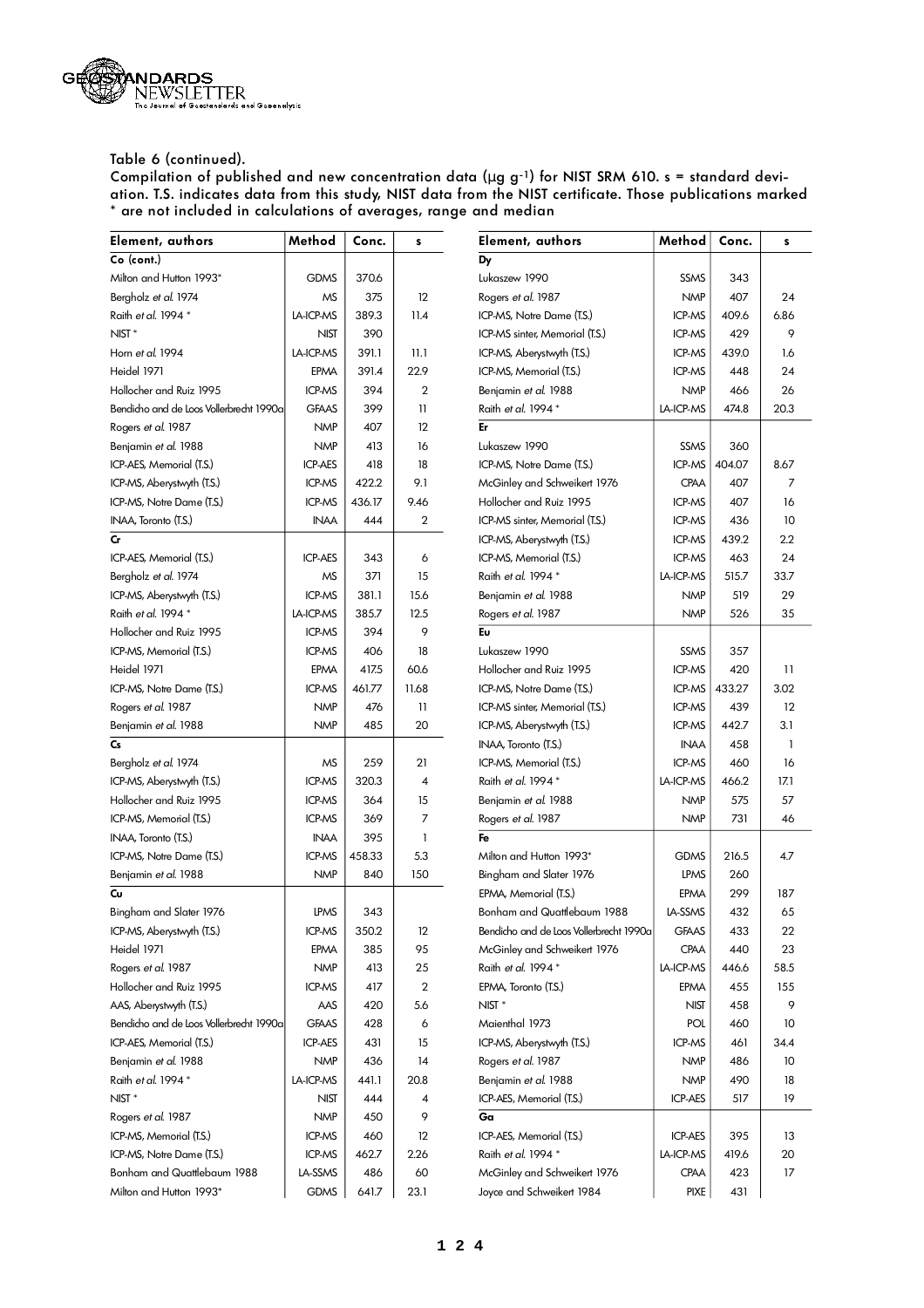

| Element, authors               | Method      | Conc.  | s               | Element, authors               | Method         | Conc.  | s    |
|--------------------------------|-------------|--------|-----------------|--------------------------------|----------------|--------|------|
| Ga (cont.)                     |             |        |                 | In (cont.)                     |                |        |      |
| Hollocher and Ruiz 1995        | ICP-MS      | 433    | 14              | Benjamin et al. 1988           | <b>NMP</b>     | 449    | 30   |
| Rogers et al. 1987             | <b>NMP</b>  | 436    | 13              | Hollocher and Ruiz 1995        | ICP-MS         | 454    | 18   |
| ICP-MS, Aberystwyth (T.S.)     | ICP-MS      | 436.5  | 15.6            | ICP-MS, Aberystwyth (T.S.)     | ICP-MS         | 461.2  | 18.5 |
| Benjamin et al. 1988           | <b>NMP</b>  | 439    | 14              | Rogers et al. 1987             | <b>NMP</b>     | 474    | 48   |
| Horn et al. 1994               | LA-ICP-MS   | 445.5  | 10.2            | Raith et al. 1994 *            | LA-ICP-MS      | 490.2  | 15.1 |
| Rogers et al. 1987             | <b>NMP</b>  | 461    | 9               | ĸ                              |                |        |      |
| Bergholz et al. 1974           | MS          | 481    | 10              | Milton and Hutton 1993*        | <b>GDMS</b>    | 420.6  |      |
| ICP-MS, Notre Dame (T.S.)      | ICP-MS      | 501.3  | 6.98            | ICP-AES, Memorial (T.S.)       | <b>ICP-AES</b> | 442    | 6    |
| Gd                             |             |        |                 | AAS, Aberystwyth (T.S.)        | AAS            | 456.2  | 4.98 |
| Lukaszew 1990                  | SSMS        | 331    |                 | NIST <sup>*</sup>              | <b>NIST</b>    | 461    |      |
| McGinley and Schweikert 1976   | <b>CPAA</b> | 376    | 6               | Raith <i>et al.</i> 1994 *     | LA-ICP-MS      | 468.9  | 26.4 |
| Hollocher and Ruiz 1995        | ICP-MS      | 407    | 17              | EPMA, Memorial (T.S.)          | EPMA           | 472    | 222  |
| ICP-MS, Aberystwyth (T.S.)     | ICP-MS      | 425.2  | 2.5             | EPMA, Toronto (T.S.)           | EPMA           | 503    | 157  |
| ICP-MS, Notre Dame (T.S.)      | ICP-MS      | 430.53 | 3.64            | Bingham and Slater 1976        | LPMS           | 557    | 53.8 |
| ICP-MS, Memorial (T.S.)        | ICP-MS      | 433    | 28              | Benjamin et al. 1988           | <b>NMP</b>     | 1600   | 1100 |
| ICP-MS sinter, Memorial (T.S.) | ICP-MS      | 447.5  | 11.5            | La                             |                |        |      |
| Raith et al. 1994 *            | LA-ICP-MS   | 477    | 10.1            | Lukaszew 1990                  | SSMS           | 386    |      |
| Rogers et al. 1987             | <b>NMP</b>  | 529    | 21              | Hollocher and Ruiz 1995        | ICP-MS         | 396    | 16   |
| Benjamin <i>et al</i> . 1988   | <b>NMP</b>  | 556    | 26              | ICP-MS sinter, Memorial (T.S.) | ICP-MS         | 421    | 6    |
| Ge                             |             |        |                 | ICP-MS, Aberystwyth (T.S.)     | ICP-MS         | 432.5  | 1.4  |
| ICP-MS, Aberystwyth (T.S.)     | ICP-MS      | 391.3  | 9.9             | ICP-MS, Memorial (T.S.)        | ICP-MS         | 438    | 4    |
| Benjamin et al. 1988           | <b>NMP</b>  | 417    | $12 \,$         | ICP-MS, Notre Dame (T.S.)      | ICP-MS         | 443.87 | 0.52 |
| Rogers et al. 1987             | <b>NMP</b>  | 426    | 8               | INAA, Toronto (T.S.)           | <b>INAA</b>    | 452    | 3    |
| Rogers et al. 1987             | <b>NMP</b>  | 436    | $\overline{11}$ | ICP-AES, Memorial (T.S.)       | ICP-AES        | 453    | 11   |
| Bergholz <i>et al</i> . 1974   | ΜS          | 496    | 10              | Michael 1988                   | EPMA           | 514    |      |
| Нf                             |             |        |                 | Bergholz et al. 1974           | MS             | 638    | 24   |
| ICP-MS, Aberystwyth (T.S.)     | ICP-MS      | 312.7  | 20.4            | Benjamin et al. 1988           | <b>NMP</b>     | 742    | 80   |
| Hollocher and Ruiz 1995        | ICP-MS      | 374    | 13              | Rogers et al. 1987             | <b>NMP</b>     | 794    | 60   |
| ICP-MS, Notre Dame (T.S.)      | ICP-MS      | 405    | 7.35            | Li                             |                |        |      |
| INAA, Toronto (T.S.)           | <b>INAA</b> | 406    | 3               | Lass et al. 1982               | <b>HIAA</b>    | 354    | 27   |
| ICP-MS sinter, Memorial (T.S.) | ICP-MS      | 416    | 9               | Freidli et al. 1987            | <b>HIAA</b>    | 360    | 20   |
| McGinley and Schweikert 1976   | CPAA        | 420    | 17              | Raith et al. 1994*             | LA-ICP-MS      | 370.9  | 14.3 |
| ICP-MS, Memorial (T.S.)        | ICP-MS      | 440    | 19              | ICP-MS, Memorial (T.S.)        | ICP-MS         | 453    | 17   |
| Benjamin et al. 1988           | <b>NMP</b>  | 463    | 20              | ICP-MS, Notre Dame (T.S.)      | ICP-MS         | 457.2  | 6.92 |
| Rogers <i>et al</i> . 1987     | <b>NMP</b>  | 477    | 22              | Friedli et al. 1988b           | <b>HIAA</b>    | 480    | 80   |
| Rogers et al. 1987             | <b>NMP</b>  | 477    | 55              | AAS, Aberystwyth (T.S.)        | AAS            | 495.7  | 4.1  |
| Ho                             |             |        |                 | Freidli et al. 1988a           | <b>HIAA</b>    | 500    | 50   |
| Lukaszew 1990                  | SSMS        | 358    |                 | Rio et al. 1995                | <b>NMP</b>     | 500    | 18   |
| Hollocher and Ruiz 1995        | ICP-MS      | 413    | 13              | Rio et al. 1995                | <b>NMP</b>     | 506    | 19   |
| ICP-MS sinter, Memorial (T.S.) | ICP-MS      | 439    | $\overline{11}$ | ICP-MS, Aberystwyth (T.S.)     | ICP-MS         | 536.3  | 12.5 |
| ICP-MS, Notre Dame (T.S.)      | ICP-MS      | 439.1  | 8.15            | Lu                             |                |        |      |
| ICP-MS, Memorial (T.S.)        | ICP-MS      | 460    | 25              | McGinley and Schweikert 1976   | <b>CPAA</b>    | 332    | 60   |
| ICP-MS, Aberystwyth (T.S.)     | ICP-MS      | 460.3  | 3.1             | Lukaszew 1990                  | SSMS           | 389    |      |
| Benjamin et al. 1988           | <b>NMP</b>  | 485    | 24              | Hollocher and Ruiz 1995        | ICP-MS         | 390    | 10   |
| Raith et al. 1994 *            | LA-ICP-MS   | 492.2  | 13.8            | ICP-MS sinter, Memorial (T.S.) | ICP-MS         | 416    | 7    |
| Rogers et al. 1987             | <b>NMP</b>  | 511    | 21              | ICP-MS, Aberystwyth (T.S.)     | ICP-MS         | 439.7  | 2.5  |
| ln.                            |             |        |                 | ICP-MS, Memorial (T.S.)        | ICP-MS         | 440    | 19   |
| Bergholz et al. 1974           | ΜS          | 319    | 11              | ICP-MS, Notre Dame (T.S.)      | ICP-MS         | 440.57 | 6.94 |
| McGinley and Schweikert 1976   | <b>CPAA</b> | 385    | 23              | Rogers et al. 1987             | <b>NMP</b>     | 452    | 67   |
| Rogers et al. 1987             | <b>NMP</b>  | 425    | 25              | INAA, Toronto (T.S.)           | <b>INAA</b>    | 469    | 0.5  |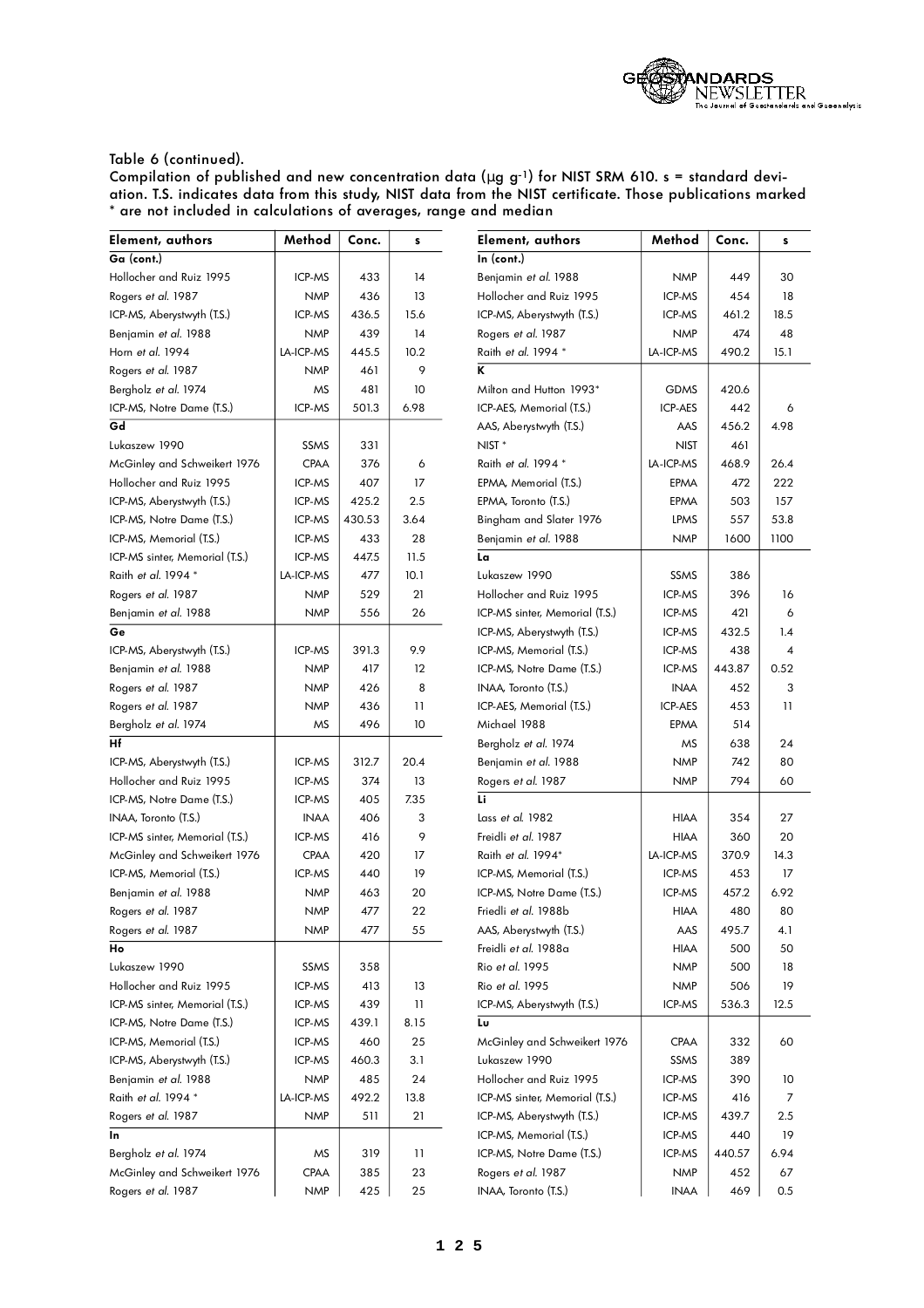

| Element, authors                        | Method       | Conc.  | s              | Element, authors                                | Method         | Conc.      | s         |
|-----------------------------------------|--------------|--------|----------------|-------------------------------------------------|----------------|------------|-----------|
| Lu (cont.)                              |              |        |                | Nd                                              |                |            |           |
| Rogers et al. 1987                      | <b>NMP</b>   | 476    | 17             | Lukaszew 1990                                   | SSMS           | 364        |           |
| Benjamin et al. 1988                    | <b>NMP</b>   | 497    | 19             | McGinley and Schweikert 1976                    | <b>CPAA</b>    | 384        | 7         |
| Raith et al. 1994 *                     | LA-ICP-MS    | 522.6  | 38.5           | Hollocher and Ruiz 1995                         | ICP-MS         | 406        | 13        |
| Mg                                      |              |        |                | ICP-MS sinter, Memorial (T.S.)                  | ICP-MS         | 424        | 10        |
| Raith et al. 1994 *                     | LA-ICP-MS    | 276.2  | 13.2           | ICP-MS, Aberystwyth (T.S.)                      | ICP-MS         | 426.1      | 1.5       |
| ICP-AES, Memorial (T.S.)                | ICP-AES      | 421    | 13             | ICP-MS, Memorial (T.S.)                         | ICP-MS         | 435        | 5         |
| EPMA, Memorial (T.S.)                   | EPMA         | 436    | 48             | ICP-MS, Notre Dame (T.S.)                       | ICP-MS         | 435.17     | 3.06      |
| Bergholz et al. 1974                    | ΜS           | 472    | 22             | Raith et al. 1994 *                             | LA-ICP-MS      | 493.3      | 9.63      |
| ICP-MS, Aberystwyth (T.S.)              | ICP-MS       | 488    | 12.4           | Michael 1988                                    | EPMA           | 505        |           |
| EPMA, Toronto (T.S.)                    | EPMA         | 511    | 92             | Rogers et al. 1987                              | <b>NMP</b>     | 579        | 32        |
| Mn                                      |              |        |                | Benjamin et al. 1988<br>Ni                      | <b>NMP</b>     | 598        | 44        |
| Bingham and Slater 1976                 | LPMS         | 216    |                | Bingham and Slater 1976                         | LPMS           | 316        |           |
| Bergholz et al. 1974                    | ΜS           | 391    | $\overline{7}$ | ICP-AES, Memorial (T.S.)                        | ICP-AES        | 341        | 15        |
| ICP-AES, Memorial (T.S.)                | ICP-AES      | 392    | 20             | Bendicho and de Loos Vollerbrecht 1990a         | <b>GFAAS</b>   | 410        | 22        |
| EPMA, Toronto (T.S.)                    | EPMA         | 409    | 193            | Milton and Hutton 1993*                         | <b>GDMS</b>    | 418.6      | 23.8      |
| Rogers et al. 1987                      | <b>NMP</b>   | 422    | 14             | Raith et al. 1994 *                             | LA-ICP-MS      | 428.6      | 18.6      |
| ICP-MS, Aberystwyth (T.S.)              | ICP-MS       | 440.8  | 7.4            | Bergholz et al. 1974                            | ΜS             | 431        | 10        |
| Bonham and Quattlebaum 1988             | LA-SSMS      | 446    | 60             | Rogers et al. 1987                              | <b>NMP</b>     | 435        | 10        |
| Milton and Hutton 1993*                 | <b>GDMS</b>  | 449.5  | 17.6           | Benjamin et al. 1988                            | <b>NMP</b>     | 441        | 14        |
| Benjamin et al. 1988                    | <b>NMP</b>   | 454    | 22             | Bonham and Quattlebaum 1988                     | LA-SSMS        | 443        | 125       |
| EPMA, Memorial (T.S.)                   | EPMA         | 464    | 242            | ICP-MS, Aberystwyth (T.S.)                      | ICP-MS         | 445.7      | 15.4      |
| Raith et al. 1994 *                     | LA-ICP-MS    | 466.2  | 16.7           | Maienthal 1973                                  | POL            | 450        | 7         |
| Bendicho and de Loos Vollerbrecht 1990a | <b>GFAAS</b> | 481    | 27             | NIST <sup>*</sup>                               | <b>NIST</b>    | 458.7      | 4         |
| NIST <sup>*</sup>                       | <b>NIST</b>  | 485    | 10             | ICP-MS, Notre Dame (T.S.)                       | ICP-MS         | 495.47     | 5.29      |
| Heidel 1971                             |              |        |                | Heidel 1971                                     | EPMA           | 603.8      | 200       |
| Mo                                      | EPMA         | 495    | 36.7           | P                                               |                |            |           |
|                                         | ICP-MS       |        | 10.01          | ICP-MS, Aberystwyth (T.S.)                      | ICP-MS         | 304.9      | 54        |
| ICP-MS, Notre Dame (T.S.)               |              | 276    |                | ICP-AES, Memorial (T.S.)                        | ICP-AES        | 380        | 9         |
| McGinley and Schweikert 1976            | CPAA         | 294    | 12             | Pb                                              |                |            |           |
| Bergholz et al. 1974                    | ΜS           | 307    | 19             | ICP-MS, Notre Dame (T.S.)                       | ICP-MS         | 301.4      | 2.94      |
| ICP-AES, Memorial (T.S.)                | ICP-AES      | 319    | 11             | ICP-AES, Memorial (T.S.)                        | <b>ICP-AES</b> | 381        | 11        |
| Benjamin et al. 1988                    | <b>NMP</b>   | 381    | 14             | ICP-MS, Aberystwyth (T.S.)                      | ICP-MS         | 389        | 7         |
| ICP-MS, Memorial (T.S.)                 | ICP-MS       | 398    | 3              | Bergholz et al. 1974                            | ΜS             | 392        | 11        |
| ICP-MS, Aberystwyth (T.S.)              | ICP-MS       | 407.5  | 3.1            | Rogers et al. 1987                              | <b>NMP</b>     | 405        | 13        |
| Rogers et al. 1987                      | <b>NMP</b>   | 411    | П              | Rogers et al. 1987                              | <b>NMP</b>     | 406        | 16        |
| Rogers et al. 1987                      | <b>NMP</b>   | 414    | 17             | Bonham and Quattlebaum 1988<br><b>Grey 1990</b> | LA-SSMS<br>AAS | 409<br>411 | 102<br>16 |
| Hollocher and Ruiz 1995                 | ICP-MS       | 427    | $\overline{7}$ | Benjamin et al. 1988                            | <b>NMP</b>     | 415        | 15        |
| Raith et al. 1994 *                     | LA-ICP-MS    | 430.9  | 17.9           | Raith et al. 1994 *                             | LA-ICP-MS      | 415.6      | 16.2      |
|                                         |              |        |                | ICP-MS, Memorial (T.S.)                         | ICP-MS         | 419        | 1.2       |
| Nb                                      |              |        |                | Belshaw et al. 1994                             | <b>SIMS</b>    | 422        | 2         |
| ICP-MS, Memorial (T.S.)                 | ICP-MS       | 225    | 45             | Barnes et al. 1973                              | <b>IDMS</b>    | 425.58     | 0.4       |
| ICP-MS, Aberystwyth (T.S.)              | ICP-MS       | 248.5  | 81.3           | NIST <sup>*</sup>                               | <b>NIST</b>    | 426        | -1        |
| ICP-MS sinter, Memorial (T.S.)          | ICP-MS       | 305    | 219            | Broekman and Raaphorst 1983                     | <b>IDMS</b>    | 426        | 4         |
| Benjamin et al. 1988                    | <b>NMP</b>   | 424    | 15             | Barnes et al. 1973                              | <b>IDMS</b>    | 426.15     | 0.41      |
| ICP-MS, Notre Dame (T.S.)               | ICP-MS       | 432.17 | 12.43          | Broekman and Raaphorst 1983                     | <b>IDMS</b>    | 427        | -1        |
| Rogers et al. 1987                      | <b>NMP</b>   | 441    | 11             | Vargas et al. 1987                              | HeAA           | 429        | 41        |
| Horn et al. 1994                        | LA-ICP-MS    | 456.3  | 12.3           | McGinley and Schweikert 1976                    | <b>CPAA</b>    | 430        | 100       |
| Rogers et al. 1987                      | <b>NMP</b>   | 458    | 16             | Bingham and Slater 1976                         | LPMS           | 448        |           |
| Raith et al. 1994 *                     | LA-ICP-MS    | 474.6  | 18.7           | Milton and Hutton 1993*                         | GDMS           | 860.9      | 15.1      |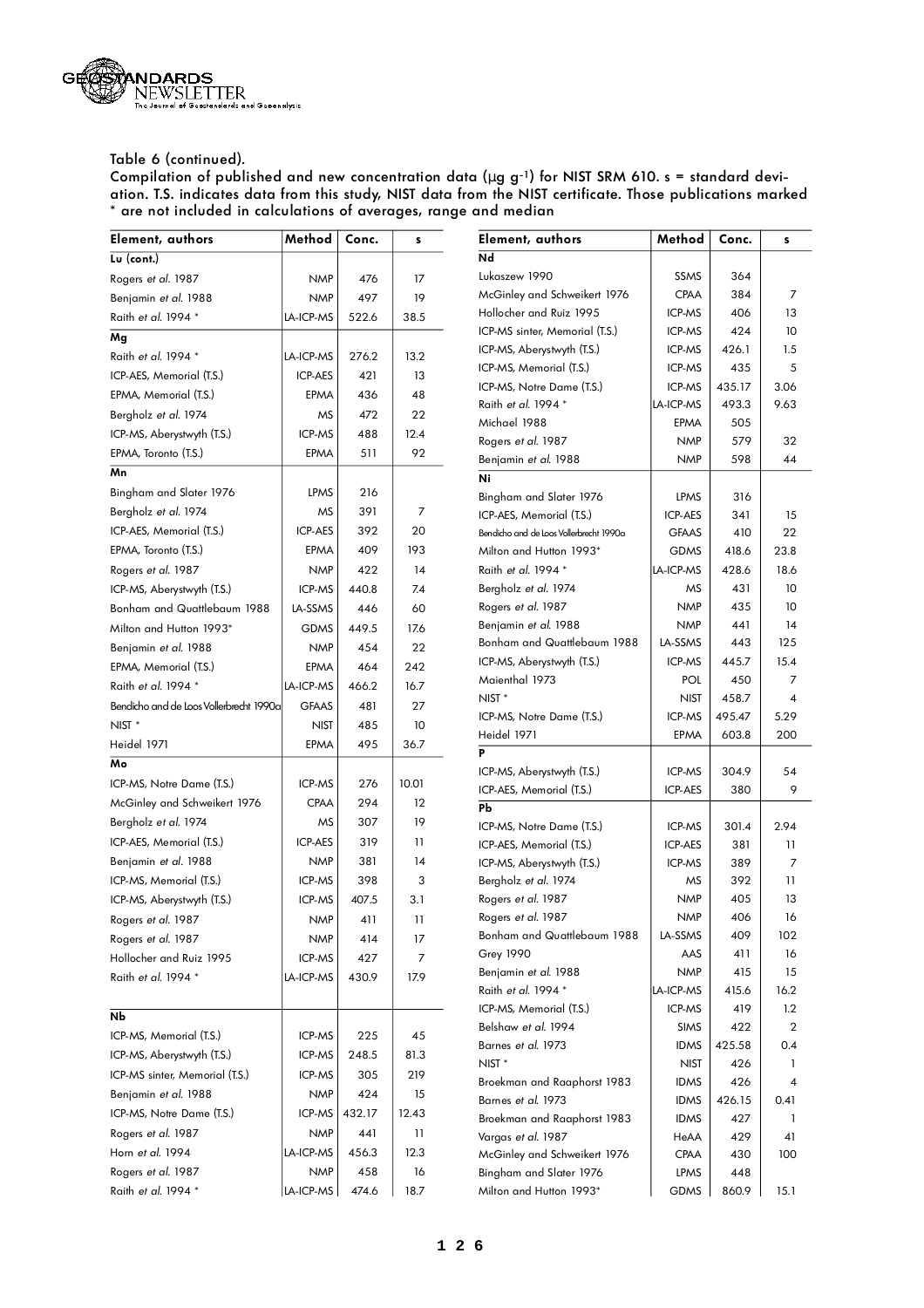

| Element, authors               | Method      | Conc.  | s                | Element, authors               | Method         | Conc.  | s    |
|--------------------------------|-------------|--------|------------------|--------------------------------|----------------|--------|------|
| Pr                             |             |        |                  | Sm                             |                |        |      |
| Bergholz et al. 1974           | MS          | 318    | 14               | Hollocher and Ruiz 1995        | ICP-MS         | 417    | 4    |
| Lukaszew 1990                  | <b>SSMS</b> | 392    |                  | ICP-MS sinter, Memorial (T.S.) | ICP-MS         | 433    | 12   |
| McGinley and Schweikert 1976   | <b>CPAA</b> | 400    | 6                | ICP-MS, Notre Dame (T.S.)      | ICP-MS         | 449.33 | 4.81 |
| ICP-MS, Notre Dame (T.S.)      | ICP-MS      | 422.8  | 2.67             | ICP-MS, Aberystwyth (T.S.)     | ICP-MS         | 449.4  | 2.0  |
| ICP-MS sinter, Memorial (T.S.) | ICP-MS      | 441    | 10               | ICP-MS, Memorial (T.S.)        | ICP-MS         | 458    | 18   |
| ICP-MS, Memorial (T.S.)        | ICP-MS      | 460    | 9                | Lukaszew 1990                  | SSMS           | 472    |      |
| ICP-MS, Aberystwyth (T.S.)     | ICP-MS      | 462.9  | 2.9              | INAA, Toronto (T.S.)           | <b>INAA</b>    | 475    | 0.5  |
| Raith et al. 1994 *            | LA-ICP-MS   | 467.3  | 22.3             | Raith et al. 1994 *            | LA-ICP-MS      | 527.2  | 23.7 |
| Rogers et al. 1987             | <b>NMP</b>  | 493    | 46               | Rogers et al. 1987             | <b>NMP</b>     | 597    | 25   |
| Benjamin et al. 1988           | <b>NMP</b>  | 505    | 64               | Benjamin et al. 1988           | <b>NMP</b>     | 610    | 33   |
| RЬ                             |             |        |                  | Sn                             |                |        |      |
| Milton and Hutton 1993*        | <b>GDMS</b> | 318.2  | 35.4             | ICP-MS, Aberystwyth (T.S.)     | ICP-MS         | 309.4  | 43.6 |
| INAA, Toronto (T.S.)           | <b>INAA</b> | 400    | 30               | McGinley and Schweikert 1976   | <b>CPAA</b>    | 376    | 7    |
| Benjamin et al. 1988           | <b>NMP</b>  | 413    | 13               | Rogers et al. 1987             | <b>NMP</b>     | 404    | 30   |
| ICP-MS, Aberystwyth (T.S.)     | ICP-MS      | 423.8  | 6.6              | Benjamin et al. 1988           | <b>NMP</b>     | 409    | 35   |
| NIST <sup>*</sup>              | <b>NIST</b> | 425.7  | 0.8              |                                |                |        |      |
| Moore et al. 1973              | <b>IDMS</b> | 425.7  | 0.7              | Rogers et al. 1987<br>Sr       | <b>NMP</b>     | 458    | 59   |
| Hollocher and Ruiz 1995        | ICP-MS      | 429    | $\overline{11}$  |                                |                |        |      |
| Bingham and Slater 1976        | LPMS        | 430    |                  | Milton and Hutton 1993*        | <b>GDMS</b>    | 129.8  | 8.5  |
| Rogers et al. 1987             | <b>NMP</b>  | 435    | $\overline{11}$  | Bingham and Slater 1976        | LPMS           | 377    |      |
| Raith et al. 1994 *            | LA-ICP-MS   | 438.1  | 22.5             | Bonham and Quattlebaum 1988    | LA-SSMS        | 422    | 69   |
| Rogers et al. 1987             | <b>NMP</b>  | 442    | 10               | ICP-AES, Memorial (T.S.)       | <b>ICP-AES</b> | 459    | 17   |
| ICP-MS, Memorial (T.S.)        | ICP-MS      | 450    | 6                | Benjamin et al. 1988           | <b>NMP</b>     | 481    | 15   |
| ICP-MS, Notre Dame (T.S.)      | ICP-MS      | 501.97 | 0.71             | ICP-MS, Aberystwyth (T.S.)     | ICP-MS         | 491.9  | 14.7 |
| Re                             |             |        |                  | McGinley and Schweikert 1976   | <b>CPAA</b>    | 498    | 9    |
| Hollocher and Ruiz 1995        | ICP-MS      | 37     | 6                | Rogers et al. 1987             | <b>NMP</b>     | 502    | 12   |
| Benjamin et al. 1988           | <b>NMP</b>  | 68     | 16               | Rogers et al. 1987             | <b>NMP</b>     | 502    | 9    |
| Bergholz et al. 1974           | MS          | 206    | 9                | ICP-MS, Memorial (T.S.)        | ICP-MS         | 512    | 9    |
| Horn et al. 1994               | LA-ICP-MS   | 460.4  | 17.2             | ICP-MS, Notre Dame (T.S.)      | ICP-MS         | 514.93 | 4.93 |
| SЬ                             |             |        |                  | NIST <sup>*</sup>              | <b>NIST</b>    | 515.5  | 0.5  |
| Benjamin <i>et al.</i> 1988    | <b>NMP</b>  | 233    | 55               | Moore et al. 1973              | <b>IDMS</b>    | 515.5  | 0.3  |
| Rogers et al. 1987             | <b>NMP</b>  | 337    | 90               | Raith et al. 1994 *            | LA-ICP-MS      | 518    | 17.3 |
| ICP-MS, Aberystwyth (T.S.)     | ICP-MS      | 340.4  | 18.6             | Ta                             |                |        |      |
| Rogers et al. 1987             | <b>NMP</b>  | 384    | 54               | ICP-MS, Memorial (T.S.)        | ICP-MS         | 134    | 23   |
| Bergholz et al. 1974           | MS          | 387    | 18               | Bergholz et al. 1974           | MS             | 220    | 14   |
| McGinley and Schweikert 1976   | <b>CPAA</b> | 394    | 6                | ICP-MS, Aberystwyth (T.S.)     | ICP-MS         | 293.1  | 120  |
| Sc                             |             |        |                  | ICP-MS sinter, Memorial (T.S.) | ICP-MS         | 304    | 22   |
| Rogers et al. . 1987           | <b>NMP</b>  | 315    | 97               | McGinley and Schweikert 1976   | <b>CPAA</b>    | 332    | 9    |
| Hollocher and Ruiz 1995        | ICP-MS      | 420    | $\overline{2}$   | ICP-MS, Notre Dame (T.S.)      | ICP-MS         | 340.13 | 7.13 |
| Raith et al. 1994 *            | LA-ICP-MS   | 423.4  | 18.6             | Rogers et al. 1987             | <b>NMP</b>     | 435    | 24   |
| Benjamin et al. 1988           | <b>NMP</b>  | 442    | 180              | Horn et al. 1994               | LA-ICP-MS      | 440.7  | 15.8 |
| INAA, Toronto (T.S.)           | <b>INAA</b> | 442    | $\mathbf{I}$     | Benjamin et al. 1988           | <b>NMP</b>     | 491    | 22   |
| ICP-MS, Memorial (T.S.)        | ICP-MS      | 444    | 20               | Rogers et al. 1987             | <b>NMP</b>     | 510    | 52   |
| Horn et al. 1994               | LA-ICP-MS   | 445.3  | 18.5             | Raith et al. 1994 *            | LA-ICP-MS      | 520.9  | 27   |
| ICP-MS, Aberystwyth (T.S.)     | ICP-MS      | 445.4  | 14.1             | INAA, Toronto (T.S.)           | <b>INAA</b>    | 525    | 1    |
| ICP-MS, Notre Dame (T.S.)      | ICP-MS      | 449.07 | 13.85            | Тb                             |                |        |      |
| ICP-AES, Memorial (T.S.)       | ICP-AES     | 486    | 13               | McGinley and Schweikert 1976   | <b>CPAA</b>    | 328    | 12   |
| Se                             |             |        |                  | Lukaszew 1990                  | SSMS           | 344    |      |
| Benjamin et al. 1988           | <b>NMP</b>  | 108    | 4.5              | Hollocher and Ruiz 1995        | ICP-MS         | 414    | 11   |
| Rogers et al. 1987             | <b>NMP</b>  | 110    | 6                | ICP-MS sinter, Memorial (T.S.) | ICP-MS         | 414    | 12   |
| Rogers et al. 1987             | <b>NMP</b>  | 114    | $\boldsymbol{7}$ | ICP-MS, Aberystwyth (T.S.)     | ICP-MS         | 454.8  | 3.2  |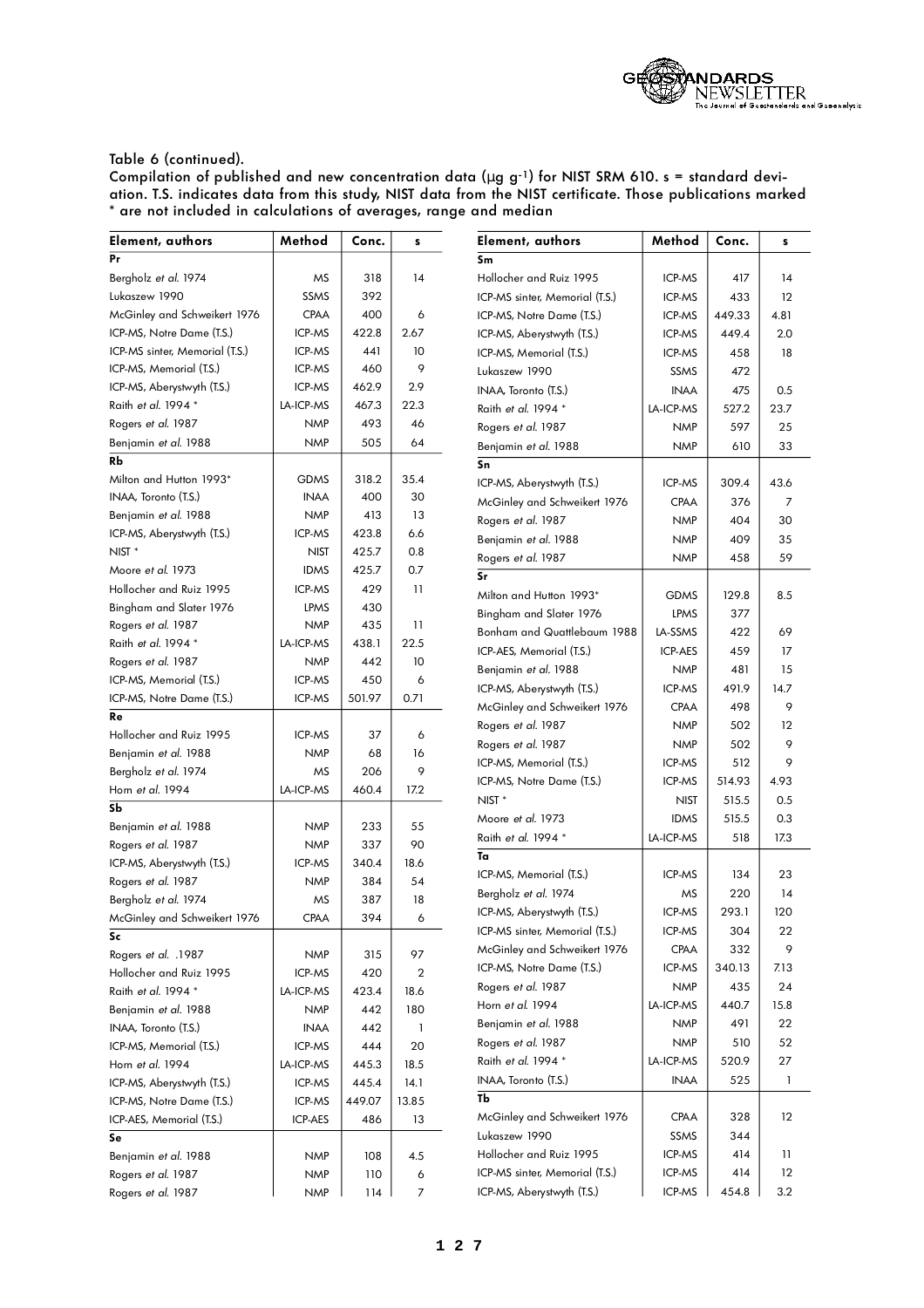

| Element, authors               | Method         | Conc.  | s              | Element, authors               | Method      | Conc.  | s            |
|--------------------------------|----------------|--------|----------------|--------------------------------|-------------|--------|--------------|
| Tb (cont.)                     |                |        |                | TI (cont.)                     |             |        |              |
| INAA, Toronto (T.S.)           | <b>INAA</b>    | 455    | $\overline{2}$ | Benjamin et al. 1988           | <b>NMP</b>  | 67.2   | 6.3          |
| ICP-MS, Memorial (T.S.)        | ICP-MS         | 457    | 24             | Rogers et al. 1987             | <b>NMP</b>  | 70     | 8            |
| ICP-MS, Notre Dame (T.S.)      | ICP-MS         | 461.77 | 5.78           | Tm                             |             |        |              |
| Raith et al. 1994 *            | LA-ICP-MS      | 506.1  | 29.3           | Lukaszew 1990                  | SSMS        | 366    |              |
| Benjamin et al. 1988           | <b>NMP</b>     | 521    | 29             | Hollocher and Ruiz 1995        | ICP-MS      | 400    | 9            |
| Rogers et al. 1987             | <b>NMP</b>     | 585    | 24             | ICP-MS, Notre Dame (T.S.)      | ICP-MS      | 407.9  | 8.11         |
| Th                             |                |        |                | McGinley and Schweikert 1976   | <b>CPAA</b> | 410    | 9            |
| Bingham and Slater 1976        | LPMS           | 249    |                | ICP-MS, Aberystwyth (T.S.)     | ICP-MS      | 422.6  | 2.3          |
| ICP-MS sinter, Memorial (T.S.) | ICP-MS         | 396    | 6              | ICP-MS sinter, Memorial (T.S.) | ICP-MS      | 426    | 10           |
| ICP-MS, Notre Dame (T.S.)      | ICP-MS         | 403.63 | 2.22           | ICP-MS, Memorial (T.S.)        | ICP-MS      | 454    | 20           |
| Raith et al. 1994 *            | LA-ICP-MS      | 431.8  | 36.2           | Benjamin et al. 1988           | <b>NMP</b>  | 479    | 21           |
| Benjamin et al. 1988           | <b>NMP</b>     | 446    | 18             | Raith et al. 1994 *            | LA-ICP-MS   | 490.5  | 22.1         |
| ICP-MS, Memorial (T.S.)        | ICP-MS         | 454    | 14             | Rogers et al. 1987             | <b>NMP</b>  | 517    | 19           |
| Bonham and Quattlebaum 1988    | LA-SSMS        | 455    | 110            | U                              |             |        |              |
| Barnes et al. 1973             | <b>IDMS</b>    | 455.4  | 1.6            | Bergholz et al. 1974           | ΜS          | 413    | 18           |
| NIST <sup>*</sup>              | <b>NIST</b>    | 457.2  | 1.2            | Benjamin et al. 1988           | <b>NMP</b>  | 413    | 15           |
| Barnes et al. 1973             | <b>IDMS</b>    | 457.23 | 0.52           | Rogers et al. 1987             | <b>NMP</b>  | 423    | 18           |
| INAA, Toronto (T.S.)           | <b>INAA</b>    | 458    | $\mathbf{2}$   | Bingham and Slater 1976        | LPMS        | 425    |              |
| Bergholz et al. 1974           | MS             | 469    | $\overline{7}$ | Gladney et al. 1984            | <b>TCGS</b> | 431    | 40           |
| ICP-AES, Memorial (T.S.)       | ICP-AES        | 472    | 20             | ICP-MS, Notre Dame (T.S.)      | ICP-MS      | 432.27 | 5.6          |
| Rogers et al. 1987             | <b>NMP</b>     | 490    | 23             | Raith et al. 1994 *            | LA-ICP-MS   | 440.1  | 23.3         |
| ICP-MS, Aberystwyth (T.S.)     | ICP-MS         | 527.6  | 2.5            | Rogers et al. 1987             | <b>NMP</b>  | 451    | 17           |
| Rogers et al. 1987             | <b>NMP</b>     | 539    | 18             | Carpenter 1972                 | <b>NTM</b>  | 461.3  | 1.7          |
| Ti                             |                |        |                | Barnes et al. 1973             | <b>IDMS</b> | 461.3  | $\mathbf{1}$ |
| Milton and Hutton 1993*        | <b>GDMS</b>    | 41.7   | 1.7            | NIST <sup>*</sup>              | <b>NIST</b> | 461.5  | 1.1          |
| Bingham and Slater 1976        | LPMS           | 257    |                | Carpenter 1972                 | <b>NTM</b>  | 461.5  | 1.1          |
| Bergholz et al. 1974           | MS             | 361    | 18             | Barnes et al. 1973             | <b>IDMS</b> | 461.5  | 0.4          |
| Bonham and Quattlebaum 1988    | <b>LA-SSMS</b> | 408    | 71             | Carpenter 1972                 | <b>NTM</b>  | 462.8  | 13.8         |
| EPMA, Toronto (T.S.)           | EPMA           | 421    | 150            | ICP-MS, Memorial (T.S.)        | ICP-MS      | 464    | 15           |
| Benjamin <i>et al.</i> 1988    | <b>NMP</b>     | 423    | 46             | Conrad et al. 1982             | <b>DNAA</b> | 470    | 90           |
| Maienthal 1973                 | <b>POL</b>     | 434    | 10             | Conrad et al. 1982             | <b>DNAA</b> | 471    | 28           |
| NIST <sup>*</sup>              | <b>NIST</b>    | 437    |                | Bonham and Quattlebaum 1988    | LA-SSMS     | 490    | 132          |
| ICP-MS, Aberystwyth (T.S.)     | ICP-MS         | 437.3  | 20.2           | ICP-MS, Aberystwyth (T.S.)     | ICP-MS      | 513.3  | 0.9          |
| Rogers et al. 1987             | <b>NMP</b>     | 441    | 30             | v                              |             |        |              |
| Hollocher and Ruiz 1995        | ICP-MS         | 442    | 4              | Bergholz et al. 1974           | MS          | 206    | 10           |
| ICP-AES, Memorial (T.S.)       | ICP-AES        | 442    | 9              | Raith et al. 1994 *            | LA-ICP-MS   | 342.5  | 19           |
| EPMA, Memorial (T.S.)          | EPMA           | 458    | 74             | ICP-MS, Notre Dame (T.S.)      | ICP-MS      | 369    | 7.84         |
| Heidel 1971                    | EPMA           | 517.5  | 48.4           | EPMA, Memorial (T.S.)          | EPMA        | 372    | 141          |
| ICP-MS, Notre Dame (T.S.)      | ICP-MS         | 524.43 | 4.56           | Hollocher and Ruiz 1995        | ICP-MS      | 426    | 1            |
| TI                             |                |        |                | ICP-MS, Memorial (T.S.)        | ICP-MS      | 434    | 17           |
| Milton and Hutton 1993*        | <b>GDMS</b>    | 33.6   | 2.1            | ICP-AES, Memorial (T.S.)       | ICP-AES     | 435    | 17           |
| Bergholz et al. 1974           | ΜS             | 52     | 35             | Horn et al. 1994               | LA-ICP-MS   | 435.1  | 8.1          |
| Raith et al. 1994 *            | LA-ICP-MS      | 58.84  | 3.81           | ICP-MS, Aberystwyth (T.S.)     | ICP-MS      | 448.6  | 18.5         |
| Bonham and Quattlebaum 1988    | LA-SSMS        | 59     | 21             | Rogers et al. 1987             | <b>NMP</b>  | 477    | 18           |
| McGinley and Schweikert 1976   | CPAA           | 60     | 10             | Benjamin et al. 1988           | <b>NMP</b>  | 482    | 30           |
| ICP-MS, Memorial (T.S.)        | ICP-MS         | 60.5   | 0.8            | Heidel 1971                    | EPMA        | 486.3  | 53.1         |
| ICP-MS, Aberystwyth (T.S.)     | ICP-MS         | 61.19  | 2.06           | Joyce and Schweikert 1984      | <b>PIXE</b> | 494.2  | 54.1         |
| $NIST *$                       | <b>NIST</b>    | 61.8   | 2.5            | W                              |             |        |              |
| Barnes et al. 1973             | <b>IDMS</b>    | 61.8   | 1              | McGinley and Schweikert 1976   | <b>CPAA</b> | 366    | 30           |
| Rogers et al. 1987             | <b>NMP</b>     | 65     | 9              | Rogers et al. 1987             | <b>NMP</b>  | 418    | 40           |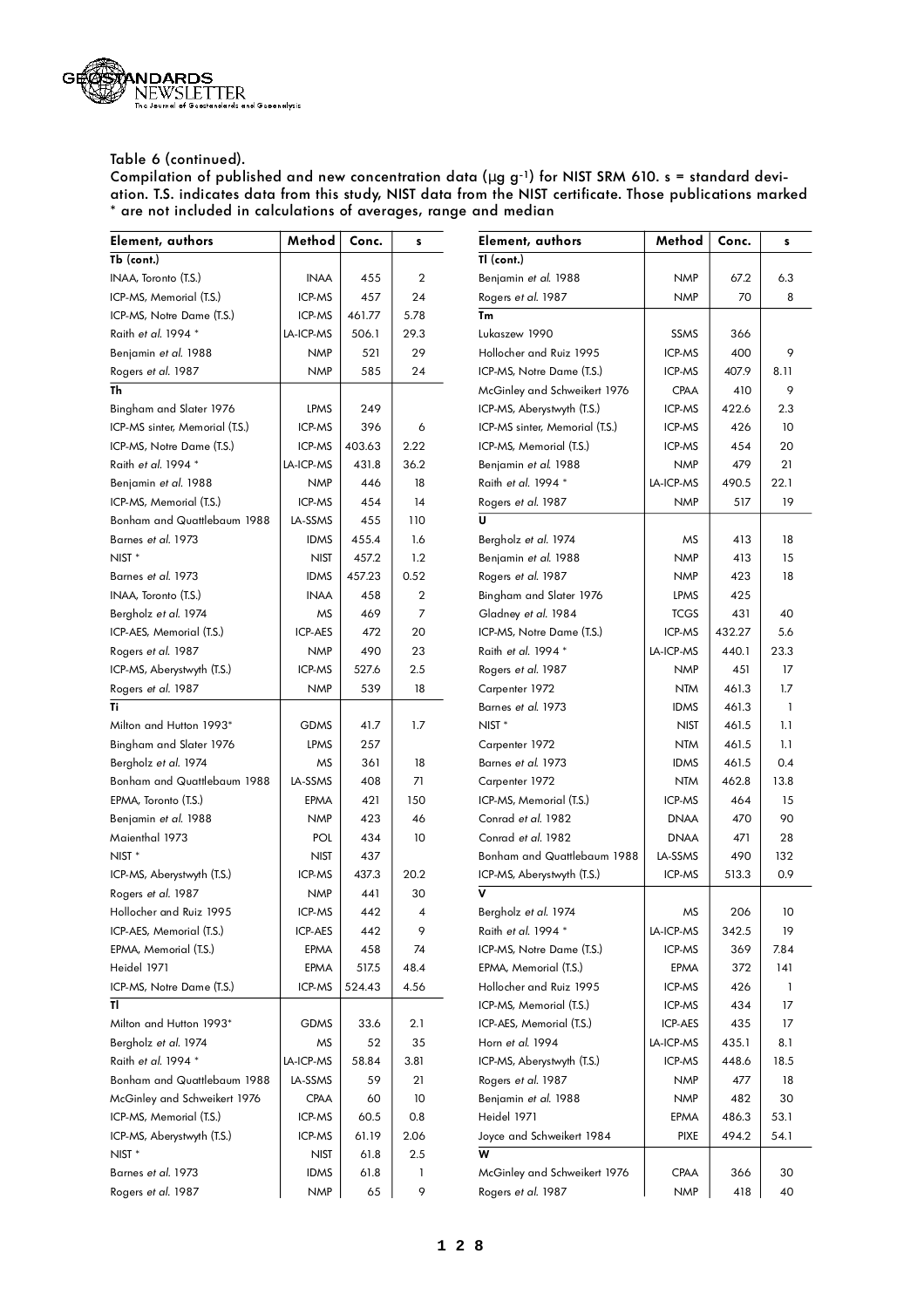

Compilation of published and new concentration data (μ g g-1) for NIST SRM 610. s = standard deviation. T.S. indicates data from this study, NIST data from the NIST certificate. Those publications marked \* are not included in calculations of averages, range and median

| Element, authors               | Method         | Conc.  | s              | Element, authors               | Method         | Conc.  | s               |
|--------------------------------|----------------|--------|----------------|--------------------------------|----------------|--------|-----------------|
| W (cont.)                      |                |        |                | Zn                             |                |        |                 |
| Rogers et al. 1987             | <b>NMP</b>     | 451    | 19             | ICP-AES, Memorial (T.S.)       | <b>ICP-AES</b> | 398    | $\mathbf{1}$    |
| Benjamin et al. 1988           | <b>NMP</b>     | 467    | 18             | ICP-MS, Aberystwyth (T.S.)     | ICP-MS         | 411.3  | 8.2             |
| Raith et al. 1994 *            | LA-ICP-MS      | 528.1  | 16.7           | AAS, Aberystwyth (T.S.)        | AAS            | 413    | 3.1             |
| Y                              |                |        |                | Hollocher and Ruiz 1995        | ICP-MS         | 428    | 3               |
| McGinley and Schweikert 1976   | <b>CPAA</b>    | 271    | $\overline{7}$ | Raith et al. 1994 *            | LA-ICP-MS      | 428.7  | 8.4             |
| ICP-MS sinter, Memorial (T.S.) | ICP-MS         | 423.9  | 2.3            | NIST <sup>*</sup>              | <b>NIST</b>    | 433    |                 |
| Benjamin et al. 1988           | <b>NMP</b>     | 431    | 14             | Horn et al. 1994               | LA-ICP-MS      | 434.4  | 38.1            |
| ICP-MS, Memorial (T.S.)        | ICP-MS         | 438    | $\overline{2}$ | Benjamin et al. 1988           | <b>NMP</b>     | 446    | 14              |
| Hollocher and Ruiz 1995        | ICP-MS         | 446    | 5              | Bonham and Quattlebaum 1988    | LA-SSMS        | 456    | 21              |
| Rogers et al. 1987             | <b>NMP</b>     | 450    | 10             | Bingham and Slater 1976        | <b>LPMS</b>    | 457    |                 |
| Rogers et al. 1987             | <b>NMP</b>     | 461    | 14             | Rogers et al. 1987             | <b>NMP</b>     | 476    | 9               |
| ICP-MS, Aberystwyth (T.S.)     | ICP-MS         | 469.6  | 8.8            | Rogers et al. 1987             | <b>NMP</b>     | 476    | 15              |
| ICP-AES, Memorial (T.S.)       | <b>ICP-AES</b> | 480    | 11             | ICP-MS, Memorial (T.S.)        | ICP-MS         | 477    | 10              |
| Raith et al. 1994 *            | LA-ICP-MS      | 502.6  | 24.7           | ICP-MS, Notre Dame (T.S.)      | ICP-MS         | 494.27 | 4.88            |
| ICP-MS, Notre Dame (T.S.)      | ICP-MS         | 531.47 | 2.748          | Milton and Hutton 1993*<br>Zr  | <b>GDMS</b>    | 3171   | 166.9           |
| Yb                             |                |        |                | ICP-MS, Aberystwyth (T.S.)     | ICP-MS         | 381.3  | 14.6            |
| Hollocher and Ruiz 1995        | ICP-MS         | 400    | 10             | Raith et al. 1994 *            | LA-ICP-MS      | 392.4  | 10.7            |
| ICP-AES, Memorial (T.S.)       | <b>ICP-AES</b> | 434    | 10             | Benjamin et al. 1988           | <b>NMP</b>     | 408    | 14              |
| ICP-MS, Notre Dame (T.S.)      | ICP-MS         | 435.83 | 8.49           | ICP-MS sinter, Memorial (T.S.) | ICP-MS         | 431.7  | 1.3             |
| Lukaszew 1990                  | SSMS           | 443    |                | Rogers et al. 1987             | <b>NMP</b>     | 433    | 15              |
| ICP-MS, Aberystwyth (T.S.)     | ICP-MS         | 450.6  | 2.1            | ICP-AES, Memorial (T.S.)       | <b>ICP-AES</b> | 435    | 9               |
| ICP-MS, Memorial (T.S.)        | ICP-MS         | 459    | 22             | Rogers et al. 1987             | <b>NMP</b>     | 436    | 11              |
| Raith et al. 1994 *            | LA-ICP-MS      | 467.9  | 11.9           | Hollocher and Ruiz 1995        | ICP-MS         | 444    | $\overline{11}$ |
| INAA, Toronto (T.S.)           | <b>INAA</b>    | 496    | $\overline{2}$ | ICP-MS, Memorial (T.S.)        | ICP-MS         | 449    | $\overline{4}$  |
| Benjamin et al. 1988           | <b>NMP</b>     | 512    | 27             | Horn et al. 1994               | LA-ICP-MS      | 450.5  | 15.9            |
| Rogers et al. 1987             | <b>NMP</b>     | 574    | 29             | ICP-MS, Notre Dame (T.S.)      | ICP-MS         | 482.37 | 5.48            |

### Table 7.

| Element, authors              | Method       | Conc. | s    | Element, authors              | Method         | Conc. | s    |  |
|-------------------------------|--------------|-------|------|-------------------------------|----------------|-------|------|--|
| Ag                            |              |       |      | As (cont.)                    |                |       |      |  |
| Bonham and Quattlebaum 1988   | LA-SSMS      |       |      | ICP-MS, Notre Dame (T.S.)     | <b>ICP-MS</b>  | 48.14 | 1.6  |  |
| ICP-MS, Aberystwyth (T.S.)    | ICP-MS       | 18.91 | 0.78 | Kuleff et al. 1984            | <b>INAA</b>    | 58.1  | 7.3  |  |
| Headridge and Riddington 1984 | <b>GFAAS</b> | 19.5  | 0.87 |                               |                |       |      |  |
| ICP-MS, BGS (T.S.)            | ICP-MS       | 21.11 | 1.54 | Au                            |                |       |      |  |
| Fedorowich et al. 1993        | ICP-MS       | 21.4  | 0.5  | ICP-MS, Aberystwyth (T.S.)    | ICP-MS         | 4.05  | 0.81 |  |
| $NIST *$                      | <b>NIST</b>  | 22    | 0.3  | $NIST *$                      | <b>NIST</b>    | 5     |      |  |
| ICP-MS, Notre Dame (T.S.)     | ICP-MS       | 22.57 | 0.38 | Sheibley 1973                 | <b>INAA</b>    | 5     |      |  |
| McGinley and Schweikert 1976a | <b>CPAA</b>  | 28    | 5    | Kuleff et al. 1984            | <b>INAA</b>    | 5     | 0.2  |  |
| Sheibley 1973                 | <b>INAA</b>  | 31    | 7    | INAA Toronto (T.S.)           | <b>INAA</b>    | 5.1   | 0.1  |  |
| As                            |              |       |      | Kim and Born 1973             | <b>INAA</b>    | 5.27  | 0.11 |  |
| <b>Grey 1990</b>              | AAS          | 25.2  | 1.7  | McGinley and Schweikert 1976a | <b>CPAA</b>    | 6     | 3    |  |
| INAA, Toronto (T.S.)          | <b>INAA</b>  | 31    |      | в                             |                |       |      |  |
| Fedorowich et al. 1993        | ICP-MS       | 33.9  | 0.6  | Denoyer et al. 1991           | LA-ICP-MS      | 25.8  | 1.9  |  |
| Kanda et al. 1980             | <b>IPAA</b>  | 35.6  | 0.3  | Rio et al. 1995               | AAS            | 26    | 5    |  |
| McGinley and Schweikert 1976a | <b>CPAA</b>  | 38    | 9    | Zachmann 1985                 | <b>ICP-AES</b> | 27.8  | 2.9  |  |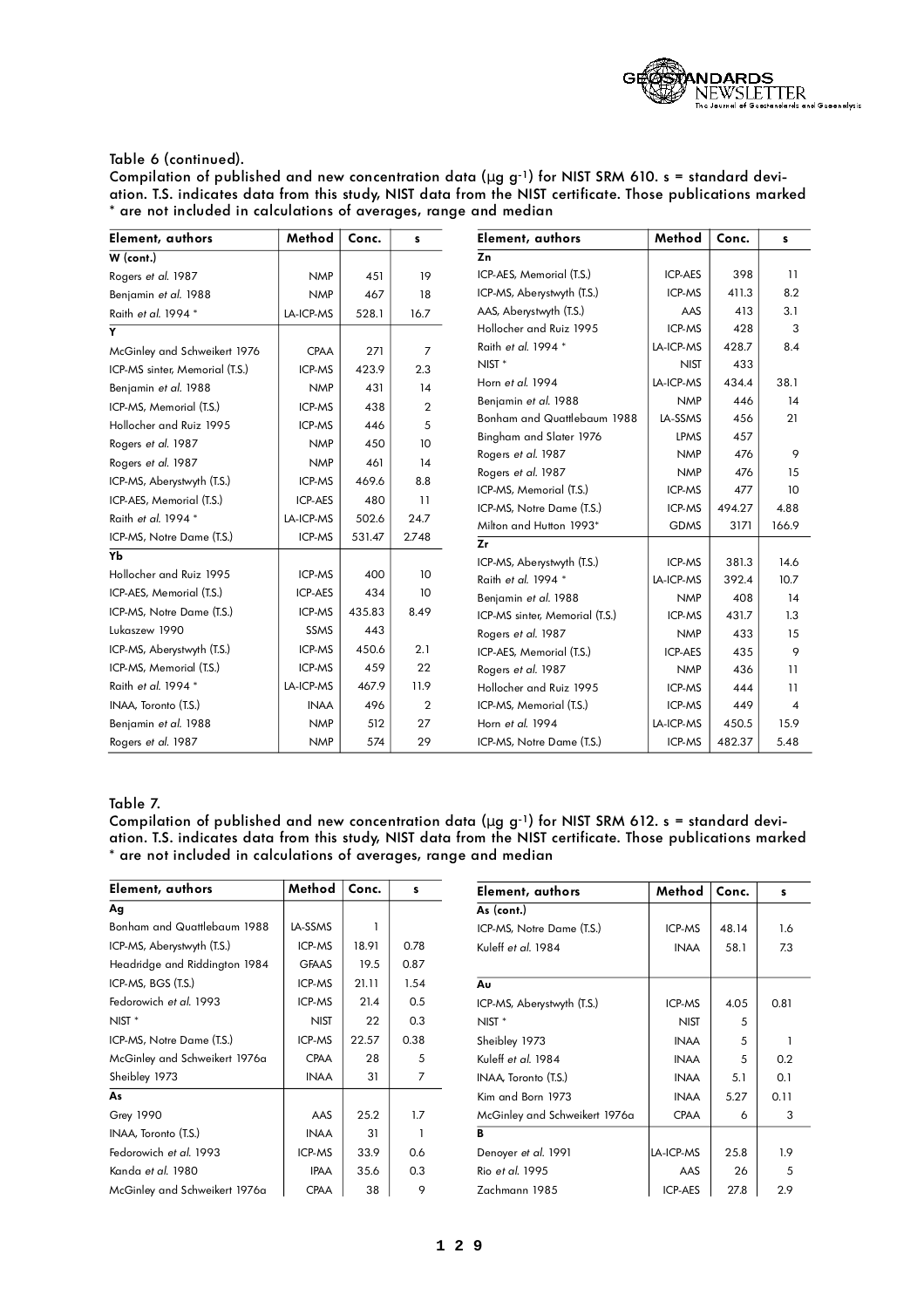

| Element, authors               | Method         | Conc. | s              | Element, authors                       | Method        | Conc. | s    |
|--------------------------------|----------------|-------|----------------|----------------------------------------|---------------|-------|------|
| B (cont.)                      |                |       |                | Ce (cont.)                             |               |       |      |
| Gladney et al. 1984            | <b>DNAA</b>    | 31    | 3              | Bonham and Quattlebaum 1988            | LA-SSMS       | 33    |      |
| NIST <sup>*</sup>              | <b>NIST</b>    | 32    |                | ICP-MS, Aberystwyth (T.S.)             | ICP-MS        | 33.89 | 0.17 |
| Carpenter 1972                 | <b>NTM</b>     | 32.39 | 1.04           | Pearce et al. 1996                     | ICP-MS        | 33.9  |      |
| Rio et al. 1995                | <b>NMP</b>     | 33    | 6              | Denoyer et al. 1991                    | LA-ICP-MS     | 35.4  | 1.7  |
| Bonham and Quattlebaum 1988    | LA-SSMS        | 35    |                | Sheibley 1973                          | <b>INAA</b>   | 37    | 2    |
| McGinley and Schweikert 1975   | <b>CPAA</b>    | 38    | 5              | Hollocher and Ruiz 1995                | ICP-MS        | 37    | 3    |
| Rio et al. 1995                | <b>NMP</b>     | 39    | 6              | ICP-MS, BGS (T.S.)                     | ICP-MS        | 37.82 | 1.98 |
| Owens et al. 1982              | <b>ICP-AES</b> | 40    | $\overline{4}$ | Jackson et al. 1992                    | ICP-MS        | 37.9  | 2    |
| Milton and Hutton 1993*        | <b>GDMS</b>    | 40    |                | ICP-MS sinter, Memorial (T.S.)         | ICP-MS        | 37.9  | 0.5  |
| Freidli et al. 1988a           | <b>HIAA</b>    | 43    | 20             | ICP-AES, Memorial (T.S.)               | ICP-AES       | 38.1  | 0.9  |
| Ba                             |                |       |                | Fedorowich et al. 1993                 | ICP-MS        | 38.3  | 0.8  |
| ICP-MS sinter, Memorial (T.S.) | ICP-MS         | 32.87 | 0.11           | NIST <sup>*</sup>                      | <b>NIST</b>   | 39    |      |
| ICP-MS, Aberystwyth (T.S.)     | ICP-MS         | 33.6  | 2.67           | Chen et al. 1993                       | <b>SXRF</b>   | 39    |      |
| Hollocher and Ruiz 1995        | ICP-MS         | 36    | 4              | Raith et al. 1994*                     | LA-ICP-MS     | 39.54 | 0.55 |
| Kuleff et al. 1984             | <b>INAA</b>    | 36.5  | 5.2            | Sutton et al. 1993                     | <b>SXRF</b>   | 40    |      |
| INAA, Toronto (T.S.)           | <b>INAA</b>    | 37.2  | 0.5            | Kanda et al. 1980                      | <b>IPAA</b>   | 40.6  | 0.2  |
| ICP-AES, Memorial (T.S.)       | ICP-AES        | 38    | $\mathbf{1}$   | <b>Haney 1977</b>                      | <b>IDSSMS</b> | 41.2  |      |
| ICP-MS, Notre Dame (T.S.)      | ICP-MS         | 38.05 | 0.73           | McGinley and Schweikert 1976a          | <b>CPAA</b>   | 43    | 2    |
| Jackson et al. 1992            | ICP-MS         | 38.9  | 0.7            | Kuleff et al. 1984                     | <b>INAA</b>   | 45.3  | 1.5  |
| Fedorowich et al. 1993         | ICP-MS         | 39.5  | 1.6            | Chenery and Cook 1993                  | LA-ICP-MS     | 48.2  |      |
| NIST <sup>*</sup>              | <b>NIST</b>    | 41    |                | Co                                     |               |       |      |
| <b>Haney 1977</b>              | <b>IDSSMS</b>  | 41.5  |                | Bendicho and de Loos Vollerbregt 1990b | <b>GFAAS</b>  | 2     | 0.4  |
| Bonham and Quattlebaum 1988    | LA-SSMS        | 45    |                | Sheibley 1973                          | <b>INAA</b>   | 31    | 1    |
| Imbert and Telouk 1993 *       | LA-ICP-MS      | 50.6  | 8              | Hollocher and Ruiz 1995                | ICP-MS        | 32.8  | 0.4  |
| Be                             |                |       |                | Fedorowich et al. 1993                 | ICP-MS        | 32.9  | 0.9  |
| Lass et al. 1982               | <b>HIAA</b>    | 31    | 7              | Kanda et al. 1980                      | <b>IPAA</b>   | 33.3  | 1    |
| ICP-AES, Memorial (T.S.)       | ICP-AES        | 34.3  | 0.8            | Denoyer et al. 1991                    | LA-ICP-MS     | 33.8  | 1.1  |
| Hollocher and Ruiz 1995        | ICP-MS         | 35.3  | 0.3            | Raith et al. 1994*                     | LA-ICP-MS     | 34.26 | 0.36 |
| Fedorowich et al. 1993         | ICP-MS         | 37.1  | 0.4            | Kuleff et al. 1984                     | <b>INAA</b>   | 34.3  | 2.9  |
| ICP-MS, BGS (T.S.)             | ICP-MS         | 37.6  | 3.96           | ICP-AES, Memorial (T.S.)               | ICP-AES       | 34.9  | 0.6  |
| Jackson et al. 1992            | ICP-MS         | 39    | 5.6            | Kobayashi 1986                         | <b>NAA</b>    | 35    | 1.9  |
| ICP-MS, Aberystwyth (T.S.)     | ICP-MS         | 39.84 | 1.68           | NIST <sup>*</sup>                      | <b>NIST</b>   | 35.5  | 1.2  |
| Colin et al. 1987              | <b>HIAA</b>    | 41    | 5              | Bendicho and de Loos Vollerbregt 1990a | <b>GFAAS</b>  | 36.1  | 0.9  |
| Freidli et al. 1988b           | <b>HIAA</b>    | 48    | 7              | Kim and Born 1973                      | <b>INAA</b>   | 37.1  | 2.3  |
| Freidli et al. 1987            | HIAA           | 50    | 4              | INAA, Toronto (T.S.)                   | <b>INAA</b>   | 37.3  | 0.1  |
| Bi                             |                |       |                | Kim and Born 1973                      | <b>INAA</b>   | 37.47 | 4.1  |
| Woolum et al. 1976             | RAD            | 13    |                | ICP-MS, BGS (T.S.)                     | ICP-MS        | 37.82 | 4.4  |
| Carpenter and Pilione 1986     | <b>NTM</b>     | 21    | 4              | ICP-MS, Aberystwyth (T.S.)             | ICP-MS        | 39.81 | 2.27 |
| ICP-MS, Aberystwyth (T.S.)     | ICP-MS         | 31.45 | 0.12           | Milton and Hutton 1993*                | GDMS          | 43    |      |
| Jackson et al. 1992            | ICP-MS         | 33    | 1.4            | Imbert and Telouk 1993 *               | LA-ICP-MS     | 44.8  | 9.3  |
| Fedorowich et al. 1993         | ICP-MS         | 33.9  | 0.4            | Bonham and Quattlebaum 1988            | LA-SSMS       | 84    |      |
| Hollocher and Ruiz 1995        | ICP-MS         | 40    | 2              |                                        |               |       |      |
| Raith et al. 1994*             | LA-ICP-MS      | 62.33 | 1.42           | cr                                     |               |       |      |
| Cd                             |                |       |                | ICP-MS, BGS (T.S.)                     | ICP-MS        | 19.24 | 3.41 |
| ICP-MS, Aberystwyth (T.S.)     | ICP-MS         | 27.63 | 1.09           | ICP-AES, Memorial (T.S.)               | ICP-AES       | 30.1  | 0.5  |
| Fedorowich et al. 1993         | ICP-MS         | 28.4  | 1.1            | Hollocher and Ruiz 1995                | ICP-MS        | 31.2  | 0.2  |
| ICP-MS, BGS (T.S.)             | ICP-MS         | 28.92 | 1.76           | Fedorowich et al. 1993                 | ICP-MS        | 34.9  | 1.7  |
| McGinley and Schweikert 1976a  | <b>CPAA</b>    | 40    | 5              | ICP-MS, Aberystwyth (T.S.)             | ICP-MS        | 37.94 | 1.56 |
| Сe                             |                |       |                | Kobayashi 1986                         | NAA           | 38    | 4    |
| Imbert and Telouk 1993 *       | LA-ICP-MS      | 32    | 6              | ICP-MS, Notre Dame (T.S.)              | ICP-MS        | 38.64 | 0.91 |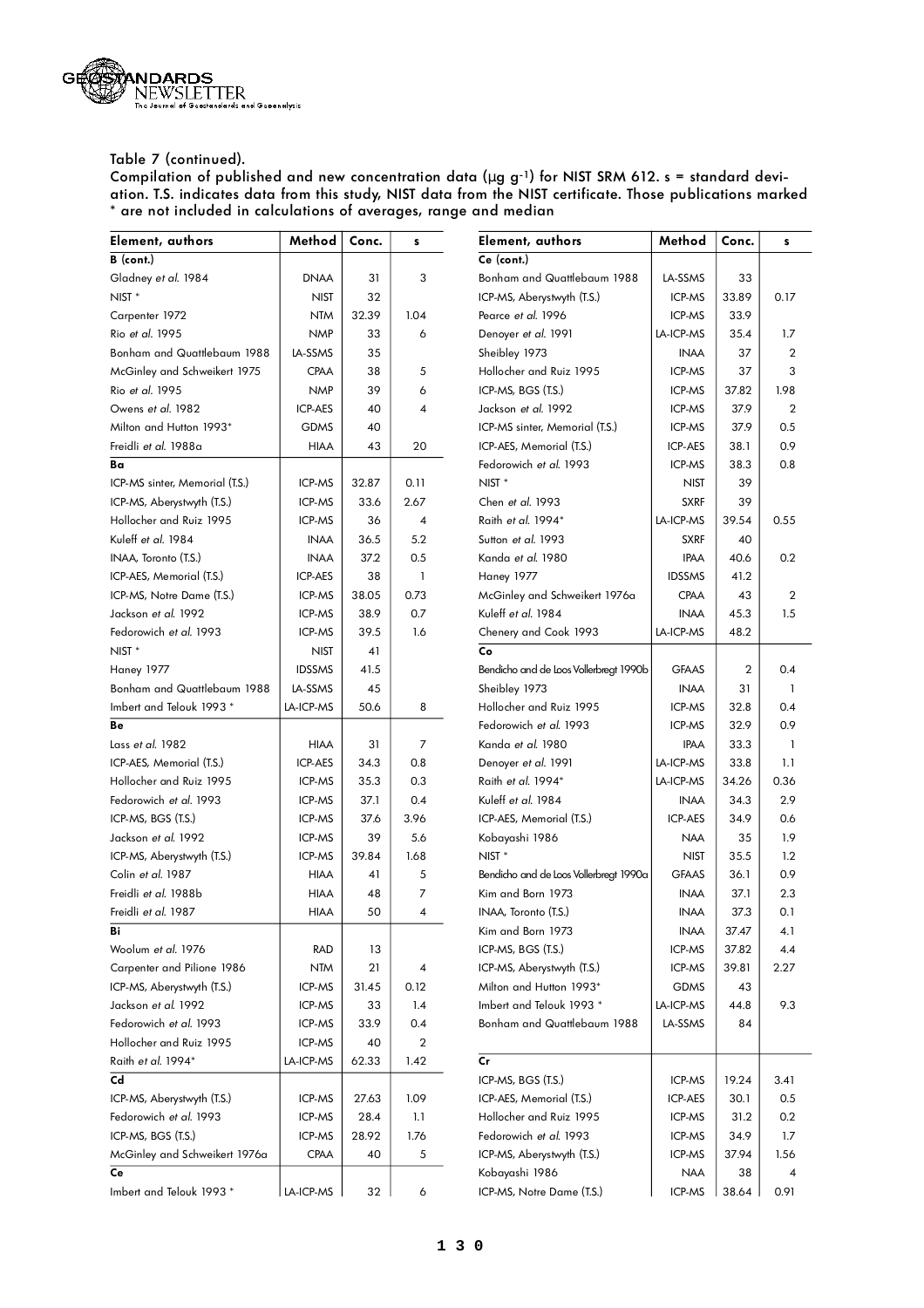

| Element, authors                       | Method         | Conc. | s              | Element, authors                       | Method        | Conc. | s    |
|----------------------------------------|----------------|-------|----------------|----------------------------------------|---------------|-------|------|
| $Cr$ (cont.)                           |                |       |                | Er (cont.)                             |               |       |      |
| Raith et al. 1994*                     | LA-ICP-MS      | 47.63 | 0.69           | Bonham and Quattlebaum 1988            | LA-SSMS       | 35    |      |
| Bonham and Quattlebaum 1988            | LA-SSMS        | 63    |                | ICP-MS, Aberystwyth (T.S.)             | ICP-MS        | 35.05 | 0.25 |
| Kuleff et al. 1984                     | <b>INAA</b>    | 65.9  | 3.7            | Hollocher and Ruiz 1995                | ICP-MS        | 36    | 3    |
| Kim and Born 1973                      | <b>INAA</b>    | 155   | 8              | ICP-MS sinter, Memorial (T.S.)         | ICP-MS        | 37.7  | 0.4  |
| $\mathsf{Cs}$                          |                |       |                | Jackson et al. 1992                    | ICP-MS        | 37.9  | 1.2  |
| ICP-MS, Aberystwyth (T.S.)             | ICP-MS         | 35.08 | 0.64           | ICP-MS, Notre Dame (T.S.)              | ICP-MS        | 38.15 | 0.6  |
| ICP-MS, Notre Dame (T.S.)              | ICP-MS         | 40.51 | 1.13           | ICP-MS, BGS (T.S.)                     | ICP-MS        | 38.37 | 1.21 |
| Kim and Born 1973                      | <b>INAA</b>    | 41.1  | 6.6            | Fedorowich et al. 1993                 | ICP-MS        | 38.4  | 0.9  |
| Jackson et al. 1992                    | ICP-MS         | 41.8  | 1.2            | Pearce et al. 1996                     | ICP-MS        | 38.7  |      |
| Hollocher and Ruiz 1995                | ICP-MS         | 42    | $\overline{4}$ | Raith et al. 1994*                     | LA-ICP-MS     | 38.8  | 0.23 |
| Fedorowich et al. 1993                 | ICP-MS         | 42.3  | 1.4            | NIST <sup>*</sup>                      | <b>NIST</b>   | 39    |      |
| INAA, Toronto (T.S.)                   | <b>INAA</b>    | 42.8  | 0.3            | Chen et al. 1993                       | <b>SXRF</b>   | 39    |      |
| McGinley and Schweikert 1976a          | <b>CPAA</b>    | 43    | $\overline{4}$ | McGinley and Schweikert 1976a          | <b>CPAA</b>   | 43    | 1    |
| Kuleff et al. 1984                     | <b>INAA</b>    | 43    | $\overline{2}$ | Chenery and Cook 1993                  | LA-ICP-MS     | 44.6  |      |
| Kanda et al. 1980                      | <b>IPAA</b>    | 44.8  | 1.2            | Eυ                                     |               |       |      |
| Bonham and Quattlebaum 1988            | LA-SSMS        | 95    |                | Sheibley 1973                          | <b>INAA</b>   | 26    | 1    |
| Cυ                                     |                |       |                | Sutton et al. 1993                     | <b>SXRF</b>   | 31    |      |
| Bonham and Quattlebaum 1988            | LA-SSMS        | 6     |                | ICP-MS, Aberystwyth (T.S.)             | ICP-MS        | 32.68 | 0.23 |
| ICP-MS, Aberystwyth (T.S.)             | ICP-MS         | 30.76 | 1.63           | Kim and Born 1973                      | <b>INAA</b>   | 32.86 | 2.19 |
| Milton and Hutton 1993*                | <b>GDMS</b>    | 32    |                | ICP-MS, Notre Dame (T.S.)              | ICP-MS        | 33.14 | 0.46 |
| Hollocher and Ruiz 1995                | ICP-MS         | 33.5  | 0.4            | Denoyer et al. 1991                    | LA-ICP-MS     | 33.4  | 1.4  |
| Raith et al. 1994*                     | LA-ICP-MS      | 35.2  | 1.02           | Hollocher and Ruiz 1995                | ICP-MS        | 34    | 3    |
| Kuleff et al. 1984                     | <b>INAA</b>    | 37    | 4              | Jackson et al. 1992                    | ICP-MS        | 34.4  | 1    |
| AAS, Aberystwyth (T.S.)                | AAS            | 37.33 | 1.77           | Pearce et al. 1996                     | ICP-MS        | 34.9  |      |
| NIST <sup>*</sup>                      | <b>NIST</b>    | 37.7  | 0.9            | ICP-MS sinter, Memorial (T.S.)         | ICP-MS        | 35.03 | 0.2  |
| ICP-AES, Memorial (T.S.)               | <b>ICP-AES</b> | 37.8  | 1.1            | Kuleff et al. 1984                     | <b>INAA</b>   | 35.3  | 1.2  |
| Bendicho and de Loos Vollerbregt 1990b | <b>GFAAS</b>   | 38.1  | 0.8            | Fedorowich et al. 1993                 | ICP-MS        | 35.4  | 0.4  |
| Fedorowich et al. 1993                 | ICP-MS         | 39.5  | 1.7            | INAA, Toronto (T.S.)                   | <b>INAA</b>   | 35.6  | 0.1  |
| Bendicho and de Loos Vollerbregt 1990a | <b>GFAAS</b>   | 39.7  | $\mathbf{1}$   | ICP-MS, BGS (T.S.)                     | ICP-MS        | 35.95 | 1.21 |
| Imbert and Telouk 1993 *               | LA-ICP-MS      | 44.8  | 9.4            | NIST <sup>*</sup>                      | <b>NIST</b>   | 36    |      |
| ICP-MS, BGS (T.S.)                     | ICP-MS         | 52.01 | 6.82           | Chen et al. 1993                       | <b>SXRF</b>   | 36    |      |
| Dy                                     |                |       |                | Raith et al. 1994*                     | LA-ICP-MS     | 36.28 | 0.17 |
| ICP-AES, Memorial (T.S.)               | <b>ICP-AES</b> | 31.1  | 0.5            | McGinley and Schweikert 1976a          | <b>CPAA</b>   | 37    | 4    |
| ICP-MS, Notre Dame (T.S.)              | ICP-MS         | 34.99 | 0.82           | Chenery and Cook 1993                  | LA-ICP-MS     | 43.6  |      |
| NIST <sup>*</sup>                      | <b>NIST</b>    | 35    |                | Bonham and Quattlebaum 1988            | LA-SSMS       | 53    |      |
| Jackson <i>et al</i> . 1992            | ICP-MS         | 35    | 1              | Fe                                     |               |       |      |
| Chen et al. 1993                       | <b>SXRF</b>    | 35    |                | Bendicho and de Loos Vollerbregt 1990a | <b>GFAAS</b>  | 37.7  | 9    |
| ICP-MS, Aberystwyth (T.S.)             | ICP-MS         | 35.02 | 0.21           | McGinley and Schweikert 1976a          | <b>CPAA</b>   | 48    |      |
| Raith et al. 1994*                     | LA-ICP-MS      | 35.23 | 0.18           | NIST <sup>*</sup>                      | <b>NIST</b>   | 51    | 2    |
| ICP-MS sinter, Memorial (T.S.)         | ICP-MS         | 35.7  | 0.5            | Maienthal 1973                         | POL           | 51.3  | 7    |
| Bonham and Quattlebaum 1988            | LA-SSMS        | 36    |                | Bendicho and de Loos Vollerbregt 1990b | <b>GFAAS</b>  | 53    | 1    |
| Hollocher and Ruiz 1995                | ICP-MS         | 36    | 3              | Milton and Hutton 1993*                | <b>GDMS</b>   | 55    |      |
| Fedorowich et al. 1993                 | ICP-MS         | 36.4  | 0.8            | Kuleff et al. 1984                     | <b>INAA</b>   | 60    | 3    |
| ICP-MS, BGS (T.S.)                     | ICP-MS         | 36.72 | 0.77           | <b>Haney 1977</b>                      | <b>IDSSMS</b> | 88    | 0.8  |
| Pearce et al. 1996                     | ICP-MS         | 36.8  |                | ICP-AES, Memorial (T.S.)               | ICP-AES       | 115   | 10   |
| Kuleff et al. 1984                     | <b>INAA</b>    | 37    | 4              | Ga                                     |               |       |      |
| Sutton et al. 1993                     | <b>SXRF</b>    | 37    |                | Bonham and Quattlebaum 1988            | LA-SSMS       | 33    |      |
| Chenery and Cook 1993                  | LA-ICP-MS      | 41.7  |                | ICP-AES, Memorial (T.S.)               | ICP-AES       | 33.5  | 1.7  |
| Er                                     |                |       |                | Hollocher and Ruiz 1995                | ICP-MS        | 34    | 2    |
| Sutton et al. 1993                     | <b>SXRF</b>    | 32    |                | ICP-MS, Aberystwyth (T.S.)             | ICP-MS        | 36.74 | 1.57 |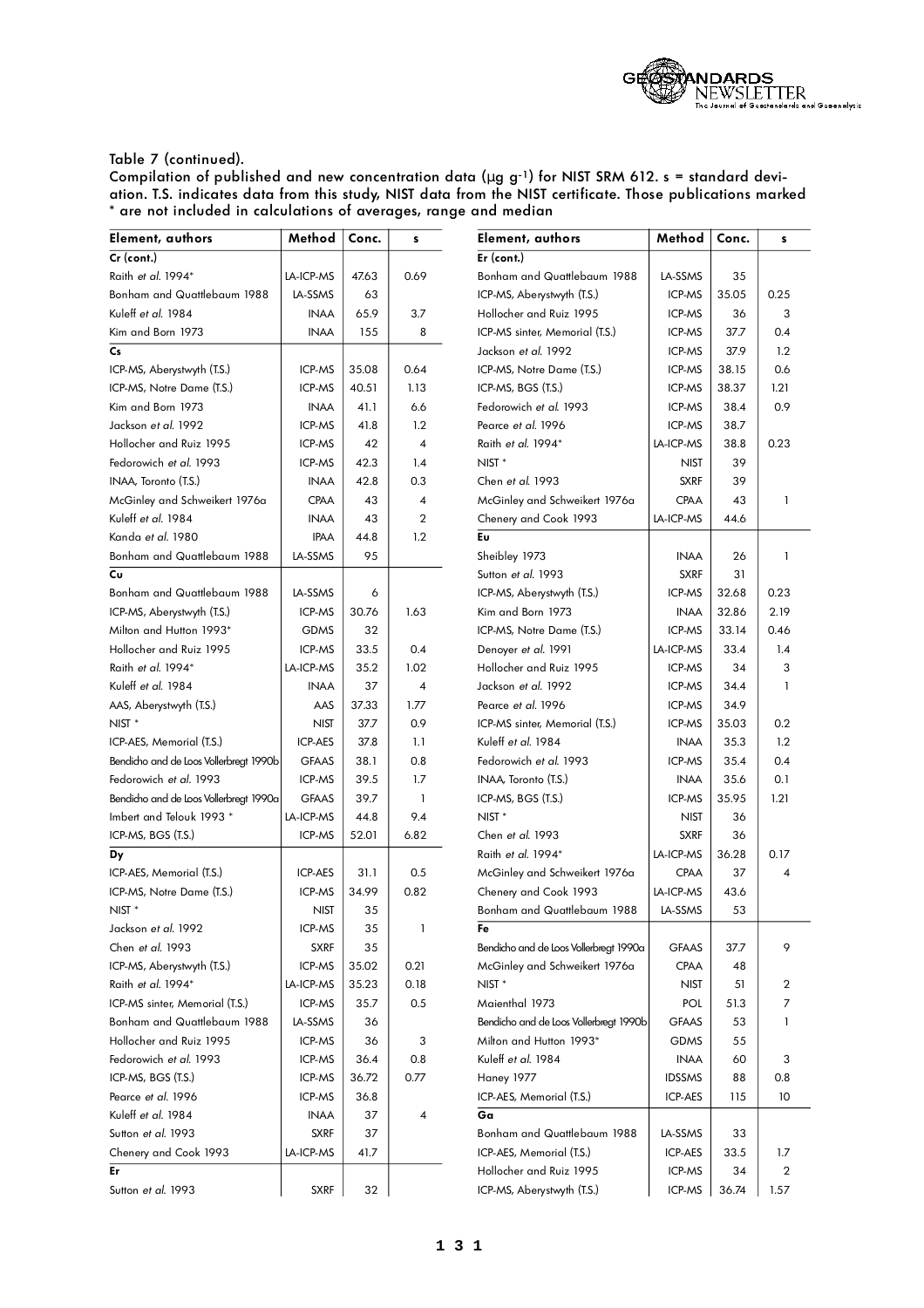

| Element, authors               | Method      | Conc. | s                       | Element, authors               | Method         | Conc. | s              |
|--------------------------------|-------------|-------|-------------------------|--------------------------------|----------------|-------|----------------|
| Ga (cont.)                     |             |       |                         | In                             |                |       |                |
| ICP-MS, Notre Dame (T.S.)      | ICP-MS      | 36.88 | 1.08                    | ICP-MS, Notre Dame (T.S.)      | ICP-MS         | 18.44 | 0.22           |
| ICP-MS, BGS (T.S.)             | ICP-MS      | 38.04 | 2.97                    | ICP-MS, Aberystwyth (T.S.)     | ICP-MS         | 37.21 | 0.63           |
| Fedorowich et al. 1993         | ICP-MS      | 38.3  | 1.2                     | Hollocher and Ruiz 1995        | ICP-MS         | 41    | $\overline{2}$ |
| McGinley and Schweikert 1976a  | <b>CPAA</b> | 44    | 10                      | ICP-MS, BGS (T.S.)             | ICP-MS         | 43.43 | 1.87           |
| Joyce and Schweikert 1984      | <b>PIXE</b> | 44.9  | $\overline{11}$         | Bonham and Quattlebaum 1988    | LA-SSMS        | 44    |                |
| Gd                             |             |       |                         | McGinley and Schweikert 1976a  | <b>CPAA</b>    | 49    | 4              |
| Sutton et al. 1993             | <b>SXRF</b> | 30    |                         | K                              |                |       |                |
| Jackson et al. 1992            | ICP-MS      | 35.4  | 3                       | Bonham and Quattlebaum 1988    | LA-SSMS        | 59    |                |
| Gladney et al. 1985            | <b>TCGS</b> | 36    | 4                       | NIST <sup>*</sup>              | <b>NIST</b>    | 64    |                |
| Hollocher and Ruiz 1995        | ICP-MS      | 36    | 3                       | <b>Haney 1977</b>              | <b>IDSSMS</b>  | 66    |                |
| Chen et al. 1993               | <b>SXRF</b> | 36    |                         | AAS, Aberystwyth (T.S.)        | AAS            | 66.52 | 2.01           |
| ICP-MS, Aberystwyth (T.S.)     | ICP-MS      | 36.03 | 0.23                    | La                             |                |       |                |
| ICP-MS, Notre Dame (T.S.)      | ICP-MS      | 36.31 | 0.99                    | Hollocher and Ruiz 1995        | ICP-MS         | 33    | 3              |
| Denoyer et al. 1991            | LA-ICP-MS   | 37    | 2                       | ICP-MS, Aberystwyth (T.S.)     | ICP-MS         | 33.45 | 0.35           |
| Pearce et al. 1996             | ICP-MS      | 37    |                         | Pearce et al. 1996             | ICP-MS         | 33.6  |                |
| ICP-MS sinter, Memorial (T.S.) | ICP-MS      | 37.82 | 1.12                    | ICP-MS, Notre Dame (T.S.)      | ICP-MS         | 34.02 | 0.64           |
| McGinley and Schweikert 1976a  | CPAA        | 38    | 5                       | ICP-MS sinter, Memorial (T.S.) | ICP-MS         | 34.3  | 0.7            |
| Gladney et al. 1985            | <b>TCGS</b> | 38    | $\overline{4}$          |                                | <b>INAA</b>    |       | 0.2            |
| ICP-MS, BGS (T.S.)             | ICP-MS      | 38.26 | 1.65                    | INAA, Toronto (T.S.)           |                | 34.3  |                |
| Fedorowich et al. 1993         | ICP-MS      | 38.5  | 0.8                     | ICP-MS, BGS (T.S.)             | ICP-MS         | 34.63 | 2.09           |
| Raith et al. 1994*             | LA-ICP-MS   | 38.93 | 0.11                    | Sheibley 1973                  | <b>INAA</b>    | 35    | 15             |
| NIST <sup>*</sup>              | NIST        | 39    |                         | Imbert and Telouk 1993 *       | LA-ICP-MS      | 35    | 6              |
| Bonham and Quattlebaum 1988    | LA-SSMS     | 61    |                         | Jackson et al. 1992            | ICP-MS         | 35.7  | 1.2            |
| Ge                             |             |       |                         | Fedorowich et al. 1993         | ICP-MS         | 35.9  | 0.7            |
| ICP-MS, Aberystwyth (T.S.)     | ICP-MS      | 32.77 | 0.61                    | NIST <sup>*</sup>              | <b>NIST</b>    | 36    |                |
| Fedorowich et al. 1993         | ICP-MS      | 36.5  | 1.2                     | ICP-AES, Memorial (T.S.)       | <b>ICP-AES</b> | 36.9  | 0.6            |
| Нf                             |             |       |                         | Sutton et al. 1993             | <b>SXRF</b>    | 38    |                |
| Bonham and Quattlebaum 1988    | LA-SSMS     | 12    |                         | McGinley and Schweikert 1976a  | <b>CPAA</b>    | 39    | 5              |
| ICP-MS, Aberystwyth (T.S.)     | ICP-MS      | 26.43 | 0.98                    | Kuleff et al. 1984             | <b>INAA</b>    | 40.2  | 1.2            |
| Kuleff et al. 1984             | <b>INAA</b> | 32.2  | 1.6                     | Chen et al. 1993               | <b>SXRF</b>    | 41    |                |
| McGinley and Schweikert 1976a  | <b>CPAA</b> | 35    | 4                       | Chenery and Cook 1993          | LA-ICP-MS      | 41.2  |                |
| Hollocher and Ruiz 1995        | ICP-MS      | 35    | 3                       | Bonham and Quattlebaum 1988    | LA-SSMS        | 48    |                |
| INAA, Toronto (T.S.)           | <b>INAA</b> | 35    | 0.1                     | Li                             |                |       |                |
| ICP-MS sinter, Memorial (T.S.) | ICP-MS      | 35.9  | 0.6                     | Fedorowich et al. 1993         | ICP-MS         | 37.9  | 0.1            |
| ICP-MS, Notre Dame (T.S.)      | ICP-MS      | 36.99 | 0.67                    | McGinley and Schweikert 1975   | <b>CPAA</b>    | 38    | 4              |
| Jackson <i>et al</i> . 1992    | ICP-MS      | 37.6  | 1                       | Jackson et al. 1992            | ICP-MS         | 39.9  | 4.4            |
| Fedorowich et al. 1993         | ICP-MS      | 38.8  | 0.9                     | ICP-MS, Notre Dame (T.S.)      | ICP-MS         | 40.24 | 1.21           |
| Kim and Born 1973              | <b>INAA</b> | 52.29 | 3.11                    | ICP-MS, Aberystwyth (T.S.)     | ICP-MS         | 40.27 | 1.95           |
| Ho                             |             |       |                         | ICP-MS, BGS (T.S.)             | ICP-MS         | 41.67 | 1.76           |
| Bonham and Quattlebaum 1988    | LA-SSMS     | 30    |                         | Freidli et al. 1988b           | <b>HIAA</b>    | 42    | 11             |
| Hollocher and Ruiz 1995        | ICP-MS      | 36    | 3                       | Freidli et al. 1987            | <b>HIAA</b>    | 42    | 3              |
| Raith et al. 1994*             | LA-ICP-MS   | 36.93 | 0.34                    | Freidli et al. 1988a           | <b>HIAA</b>    | 43    | 6              |
| Sutton et al. 1993             | <b>SXRF</b> | 37    |                         | Lass et al. 1982               | <b>HIAA</b>    | 44    | 8              |
| Jackson et al. 1992            | ICP-MS      | 37.3  | 1.2                     | Rio et al. 1995                | <b>NMP</b>     | 48    | 10             |
| ICP-MS sinter, Memorial (T.S.) | ICP-MS      | 37.3  | 0.5                     | Bonham and Quattlebaum 1988    | LA-SSMS        | 61    |                |
| Fedorowich et al. 1993         | ICP-MS      | 37.6  | 0.7                     | Lυ                             |                |       |                |
| ICP-MS, BGS (T.S.)             | ICP-MS      | 38.59 | 1.21                    | Bonham and Quattlebaum 1988    | LA-SSMS        | 29    |                |
| ICP-MS, Notre Dame (T.S.)      | ICP-MS      | 38.7  | 0.19                    | Hollocher and Ruiz 1995        | ICP-MS         | 35    | 3              |
| ICP-MS, Aberystwyth (T.S.)     | ICP-MS      | 38.9  | 0.31                    | ICP-MS sinter, Memorial (T.S.) | ICP-MS         | 35.19 | 0.1            |
| Pearce <i>et al.</i> 1996      | ICP-MS      | 39.4  |                         | ICP-MS, Notre Dame (T.S.)      | ICP-MS         | 36.51 | 0.5            |
| McGinley and Schweikert 1976a  | CPAA        | 46    | $\overline{\mathbf{c}}$ | ICP-MS, BGS (T.S.)             | ICP-MS         | 36.72 | 0.99           |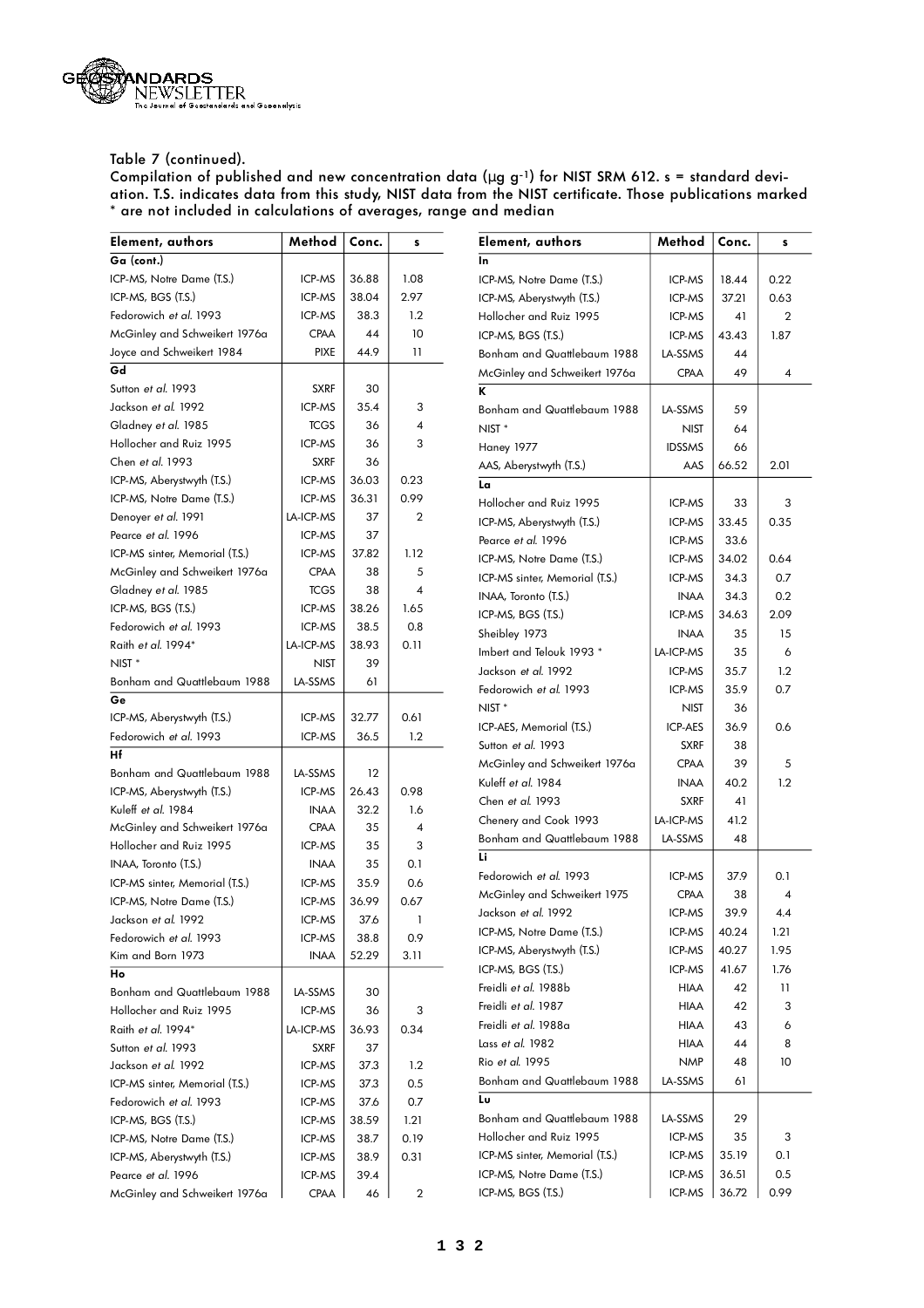

| Element, authors                       | Method       | Conc. | s     | Element, authors                       | Method           | Conc. | s              |
|----------------------------------------|--------------|-------|-------|----------------------------------------|------------------|-------|----------------|
| Lu (cont.)                             |              |       |       | Nd (cont.)                             |                  |       |                |
| Kuleff et al. 1984                     | <b>INAA</b>  | 36.8  | 0.2   | ICP-MS, Notre Dame (T.S.)              | ICP-MS           | 34.73 | 0.52           |
| Raith et al. 1994*                     | LA-ICP-MS    | 36.85 | 0.24  | Pearce et al. 1996                     | ICP-MS           | 34.9  |                |
| Jackson et al. 1992                    | ICP-MS       | 37.2  | 1.8   | Hollocher and Ruiz 1995                | ICP-MS           | 35    | $\overline{4}$ |
| Fedorowich et al. 1993                 | ICP-MS       | 37.5  | 0.5   | ICP-MS sinter, Memorial (T.S.)         | ICP-MS           | 35.2  | 0.3            |
| ICP-MS, Aberystwyth (T.S.)             | ICP-MS       | 39.5  | 0.25  | NIST <sup>*</sup>                      | <b>NIST</b>      | 36    |                |
| Sutton et al. 1993                     | <b>SXRF</b>  | 40    |       | Chen et al. 1993                       | <b>SXRF</b>      | 36    |                |
| INAA, Toronto (T.S.)                   | <b>INAA</b>  | 40    | 0.1   | Raith et al. 1994*                     | LA-ICP-MS        | 36.16 | 0.18           |
| Pearce et al. 1996                     | ICP-MS       | 40.4  |       | ICP-MS, BGS (T.S.)                     | ICP-MS           | 36.17 | 1.21           |
| McGinley and Schweikert 1976a          | <b>CPAA</b>  | 45    | 4     | Fedorowich et al. 1993                 | ICP-MS           | 37.3  | 0.7            |
| Mg                                     |              |       |       | Chenery and Cook 1993                  | <b>LA-ICP-MS</b> | 41.1  |                |
| Bonham and Quattlebaum 1988            | LA-SSMS      | 36    |       | Bonham and Quattlebaum 1988            | LA-SSMS          | 65    |                |
| Fedorowich et al. 1993                 | ICP-MS       | 70.9  | 1.1   | Ni                                     |                  |       |                |
| ICP-MS, BGS (T.S.)                     | ICP-MS       | 75.21 | 14.51 | Bonham and Quattlebaum 1988            | LA-SSMS          | 15    |                |
| ICP-MS, Aberystwyth (T.S.)             | ICP-MS       | 85.09 | 4.37  | ICP-AES, Memorial (T.S.)               | <b>ICP-AES</b>   | 29.2  | 0.5            |
| Jackson et al. 1992                    | ICP-MS       | 120   | 60    | Milton and Hutton 1993*                | <b>GDMS</b>      | 32    |                |
| Kanda et al. 1980                      | <b>IPAA</b>  | 341   | 16    | Bendicho and de Loos Vollerbregt 1990a | <b>GFAAS</b>     | 37.6  | $\overline{2}$ |
| Mn                                     |              |       |       | Fedorowich et al. 1993                 | ICP-MS           | 37.8  | 1.9            |
| Bonham and Quattlebaum 1988            | LA-SSMS      | 22    |       | Raith et al. 1994*                     | LA-ICP-MS        | 37.89 | 0.38           |
| ICP-AES, Memorial (T.S.)               | ICP-AES      | 36.8  | 1.7   | Bendicho and de Loos Vollerbregt 1990b | <b>GFAAS</b>     | 38.6  | 0.4            |
| ICP-MS, Aberystwyth (T.S.)             | ICP-MS       | 37.37 | 1.19  | NIST <sup>*</sup>                      | <b>NIST</b>      | 38.8  | 0.2            |
| Kuleff et al. 1984                     | <b>INAA</b>  | 38.2  | 1.1   | Kanda et al. 1980                      | <b>IPAA</b>      | 40.1  | 1.1            |
| Bendicho and de Loos Vollerbregt 1990a | <b>GFAAS</b> | 38.3  | 1.5   | ICP-MS, Aberystwyth (T.S.)             | ICP-MS           | 42.32 | 1.53           |
| Bendicho and de Loos Vollerbregt 1990b | <b>GFAAS</b> | 38.8  | 0.5   | ICP-MS, BGS (T.S.)                     | ICP-MS           | 43.43 | 5.61           |
| Kanda et al. 1980                      | <b>IPAA</b>  | 39    | 2.6   | P                                      |                  |       |                |
| ICP-MS, BGS (T.S.)                     | ICP-MS       | 39.03 | 6.16  | ICP-AES, Memorial (T.S.)               | ICP-AES          | 39.1  | 0.6            |
| NIST <sup>*</sup>                      | <b>NIST</b>  | 39.6  | 0.8   | ICP-MS, Aberystwyth (T.S.)             | ICP-MS           | 71.21 | 21.7           |
| Raith et al. 1994*                     | LA-ICP-MS    | 39.78 | 0.27  | Pb                                     |                  |       |                |
| Fedorowich et al. 1993                 | ICP-MS       | 39.9  | 0.8   | McGinley and Schweikert 1976a          | <b>CPAA</b>      | 33    | 5              |
| Imbert and Telouk 1993 *               | LA-ICP-MS    | 46    | 6     | Imbert and Telouk 1993 *               | LA-ICP-MS        | 35    | 5              |
| Mo                                     |              |       |       | Headridge and Riddington 1984          | <b>GFAAS</b>     | 36.33 | 1.25           |
| Jackson et al. 1992                    | ICP-MS       | 33.8  | 2.9   | Jackson et al. 1992                    | ICP-MS           | 36.6  | 3.6            |
| ICP-MS, Memorial (T.S.)                | ICP-MS       | 34    | 3     | ICP-MS, Aberystwyth (T.S.)             | ICP-MS           | 36.96 | 7.98           |
| Fedorowich et al. 1993                 | ICP-MS       | 36.3  | 2.1   | Fisher 1986                            | <b>IDMS</b>      | 38.37 | 0.13           |
| Hollocher and Ruiz 1995                | ICP-MS       | 36.9  | 0.4   | Gulson 1977                            | <b>IDMS</b>      | 38.56 | 0.09           |
| ICP-MS, Aberystwyth (T.S.)             | ICP-MS       | 38.61 | 1.24  | Bames et al. 1973                      | <b>IDMS</b>      | 38.56 | 0.07           |
| ICP-MS, Notre Dame (T.S.)              | ICP-MS       | 39.68 | 0.92  | NIST <sup>*</sup>                      | <b>NIST</b>      | 38.57 | 0.2            |
| McGinley and Schweikert 1976a          | CPAA         | 40    | 5     | Barnes et al. 1973                     | <b>IDMS</b>      | 38.57 | 0.09           |
| Bonham and Quattlebaum 1988            | LA-SSMS      | 43    |       | Vargas et al. 1987                     | HeAA             | 38.7  | 3.9            |
| Nb                                     |              |       |       | Broekman and van Raaphorst 1983        | <b>IDMS</b>      | 38.83 | 0.09           |
| Bonham and Quattlebaum 1988            | LA-SSMS      | 35    |       | Bonham and Quattlebaum 1988            | LA-SSMS          | 39    |                |
| Raith et al. 1994*                     | LA-ICP-MS    | 36.57 | 0.23  | Haney 1977                             | <b>IDSSMS</b>    | 39.5  |                |
| ICP-MS, Notre Dame (T.S.)              | ICP-MS       | 37.18 | 0.39  | <b>Grey 1990</b>                       | AAS              | 41    | 2.3            |
| Kanda et al. 1980                      | IPAA         | 38.1  | 1     | ICP-MS, BGS (T.S.)                     | ICP-MS           | 41.67 | 4.4            |
| Jackson <i>et al.</i> 1992             | ICP-MS       | 38.9  | 0.7   | Denoyer et al. 1991                    | <b>LA-ICP-MS</b> | 42.8  | 1.1            |
| Fedorowich et al. 1993                 | ICP-MS       | 44.5  | 1.5   | Milton and Hutton 1993*                | <b>GDMS</b>      | 45    |                |
| Nd                                     |              |       |       | Fedorowich et al. 1993                 | ICP-MS           | 57.9  | 1.8            |
| Sutton et al. 1993                     | <b>SXRF</b>  | 31    |       | Raith et al. 1994*                     | LA-ICP-MS        | 73.99 | 2.68           |
| Denoyer et al. 1991                    | LA-ICP-MS    | 33.3  | 1.5   | Pr                                     |                  |       |                |
| ICP-MS, Aberystwyth (T.S.)             | ICP-MS       | 33.52 | 0.48  | Sutton et al. 1993                     | <b>SXRF</b>      | 33    |                |
| Jackson et al. 1992                    | ICP-MS       | 34.6  | 2.4   | Pearce et al. 1996                     | ICP-MS           | 34.7  |                |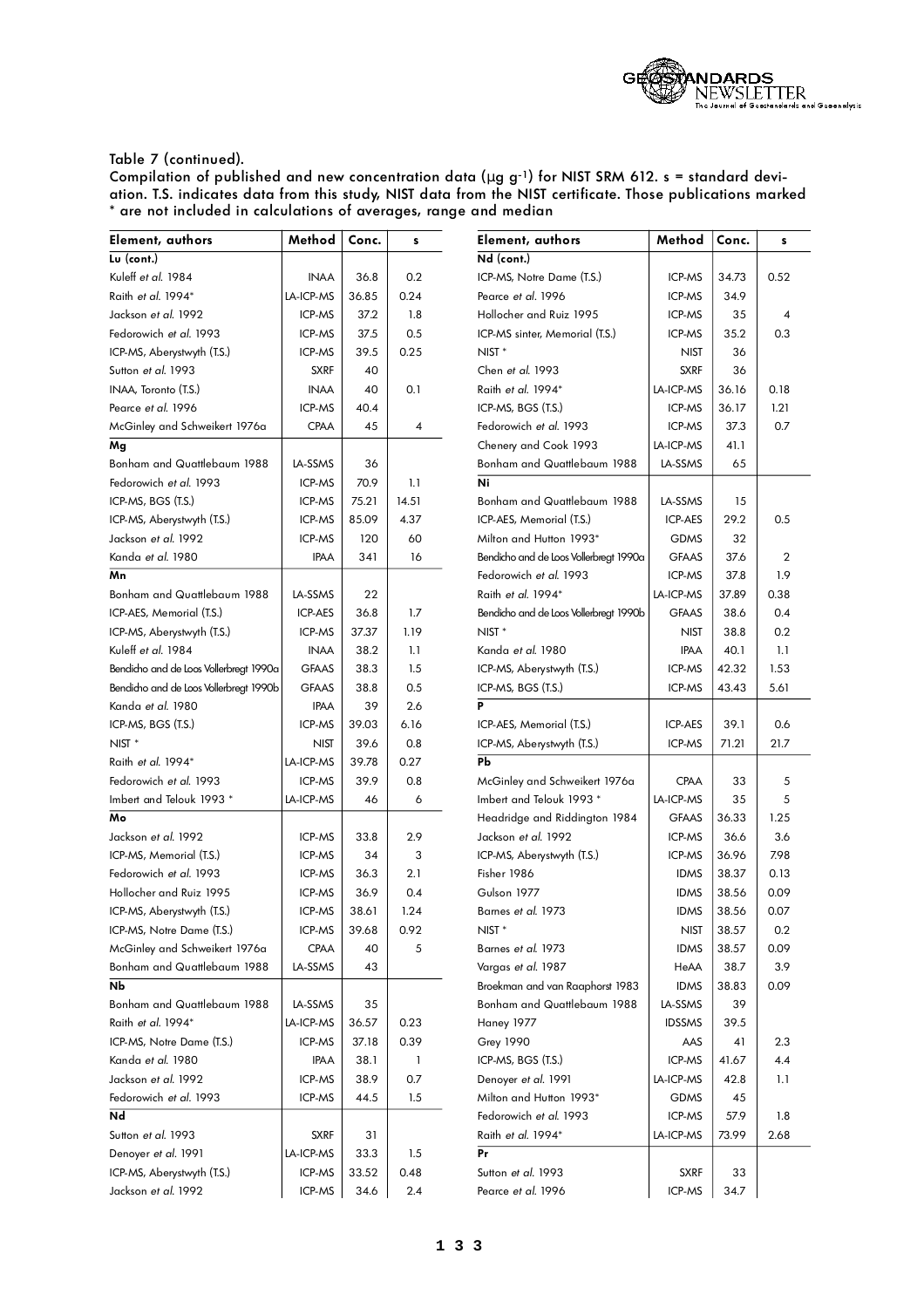

| Pr (cont.)<br>Sm<br>Gladney et al. 1985<br>32.7<br>3<br><b>TCGS</b><br>ICP-MS, Aberystwyth (T.S.)<br>35.9<br>0.2<br>ICP-MS<br>Gladney et al. 1985<br><b>TCGS</b><br>32.8<br>3<br>McGinley and Schweikert 1976a<br><b>CPAA</b><br>36<br>$\overline{4}$<br>Sutton et al. 1993<br><b>SXRF</b><br>34<br>ICP-MS, Notre Dame (T.S.)<br>ICP-MS<br>37.01<br>0.73<br>Hollocher and Ruiz 1995<br>ICP-MS<br>35<br>3<br>Raith et al. 1994*<br>0.21<br>LA-ICP-MS<br>37.04<br>35.62<br>ICP-MS<br>0.18<br>ICP-MS, Aberystwyth (T.S.)<br>0.8<br>Jackson et al. 1992<br>ICP-MS<br>37.4<br>Denoyer et al. 1991<br>LA-ICP-MS<br>35.8<br>1.3<br>0.19<br>ICP-MS sinter, Memorial (T.S.)<br>ICP-MS<br>37.62<br>ICP-MS sinter, Memorial (T.S.)<br>ICP-MS<br>36.4<br>0.4<br>ICP-MS, BGS (T.S.)<br>ICP-MS<br>37.82<br>1.43<br>Pearce et al. 1996<br>ICP-MS<br>36.5<br>Fedorowich et al. 1993<br>ICP-MS<br>38.4<br>0.8<br>Jackson et al. 1992<br>ICP-MS<br>36.8<br>1.4<br>Bonham and Quattlebaum 1988<br>LA-SSMS<br>39<br>ICP-MS, Notre Dame (T.S.)<br>ICP-MS<br>37.01<br>0.49<br>RЬ<br>Fedorowich et al. 1993<br>ICP-MS<br>37.1<br>0.8<br>0.59<br>Raith et al. 1994*<br>LA-ICP-MS<br>29.14<br>1.32<br>ICP-MS, BGS (T.S.)<br>ICP-MS<br>37.49<br>ICP-MS, Aberystwyth (T.S.)<br>ICP-MS<br>31.02<br>0.14<br>0.1<br><b>INAA</b><br>38.5<br>INAA, Toronto (T.S.)<br>Jackson et al. 1992<br>ICP-MS<br>31.1<br>0.4<br>NIST <sup>*</sup><br><b>NIST</b><br>39<br>ICP-MS, Notre Dame (T.S.)<br>ICP-MS<br>31.29<br>0.69<br>Raith et al. 1994*<br>LA-ICP-MS<br>39<br>0.31<br>Fedorowich et al. 1993<br>ICP-MS<br>31.3<br>0.8<br>Chen et al. 1993<br><b>SXRF</b><br>39<br>$NIST *$<br><b>NIST</b><br>31.4<br>0.4<br>Kuleff et al. 1984<br><b>INAA</b><br>39.6<br>1.1<br>31.41<br>0.08<br>Lippolt et al. 1983<br><b>IDMS</b><br>LA-ICP-MS<br>Chenery and Cook 1993<br>43.2<br>0.31<br>Moore et al. 1973<br>31.44<br><b>IDMS</b><br>Bonham and Quattlebaum 1988<br>LA-SSMS<br>67<br>Haney 1977<br><b>IDSSMS</b><br>31.7<br>Sn<br>Kanda et al. 1980<br>1.4<br><b>IPAA</b><br>32<br>Bonham and Quattlebaum 1988<br>LA-SSMS<br>16<br>Hollocher and Ruiz 1995<br>ICP-MS<br>32<br>2<br>ICP-MS, Aberystwyth (T.S.)<br>ICP-MS<br>36.21<br>1.83<br>INAA, Toronto (T.S.)<br><b>INAA</b><br>33<br>5<br>Fedorowich et al. 1993<br>ICP-MS<br>36.8<br>0.4<br>Bonham and Quattlebaum 1988<br>LA-SSMS<br>34<br>ICP-MS, BGS (T.S.)<br>ICP-MS<br>38.81<br>2.2<br>Kuleff et al. 1984<br><b>INAA</b><br>36<br>4<br>McGinley and Schweikert 1976a<br><b>CPAA</b><br>40<br>4<br>Sr<br>Milton and Hutton 1993*<br><b>GDMS</b><br>39<br>McGinley and Schweikert 1976a<br><b>CPAA</b><br>72<br>6<br>Re<br>ICP-MS, Notre Dame (T.S.)<br>ICP-MS<br>72.96<br>0.46<br>Hollocher and Ruiz 1995<br>0.5<br>ICP-MS<br>5.8<br>Imbert and Telouk 1993 *<br>LA-ICP-MS<br>73.2<br>5<br>ICP-MS, Notre Dame (T.S.)<br>ICP-MS<br>10.43<br>0.67<br>1.26<br>ICP-MS<br>73.56<br>ICP-MS, Aberystwyth (T.S.)<br>S<br>ICP-AES, Memorial (T.S.)<br>73.9<br>0.5<br>ICP-AES<br>Bonham and Quattlebaum 1988<br>LA-SSMS<br>16<br>Denoyer et al. 1991<br>LA-ICP-MS<br>74.1<br>3.3<br>Sb<br>Jackson et al. 1992<br>ICP-MS<br>75.3<br>1.1<br>Kuleff et al. 1984<br>32.2<br>1.6<br><b>INAA</b><br><b>IDSSMS</b><br>76.3<br><b>Haney 1977</b><br>ICP-MS, Aberystwyth (T.S.)<br>ICP-MS<br>32.27<br>0.91<br>Kanda et al. 1980<br><b>IPAA</b><br>77.3<br>1.3<br>Fedorowich et al. 1993<br>ICP-MS<br>34.9<br>1.7<br>LA-SSMS<br>78<br>Bonham and Quattlebaum 1988<br>McGinley and Schweikert 1976a<br>CPAA<br>$38\,$<br>$\mathbf 2$<br>Lippolt et al. 1983<br>78.31<br><b>IDMS</b><br>0.09<br>ICP-MS, Notre Dame (T.S.)<br>ICP-MS<br>38.91<br>0.4<br>Moore et al. 1973<br><b>IDMS</b><br>78.38<br>0.25<br>Kanda et al. 1980<br><b>IPAA</b><br>39.4<br>0.3<br>NIST <sup>*</sup><br><b>NIST</b><br>78.4<br>0.2<br>Bonham and Quattlebaum 1988<br><b>LA-SSMS</b><br>41<br>Raith et al. 1994*<br>LA-ICP-MS<br>78.66<br>0.42<br>Kim and Born 1973<br>45.2<br>6.74<br><b>INAA</b><br>Fedorowich et al. 1993<br>ICP-MS<br>79.5<br>3<br>Sc<br>Denoyer 1990<br>3.1<br>LA-ICP-MS<br>86.2<br>Kuleff et al. 1984<br>3<br>INAA<br>34<br>Milton and Hutton 1993*<br>92<br><b>GDMS</b><br>Hollocher and Ruiz 1995<br>ICP-MS<br>34.4<br>0.4<br>Ta<br>ICP-MS, Aberystwyth (T.S.)<br>ICP-MS<br>37.88<br>0.47<br>Raith et al. 1994*<br>LA-ICP-MS<br>0.32<br>33.66<br>Kanda et al. 1980<br>38.2<br>1.2<br><b>IPAA</b><br>Kim and Born 1973<br><b>INAA</b><br>36.33<br>5.6<br>Kim and Born 1973<br>40.35<br>0.35<br>INAA<br>Jackson et al. 1992<br>ICP-MS<br>39.3<br>0.5<br>ICP-AES, Memorial (T.S.)<br>40.8<br>0.7<br>ICP-AES<br>ICP-MS, Notre Dame (T.S.)<br>ICP-MS<br>40.51<br>0.65<br>ICP-MS, Memorial (T.S.)<br>ICP-MS<br>48<br>13<br>Fedorowich et al. 1993<br>ICP-MS<br>40.7<br>0.7<br>Kobayashi 1986<br>6<br>NAA<br>52<br>INAA, Toronto (T.S.)<br>0.5<br><b>INAA</b><br>42 | Element, authors       | Method | Conc. | s   | Element, authors   | Method      | Conc. | s   |
|-----------------------------------------------------------------------------------------------------------------------------------------------------------------------------------------------------------------------------------------------------------------------------------------------------------------------------------------------------------------------------------------------------------------------------------------------------------------------------------------------------------------------------------------------------------------------------------------------------------------------------------------------------------------------------------------------------------------------------------------------------------------------------------------------------------------------------------------------------------------------------------------------------------------------------------------------------------------------------------------------------------------------------------------------------------------------------------------------------------------------------------------------------------------------------------------------------------------------------------------------------------------------------------------------------------------------------------------------------------------------------------------------------------------------------------------------------------------------------------------------------------------------------------------------------------------------------------------------------------------------------------------------------------------------------------------------------------------------------------------------------------------------------------------------------------------------------------------------------------------------------------------------------------------------------------------------------------------------------------------------------------------------------------------------------------------------------------------------------------------------------------------------------------------------------------------------------------------------------------------------------------------------------------------------------------------------------------------------------------------------------------------------------------------------------------------------------------------------------------------------------------------------------------------------------------------------------------------------------------------------------------------------------------------------------------------------------------------------------------------------------------------------------------------------------------------------------------------------------------------------------------------------------------------------------------------------------------------------------------------------------------------------------------------------------------------------------------------------------------------------------------------------------------------------------------------------------------------------------------------------------------------------------------------------------------------------------------------------------------------------------------------------------------------------------------------------------------------------------------------------------------------------------------------------------------------------------------------------------------------------------------------------------------------------------------------------------------------------------------------------------------------------------------------------------------------------------------------------------------------------------------------------------------------------------------------------------------------------------------------------------------------------------------------------------------------------------------------------------------------------------------------------------------------------------------------------------------------------------------------------------------------------------------------------------------------------------------------------------------------------------------------------------------------------------------------------------------------------------------------------------------------------------------------------------------------------------------------------------------------------------------------------------------------------------------------------------------------------------------------------------------------------------------------------------------------------------------------------------------|------------------------|--------|-------|-----|--------------------|-------------|-------|-----|
|                                                                                                                                                                                                                                                                                                                                                                                                                                                                                                                                                                                                                                                                                                                                                                                                                                                                                                                                                                                                                                                                                                                                                                                                                                                                                                                                                                                                                                                                                                                                                                                                                                                                                                                                                                                                                                                                                                                                                                                                                                                                                                                                                                                                                                                                                                                                                                                                                                                                                                                                                                                                                                                                                                                                                                                                                                                                                                                                                                                                                                                                                                                                                                                                                                                                                                                                                                                                                                                                                                                                                                                                                                                                                                                                                                                                                                                                                                                                                                                                                                                                                                                                                                                                                                                                                                                                                                                                                                                                                                                                                                                                                                                                                                                                                                                                                                                           |                        |        |       |     |                    |             |       |     |
|                                                                                                                                                                                                                                                                                                                                                                                                                                                                                                                                                                                                                                                                                                                                                                                                                                                                                                                                                                                                                                                                                                                                                                                                                                                                                                                                                                                                                                                                                                                                                                                                                                                                                                                                                                                                                                                                                                                                                                                                                                                                                                                                                                                                                                                                                                                                                                                                                                                                                                                                                                                                                                                                                                                                                                                                                                                                                                                                                                                                                                                                                                                                                                                                                                                                                                                                                                                                                                                                                                                                                                                                                                                                                                                                                                                                                                                                                                                                                                                                                                                                                                                                                                                                                                                                                                                                                                                                                                                                                                                                                                                                                                                                                                                                                                                                                                                           |                        |        |       |     |                    |             |       |     |
|                                                                                                                                                                                                                                                                                                                                                                                                                                                                                                                                                                                                                                                                                                                                                                                                                                                                                                                                                                                                                                                                                                                                                                                                                                                                                                                                                                                                                                                                                                                                                                                                                                                                                                                                                                                                                                                                                                                                                                                                                                                                                                                                                                                                                                                                                                                                                                                                                                                                                                                                                                                                                                                                                                                                                                                                                                                                                                                                                                                                                                                                                                                                                                                                                                                                                                                                                                                                                                                                                                                                                                                                                                                                                                                                                                                                                                                                                                                                                                                                                                                                                                                                                                                                                                                                                                                                                                                                                                                                                                                                                                                                                                                                                                                                                                                                                                                           |                        |        |       |     |                    |             |       |     |
|                                                                                                                                                                                                                                                                                                                                                                                                                                                                                                                                                                                                                                                                                                                                                                                                                                                                                                                                                                                                                                                                                                                                                                                                                                                                                                                                                                                                                                                                                                                                                                                                                                                                                                                                                                                                                                                                                                                                                                                                                                                                                                                                                                                                                                                                                                                                                                                                                                                                                                                                                                                                                                                                                                                                                                                                                                                                                                                                                                                                                                                                                                                                                                                                                                                                                                                                                                                                                                                                                                                                                                                                                                                                                                                                                                                                                                                                                                                                                                                                                                                                                                                                                                                                                                                                                                                                                                                                                                                                                                                                                                                                                                                                                                                                                                                                                                                           |                        |        |       |     |                    |             |       |     |
|                                                                                                                                                                                                                                                                                                                                                                                                                                                                                                                                                                                                                                                                                                                                                                                                                                                                                                                                                                                                                                                                                                                                                                                                                                                                                                                                                                                                                                                                                                                                                                                                                                                                                                                                                                                                                                                                                                                                                                                                                                                                                                                                                                                                                                                                                                                                                                                                                                                                                                                                                                                                                                                                                                                                                                                                                                                                                                                                                                                                                                                                                                                                                                                                                                                                                                                                                                                                                                                                                                                                                                                                                                                                                                                                                                                                                                                                                                                                                                                                                                                                                                                                                                                                                                                                                                                                                                                                                                                                                                                                                                                                                                                                                                                                                                                                                                                           |                        |        |       |     |                    |             |       |     |
|                                                                                                                                                                                                                                                                                                                                                                                                                                                                                                                                                                                                                                                                                                                                                                                                                                                                                                                                                                                                                                                                                                                                                                                                                                                                                                                                                                                                                                                                                                                                                                                                                                                                                                                                                                                                                                                                                                                                                                                                                                                                                                                                                                                                                                                                                                                                                                                                                                                                                                                                                                                                                                                                                                                                                                                                                                                                                                                                                                                                                                                                                                                                                                                                                                                                                                                                                                                                                                                                                                                                                                                                                                                                                                                                                                                                                                                                                                                                                                                                                                                                                                                                                                                                                                                                                                                                                                                                                                                                                                                                                                                                                                                                                                                                                                                                                                                           |                        |        |       |     |                    |             |       |     |
|                                                                                                                                                                                                                                                                                                                                                                                                                                                                                                                                                                                                                                                                                                                                                                                                                                                                                                                                                                                                                                                                                                                                                                                                                                                                                                                                                                                                                                                                                                                                                                                                                                                                                                                                                                                                                                                                                                                                                                                                                                                                                                                                                                                                                                                                                                                                                                                                                                                                                                                                                                                                                                                                                                                                                                                                                                                                                                                                                                                                                                                                                                                                                                                                                                                                                                                                                                                                                                                                                                                                                                                                                                                                                                                                                                                                                                                                                                                                                                                                                                                                                                                                                                                                                                                                                                                                                                                                                                                                                                                                                                                                                                                                                                                                                                                                                                                           |                        |        |       |     |                    |             |       |     |
|                                                                                                                                                                                                                                                                                                                                                                                                                                                                                                                                                                                                                                                                                                                                                                                                                                                                                                                                                                                                                                                                                                                                                                                                                                                                                                                                                                                                                                                                                                                                                                                                                                                                                                                                                                                                                                                                                                                                                                                                                                                                                                                                                                                                                                                                                                                                                                                                                                                                                                                                                                                                                                                                                                                                                                                                                                                                                                                                                                                                                                                                                                                                                                                                                                                                                                                                                                                                                                                                                                                                                                                                                                                                                                                                                                                                                                                                                                                                                                                                                                                                                                                                                                                                                                                                                                                                                                                                                                                                                                                                                                                                                                                                                                                                                                                                                                                           |                        |        |       |     |                    |             |       |     |
|                                                                                                                                                                                                                                                                                                                                                                                                                                                                                                                                                                                                                                                                                                                                                                                                                                                                                                                                                                                                                                                                                                                                                                                                                                                                                                                                                                                                                                                                                                                                                                                                                                                                                                                                                                                                                                                                                                                                                                                                                                                                                                                                                                                                                                                                                                                                                                                                                                                                                                                                                                                                                                                                                                                                                                                                                                                                                                                                                                                                                                                                                                                                                                                                                                                                                                                                                                                                                                                                                                                                                                                                                                                                                                                                                                                                                                                                                                                                                                                                                                                                                                                                                                                                                                                                                                                                                                                                                                                                                                                                                                                                                                                                                                                                                                                                                                                           |                        |        |       |     |                    |             |       |     |
|                                                                                                                                                                                                                                                                                                                                                                                                                                                                                                                                                                                                                                                                                                                                                                                                                                                                                                                                                                                                                                                                                                                                                                                                                                                                                                                                                                                                                                                                                                                                                                                                                                                                                                                                                                                                                                                                                                                                                                                                                                                                                                                                                                                                                                                                                                                                                                                                                                                                                                                                                                                                                                                                                                                                                                                                                                                                                                                                                                                                                                                                                                                                                                                                                                                                                                                                                                                                                                                                                                                                                                                                                                                                                                                                                                                                                                                                                                                                                                                                                                                                                                                                                                                                                                                                                                                                                                                                                                                                                                                                                                                                                                                                                                                                                                                                                                                           |                        |        |       |     |                    |             |       |     |
|                                                                                                                                                                                                                                                                                                                                                                                                                                                                                                                                                                                                                                                                                                                                                                                                                                                                                                                                                                                                                                                                                                                                                                                                                                                                                                                                                                                                                                                                                                                                                                                                                                                                                                                                                                                                                                                                                                                                                                                                                                                                                                                                                                                                                                                                                                                                                                                                                                                                                                                                                                                                                                                                                                                                                                                                                                                                                                                                                                                                                                                                                                                                                                                                                                                                                                                                                                                                                                                                                                                                                                                                                                                                                                                                                                                                                                                                                                                                                                                                                                                                                                                                                                                                                                                                                                                                                                                                                                                                                                                                                                                                                                                                                                                                                                                                                                                           |                        |        |       |     |                    |             |       |     |
|                                                                                                                                                                                                                                                                                                                                                                                                                                                                                                                                                                                                                                                                                                                                                                                                                                                                                                                                                                                                                                                                                                                                                                                                                                                                                                                                                                                                                                                                                                                                                                                                                                                                                                                                                                                                                                                                                                                                                                                                                                                                                                                                                                                                                                                                                                                                                                                                                                                                                                                                                                                                                                                                                                                                                                                                                                                                                                                                                                                                                                                                                                                                                                                                                                                                                                                                                                                                                                                                                                                                                                                                                                                                                                                                                                                                                                                                                                                                                                                                                                                                                                                                                                                                                                                                                                                                                                                                                                                                                                                                                                                                                                                                                                                                                                                                                                                           |                        |        |       |     |                    |             |       |     |
|                                                                                                                                                                                                                                                                                                                                                                                                                                                                                                                                                                                                                                                                                                                                                                                                                                                                                                                                                                                                                                                                                                                                                                                                                                                                                                                                                                                                                                                                                                                                                                                                                                                                                                                                                                                                                                                                                                                                                                                                                                                                                                                                                                                                                                                                                                                                                                                                                                                                                                                                                                                                                                                                                                                                                                                                                                                                                                                                                                                                                                                                                                                                                                                                                                                                                                                                                                                                                                                                                                                                                                                                                                                                                                                                                                                                                                                                                                                                                                                                                                                                                                                                                                                                                                                                                                                                                                                                                                                                                                                                                                                                                                                                                                                                                                                                                                                           |                        |        |       |     |                    |             |       |     |
|                                                                                                                                                                                                                                                                                                                                                                                                                                                                                                                                                                                                                                                                                                                                                                                                                                                                                                                                                                                                                                                                                                                                                                                                                                                                                                                                                                                                                                                                                                                                                                                                                                                                                                                                                                                                                                                                                                                                                                                                                                                                                                                                                                                                                                                                                                                                                                                                                                                                                                                                                                                                                                                                                                                                                                                                                                                                                                                                                                                                                                                                                                                                                                                                                                                                                                                                                                                                                                                                                                                                                                                                                                                                                                                                                                                                                                                                                                                                                                                                                                                                                                                                                                                                                                                                                                                                                                                                                                                                                                                                                                                                                                                                                                                                                                                                                                                           |                        |        |       |     |                    |             |       |     |
|                                                                                                                                                                                                                                                                                                                                                                                                                                                                                                                                                                                                                                                                                                                                                                                                                                                                                                                                                                                                                                                                                                                                                                                                                                                                                                                                                                                                                                                                                                                                                                                                                                                                                                                                                                                                                                                                                                                                                                                                                                                                                                                                                                                                                                                                                                                                                                                                                                                                                                                                                                                                                                                                                                                                                                                                                                                                                                                                                                                                                                                                                                                                                                                                                                                                                                                                                                                                                                                                                                                                                                                                                                                                                                                                                                                                                                                                                                                                                                                                                                                                                                                                                                                                                                                                                                                                                                                                                                                                                                                                                                                                                                                                                                                                                                                                                                                           |                        |        |       |     |                    |             |       |     |
|                                                                                                                                                                                                                                                                                                                                                                                                                                                                                                                                                                                                                                                                                                                                                                                                                                                                                                                                                                                                                                                                                                                                                                                                                                                                                                                                                                                                                                                                                                                                                                                                                                                                                                                                                                                                                                                                                                                                                                                                                                                                                                                                                                                                                                                                                                                                                                                                                                                                                                                                                                                                                                                                                                                                                                                                                                                                                                                                                                                                                                                                                                                                                                                                                                                                                                                                                                                                                                                                                                                                                                                                                                                                                                                                                                                                                                                                                                                                                                                                                                                                                                                                                                                                                                                                                                                                                                                                                                                                                                                                                                                                                                                                                                                                                                                                                                                           |                        |        |       |     |                    |             |       |     |
|                                                                                                                                                                                                                                                                                                                                                                                                                                                                                                                                                                                                                                                                                                                                                                                                                                                                                                                                                                                                                                                                                                                                                                                                                                                                                                                                                                                                                                                                                                                                                                                                                                                                                                                                                                                                                                                                                                                                                                                                                                                                                                                                                                                                                                                                                                                                                                                                                                                                                                                                                                                                                                                                                                                                                                                                                                                                                                                                                                                                                                                                                                                                                                                                                                                                                                                                                                                                                                                                                                                                                                                                                                                                                                                                                                                                                                                                                                                                                                                                                                                                                                                                                                                                                                                                                                                                                                                                                                                                                                                                                                                                                                                                                                                                                                                                                                                           |                        |        |       |     |                    |             |       |     |
|                                                                                                                                                                                                                                                                                                                                                                                                                                                                                                                                                                                                                                                                                                                                                                                                                                                                                                                                                                                                                                                                                                                                                                                                                                                                                                                                                                                                                                                                                                                                                                                                                                                                                                                                                                                                                                                                                                                                                                                                                                                                                                                                                                                                                                                                                                                                                                                                                                                                                                                                                                                                                                                                                                                                                                                                                                                                                                                                                                                                                                                                                                                                                                                                                                                                                                                                                                                                                                                                                                                                                                                                                                                                                                                                                                                                                                                                                                                                                                                                                                                                                                                                                                                                                                                                                                                                                                                                                                                                                                                                                                                                                                                                                                                                                                                                                                                           |                        |        |       |     |                    |             |       |     |
|                                                                                                                                                                                                                                                                                                                                                                                                                                                                                                                                                                                                                                                                                                                                                                                                                                                                                                                                                                                                                                                                                                                                                                                                                                                                                                                                                                                                                                                                                                                                                                                                                                                                                                                                                                                                                                                                                                                                                                                                                                                                                                                                                                                                                                                                                                                                                                                                                                                                                                                                                                                                                                                                                                                                                                                                                                                                                                                                                                                                                                                                                                                                                                                                                                                                                                                                                                                                                                                                                                                                                                                                                                                                                                                                                                                                                                                                                                                                                                                                                                                                                                                                                                                                                                                                                                                                                                                                                                                                                                                                                                                                                                                                                                                                                                                                                                                           |                        |        |       |     |                    |             |       |     |
|                                                                                                                                                                                                                                                                                                                                                                                                                                                                                                                                                                                                                                                                                                                                                                                                                                                                                                                                                                                                                                                                                                                                                                                                                                                                                                                                                                                                                                                                                                                                                                                                                                                                                                                                                                                                                                                                                                                                                                                                                                                                                                                                                                                                                                                                                                                                                                                                                                                                                                                                                                                                                                                                                                                                                                                                                                                                                                                                                                                                                                                                                                                                                                                                                                                                                                                                                                                                                                                                                                                                                                                                                                                                                                                                                                                                                                                                                                                                                                                                                                                                                                                                                                                                                                                                                                                                                                                                                                                                                                                                                                                                                                                                                                                                                                                                                                                           |                        |        |       |     |                    |             |       |     |
|                                                                                                                                                                                                                                                                                                                                                                                                                                                                                                                                                                                                                                                                                                                                                                                                                                                                                                                                                                                                                                                                                                                                                                                                                                                                                                                                                                                                                                                                                                                                                                                                                                                                                                                                                                                                                                                                                                                                                                                                                                                                                                                                                                                                                                                                                                                                                                                                                                                                                                                                                                                                                                                                                                                                                                                                                                                                                                                                                                                                                                                                                                                                                                                                                                                                                                                                                                                                                                                                                                                                                                                                                                                                                                                                                                                                                                                                                                                                                                                                                                                                                                                                                                                                                                                                                                                                                                                                                                                                                                                                                                                                                                                                                                                                                                                                                                                           |                        |        |       |     |                    |             |       |     |
|                                                                                                                                                                                                                                                                                                                                                                                                                                                                                                                                                                                                                                                                                                                                                                                                                                                                                                                                                                                                                                                                                                                                                                                                                                                                                                                                                                                                                                                                                                                                                                                                                                                                                                                                                                                                                                                                                                                                                                                                                                                                                                                                                                                                                                                                                                                                                                                                                                                                                                                                                                                                                                                                                                                                                                                                                                                                                                                                                                                                                                                                                                                                                                                                                                                                                                                                                                                                                                                                                                                                                                                                                                                                                                                                                                                                                                                                                                                                                                                                                                                                                                                                                                                                                                                                                                                                                                                                                                                                                                                                                                                                                                                                                                                                                                                                                                                           |                        |        |       |     |                    |             |       |     |
|                                                                                                                                                                                                                                                                                                                                                                                                                                                                                                                                                                                                                                                                                                                                                                                                                                                                                                                                                                                                                                                                                                                                                                                                                                                                                                                                                                                                                                                                                                                                                                                                                                                                                                                                                                                                                                                                                                                                                                                                                                                                                                                                                                                                                                                                                                                                                                                                                                                                                                                                                                                                                                                                                                                                                                                                                                                                                                                                                                                                                                                                                                                                                                                                                                                                                                                                                                                                                                                                                                                                                                                                                                                                                                                                                                                                                                                                                                                                                                                                                                                                                                                                                                                                                                                                                                                                                                                                                                                                                                                                                                                                                                                                                                                                                                                                                                                           |                        |        |       |     |                    |             |       |     |
|                                                                                                                                                                                                                                                                                                                                                                                                                                                                                                                                                                                                                                                                                                                                                                                                                                                                                                                                                                                                                                                                                                                                                                                                                                                                                                                                                                                                                                                                                                                                                                                                                                                                                                                                                                                                                                                                                                                                                                                                                                                                                                                                                                                                                                                                                                                                                                                                                                                                                                                                                                                                                                                                                                                                                                                                                                                                                                                                                                                                                                                                                                                                                                                                                                                                                                                                                                                                                                                                                                                                                                                                                                                                                                                                                                                                                                                                                                                                                                                                                                                                                                                                                                                                                                                                                                                                                                                                                                                                                                                                                                                                                                                                                                                                                                                                                                                           |                        |        |       |     |                    |             |       |     |
|                                                                                                                                                                                                                                                                                                                                                                                                                                                                                                                                                                                                                                                                                                                                                                                                                                                                                                                                                                                                                                                                                                                                                                                                                                                                                                                                                                                                                                                                                                                                                                                                                                                                                                                                                                                                                                                                                                                                                                                                                                                                                                                                                                                                                                                                                                                                                                                                                                                                                                                                                                                                                                                                                                                                                                                                                                                                                                                                                                                                                                                                                                                                                                                                                                                                                                                                                                                                                                                                                                                                                                                                                                                                                                                                                                                                                                                                                                                                                                                                                                                                                                                                                                                                                                                                                                                                                                                                                                                                                                                                                                                                                                                                                                                                                                                                                                                           |                        |        |       |     |                    |             |       |     |
|                                                                                                                                                                                                                                                                                                                                                                                                                                                                                                                                                                                                                                                                                                                                                                                                                                                                                                                                                                                                                                                                                                                                                                                                                                                                                                                                                                                                                                                                                                                                                                                                                                                                                                                                                                                                                                                                                                                                                                                                                                                                                                                                                                                                                                                                                                                                                                                                                                                                                                                                                                                                                                                                                                                                                                                                                                                                                                                                                                                                                                                                                                                                                                                                                                                                                                                                                                                                                                                                                                                                                                                                                                                                                                                                                                                                                                                                                                                                                                                                                                                                                                                                                                                                                                                                                                                                                                                                                                                                                                                                                                                                                                                                                                                                                                                                                                                           |                        |        |       |     |                    |             |       |     |
|                                                                                                                                                                                                                                                                                                                                                                                                                                                                                                                                                                                                                                                                                                                                                                                                                                                                                                                                                                                                                                                                                                                                                                                                                                                                                                                                                                                                                                                                                                                                                                                                                                                                                                                                                                                                                                                                                                                                                                                                                                                                                                                                                                                                                                                                                                                                                                                                                                                                                                                                                                                                                                                                                                                                                                                                                                                                                                                                                                                                                                                                                                                                                                                                                                                                                                                                                                                                                                                                                                                                                                                                                                                                                                                                                                                                                                                                                                                                                                                                                                                                                                                                                                                                                                                                                                                                                                                                                                                                                                                                                                                                                                                                                                                                                                                                                                                           |                        |        |       |     |                    |             |       |     |
|                                                                                                                                                                                                                                                                                                                                                                                                                                                                                                                                                                                                                                                                                                                                                                                                                                                                                                                                                                                                                                                                                                                                                                                                                                                                                                                                                                                                                                                                                                                                                                                                                                                                                                                                                                                                                                                                                                                                                                                                                                                                                                                                                                                                                                                                                                                                                                                                                                                                                                                                                                                                                                                                                                                                                                                                                                                                                                                                                                                                                                                                                                                                                                                                                                                                                                                                                                                                                                                                                                                                                                                                                                                                                                                                                                                                                                                                                                                                                                                                                                                                                                                                                                                                                                                                                                                                                                                                                                                                                                                                                                                                                                                                                                                                                                                                                                                           |                        |        |       |     |                    |             |       |     |
|                                                                                                                                                                                                                                                                                                                                                                                                                                                                                                                                                                                                                                                                                                                                                                                                                                                                                                                                                                                                                                                                                                                                                                                                                                                                                                                                                                                                                                                                                                                                                                                                                                                                                                                                                                                                                                                                                                                                                                                                                                                                                                                                                                                                                                                                                                                                                                                                                                                                                                                                                                                                                                                                                                                                                                                                                                                                                                                                                                                                                                                                                                                                                                                                                                                                                                                                                                                                                                                                                                                                                                                                                                                                                                                                                                                                                                                                                                                                                                                                                                                                                                                                                                                                                                                                                                                                                                                                                                                                                                                                                                                                                                                                                                                                                                                                                                                           |                        |        |       |     |                    |             |       |     |
|                                                                                                                                                                                                                                                                                                                                                                                                                                                                                                                                                                                                                                                                                                                                                                                                                                                                                                                                                                                                                                                                                                                                                                                                                                                                                                                                                                                                                                                                                                                                                                                                                                                                                                                                                                                                                                                                                                                                                                                                                                                                                                                                                                                                                                                                                                                                                                                                                                                                                                                                                                                                                                                                                                                                                                                                                                                                                                                                                                                                                                                                                                                                                                                                                                                                                                                                                                                                                                                                                                                                                                                                                                                                                                                                                                                                                                                                                                                                                                                                                                                                                                                                                                                                                                                                                                                                                                                                                                                                                                                                                                                                                                                                                                                                                                                                                                                           |                        |        |       |     |                    |             |       |     |
|                                                                                                                                                                                                                                                                                                                                                                                                                                                                                                                                                                                                                                                                                                                                                                                                                                                                                                                                                                                                                                                                                                                                                                                                                                                                                                                                                                                                                                                                                                                                                                                                                                                                                                                                                                                                                                                                                                                                                                                                                                                                                                                                                                                                                                                                                                                                                                                                                                                                                                                                                                                                                                                                                                                                                                                                                                                                                                                                                                                                                                                                                                                                                                                                                                                                                                                                                                                                                                                                                                                                                                                                                                                                                                                                                                                                                                                                                                                                                                                                                                                                                                                                                                                                                                                                                                                                                                                                                                                                                                                                                                                                                                                                                                                                                                                                                                                           |                        |        |       |     |                    |             |       |     |
|                                                                                                                                                                                                                                                                                                                                                                                                                                                                                                                                                                                                                                                                                                                                                                                                                                                                                                                                                                                                                                                                                                                                                                                                                                                                                                                                                                                                                                                                                                                                                                                                                                                                                                                                                                                                                                                                                                                                                                                                                                                                                                                                                                                                                                                                                                                                                                                                                                                                                                                                                                                                                                                                                                                                                                                                                                                                                                                                                                                                                                                                                                                                                                                                                                                                                                                                                                                                                                                                                                                                                                                                                                                                                                                                                                                                                                                                                                                                                                                                                                                                                                                                                                                                                                                                                                                                                                                                                                                                                                                                                                                                                                                                                                                                                                                                                                                           |                        |        |       |     |                    |             |       |     |
|                                                                                                                                                                                                                                                                                                                                                                                                                                                                                                                                                                                                                                                                                                                                                                                                                                                                                                                                                                                                                                                                                                                                                                                                                                                                                                                                                                                                                                                                                                                                                                                                                                                                                                                                                                                                                                                                                                                                                                                                                                                                                                                                                                                                                                                                                                                                                                                                                                                                                                                                                                                                                                                                                                                                                                                                                                                                                                                                                                                                                                                                                                                                                                                                                                                                                                                                                                                                                                                                                                                                                                                                                                                                                                                                                                                                                                                                                                                                                                                                                                                                                                                                                                                                                                                                                                                                                                                                                                                                                                                                                                                                                                                                                                                                                                                                                                                           |                        |        |       |     |                    |             |       |     |
|                                                                                                                                                                                                                                                                                                                                                                                                                                                                                                                                                                                                                                                                                                                                                                                                                                                                                                                                                                                                                                                                                                                                                                                                                                                                                                                                                                                                                                                                                                                                                                                                                                                                                                                                                                                                                                                                                                                                                                                                                                                                                                                                                                                                                                                                                                                                                                                                                                                                                                                                                                                                                                                                                                                                                                                                                                                                                                                                                                                                                                                                                                                                                                                                                                                                                                                                                                                                                                                                                                                                                                                                                                                                                                                                                                                                                                                                                                                                                                                                                                                                                                                                                                                                                                                                                                                                                                                                                                                                                                                                                                                                                                                                                                                                                                                                                                                           |                        |        |       |     |                    |             |       |     |
|                                                                                                                                                                                                                                                                                                                                                                                                                                                                                                                                                                                                                                                                                                                                                                                                                                                                                                                                                                                                                                                                                                                                                                                                                                                                                                                                                                                                                                                                                                                                                                                                                                                                                                                                                                                                                                                                                                                                                                                                                                                                                                                                                                                                                                                                                                                                                                                                                                                                                                                                                                                                                                                                                                                                                                                                                                                                                                                                                                                                                                                                                                                                                                                                                                                                                                                                                                                                                                                                                                                                                                                                                                                                                                                                                                                                                                                                                                                                                                                                                                                                                                                                                                                                                                                                                                                                                                                                                                                                                                                                                                                                                                                                                                                                                                                                                                                           |                        |        |       |     |                    |             |       |     |
|                                                                                                                                                                                                                                                                                                                                                                                                                                                                                                                                                                                                                                                                                                                                                                                                                                                                                                                                                                                                                                                                                                                                                                                                                                                                                                                                                                                                                                                                                                                                                                                                                                                                                                                                                                                                                                                                                                                                                                                                                                                                                                                                                                                                                                                                                                                                                                                                                                                                                                                                                                                                                                                                                                                                                                                                                                                                                                                                                                                                                                                                                                                                                                                                                                                                                                                                                                                                                                                                                                                                                                                                                                                                                                                                                                                                                                                                                                                                                                                                                                                                                                                                                                                                                                                                                                                                                                                                                                                                                                                                                                                                                                                                                                                                                                                                                                                           |                        |        |       |     |                    |             |       |     |
|                                                                                                                                                                                                                                                                                                                                                                                                                                                                                                                                                                                                                                                                                                                                                                                                                                                                                                                                                                                                                                                                                                                                                                                                                                                                                                                                                                                                                                                                                                                                                                                                                                                                                                                                                                                                                                                                                                                                                                                                                                                                                                                                                                                                                                                                                                                                                                                                                                                                                                                                                                                                                                                                                                                                                                                                                                                                                                                                                                                                                                                                                                                                                                                                                                                                                                                                                                                                                                                                                                                                                                                                                                                                                                                                                                                                                                                                                                                                                                                                                                                                                                                                                                                                                                                                                                                                                                                                                                                                                                                                                                                                                                                                                                                                                                                                                                                           |                        |        |       |     |                    |             |       |     |
|                                                                                                                                                                                                                                                                                                                                                                                                                                                                                                                                                                                                                                                                                                                                                                                                                                                                                                                                                                                                                                                                                                                                                                                                                                                                                                                                                                                                                                                                                                                                                                                                                                                                                                                                                                                                                                                                                                                                                                                                                                                                                                                                                                                                                                                                                                                                                                                                                                                                                                                                                                                                                                                                                                                                                                                                                                                                                                                                                                                                                                                                                                                                                                                                                                                                                                                                                                                                                                                                                                                                                                                                                                                                                                                                                                                                                                                                                                                                                                                                                                                                                                                                                                                                                                                                                                                                                                                                                                                                                                                                                                                                                                                                                                                                                                                                                                                           |                        |        |       |     |                    |             |       |     |
|                                                                                                                                                                                                                                                                                                                                                                                                                                                                                                                                                                                                                                                                                                                                                                                                                                                                                                                                                                                                                                                                                                                                                                                                                                                                                                                                                                                                                                                                                                                                                                                                                                                                                                                                                                                                                                                                                                                                                                                                                                                                                                                                                                                                                                                                                                                                                                                                                                                                                                                                                                                                                                                                                                                                                                                                                                                                                                                                                                                                                                                                                                                                                                                                                                                                                                                                                                                                                                                                                                                                                                                                                                                                                                                                                                                                                                                                                                                                                                                                                                                                                                                                                                                                                                                                                                                                                                                                                                                                                                                                                                                                                                                                                                                                                                                                                                                           |                        |        |       |     |                    |             |       |     |
|                                                                                                                                                                                                                                                                                                                                                                                                                                                                                                                                                                                                                                                                                                                                                                                                                                                                                                                                                                                                                                                                                                                                                                                                                                                                                                                                                                                                                                                                                                                                                                                                                                                                                                                                                                                                                                                                                                                                                                                                                                                                                                                                                                                                                                                                                                                                                                                                                                                                                                                                                                                                                                                                                                                                                                                                                                                                                                                                                                                                                                                                                                                                                                                                                                                                                                                                                                                                                                                                                                                                                                                                                                                                                                                                                                                                                                                                                                                                                                                                                                                                                                                                                                                                                                                                                                                                                                                                                                                                                                                                                                                                                                                                                                                                                                                                                                                           |                        |        |       |     |                    |             |       |     |
|                                                                                                                                                                                                                                                                                                                                                                                                                                                                                                                                                                                                                                                                                                                                                                                                                                                                                                                                                                                                                                                                                                                                                                                                                                                                                                                                                                                                                                                                                                                                                                                                                                                                                                                                                                                                                                                                                                                                                                                                                                                                                                                                                                                                                                                                                                                                                                                                                                                                                                                                                                                                                                                                                                                                                                                                                                                                                                                                                                                                                                                                                                                                                                                                                                                                                                                                                                                                                                                                                                                                                                                                                                                                                                                                                                                                                                                                                                                                                                                                                                                                                                                                                                                                                                                                                                                                                                                                                                                                                                                                                                                                                                                                                                                                                                                                                                                           |                        |        |       |     |                    |             |       |     |
|                                                                                                                                                                                                                                                                                                                                                                                                                                                                                                                                                                                                                                                                                                                                                                                                                                                                                                                                                                                                                                                                                                                                                                                                                                                                                                                                                                                                                                                                                                                                                                                                                                                                                                                                                                                                                                                                                                                                                                                                                                                                                                                                                                                                                                                                                                                                                                                                                                                                                                                                                                                                                                                                                                                                                                                                                                                                                                                                                                                                                                                                                                                                                                                                                                                                                                                                                                                                                                                                                                                                                                                                                                                                                                                                                                                                                                                                                                                                                                                                                                                                                                                                                                                                                                                                                                                                                                                                                                                                                                                                                                                                                                                                                                                                                                                                                                                           |                        |        |       |     |                    |             |       |     |
|                                                                                                                                                                                                                                                                                                                                                                                                                                                                                                                                                                                                                                                                                                                                                                                                                                                                                                                                                                                                                                                                                                                                                                                                                                                                                                                                                                                                                                                                                                                                                                                                                                                                                                                                                                                                                                                                                                                                                                                                                                                                                                                                                                                                                                                                                                                                                                                                                                                                                                                                                                                                                                                                                                                                                                                                                                                                                                                                                                                                                                                                                                                                                                                                                                                                                                                                                                                                                                                                                                                                                                                                                                                                                                                                                                                                                                                                                                                                                                                                                                                                                                                                                                                                                                                                                                                                                                                                                                                                                                                                                                                                                                                                                                                                                                                                                                                           |                        |        |       |     |                    |             |       |     |
|                                                                                                                                                                                                                                                                                                                                                                                                                                                                                                                                                                                                                                                                                                                                                                                                                                                                                                                                                                                                                                                                                                                                                                                                                                                                                                                                                                                                                                                                                                                                                                                                                                                                                                                                                                                                                                                                                                                                                                                                                                                                                                                                                                                                                                                                                                                                                                                                                                                                                                                                                                                                                                                                                                                                                                                                                                                                                                                                                                                                                                                                                                                                                                                                                                                                                                                                                                                                                                                                                                                                                                                                                                                                                                                                                                                                                                                                                                                                                                                                                                                                                                                                                                                                                                                                                                                                                                                                                                                                                                                                                                                                                                                                                                                                                                                                                                                           |                        |        |       |     |                    |             |       |     |
|                                                                                                                                                                                                                                                                                                                                                                                                                                                                                                                                                                                                                                                                                                                                                                                                                                                                                                                                                                                                                                                                                                                                                                                                                                                                                                                                                                                                                                                                                                                                                                                                                                                                                                                                                                                                                                                                                                                                                                                                                                                                                                                                                                                                                                                                                                                                                                                                                                                                                                                                                                                                                                                                                                                                                                                                                                                                                                                                                                                                                                                                                                                                                                                                                                                                                                                                                                                                                                                                                                                                                                                                                                                                                                                                                                                                                                                                                                                                                                                                                                                                                                                                                                                                                                                                                                                                                                                                                                                                                                                                                                                                                                                                                                                                                                                                                                                           |                        |        |       |     |                    |             |       |     |
|                                                                                                                                                                                                                                                                                                                                                                                                                                                                                                                                                                                                                                                                                                                                                                                                                                                                                                                                                                                                                                                                                                                                                                                                                                                                                                                                                                                                                                                                                                                                                                                                                                                                                                                                                                                                                                                                                                                                                                                                                                                                                                                                                                                                                                                                                                                                                                                                                                                                                                                                                                                                                                                                                                                                                                                                                                                                                                                                                                                                                                                                                                                                                                                                                                                                                                                                                                                                                                                                                                                                                                                                                                                                                                                                                                                                                                                                                                                                                                                                                                                                                                                                                                                                                                                                                                                                                                                                                                                                                                                                                                                                                                                                                                                                                                                                                                                           |                        |        |       |     |                    |             |       |     |
|                                                                                                                                                                                                                                                                                                                                                                                                                                                                                                                                                                                                                                                                                                                                                                                                                                                                                                                                                                                                                                                                                                                                                                                                                                                                                                                                                                                                                                                                                                                                                                                                                                                                                                                                                                                                                                                                                                                                                                                                                                                                                                                                                                                                                                                                                                                                                                                                                                                                                                                                                                                                                                                                                                                                                                                                                                                                                                                                                                                                                                                                                                                                                                                                                                                                                                                                                                                                                                                                                                                                                                                                                                                                                                                                                                                                                                                                                                                                                                                                                                                                                                                                                                                                                                                                                                                                                                                                                                                                                                                                                                                                                                                                                                                                                                                                                                                           |                        |        |       |     |                    |             |       |     |
|                                                                                                                                                                                                                                                                                                                                                                                                                                                                                                                                                                                                                                                                                                                                                                                                                                                                                                                                                                                                                                                                                                                                                                                                                                                                                                                                                                                                                                                                                                                                                                                                                                                                                                                                                                                                                                                                                                                                                                                                                                                                                                                                                                                                                                                                                                                                                                                                                                                                                                                                                                                                                                                                                                                                                                                                                                                                                                                                                                                                                                                                                                                                                                                                                                                                                                                                                                                                                                                                                                                                                                                                                                                                                                                                                                                                                                                                                                                                                                                                                                                                                                                                                                                                                                                                                                                                                                                                                                                                                                                                                                                                                                                                                                                                                                                                                                                           |                        |        |       |     |                    |             |       |     |
|                                                                                                                                                                                                                                                                                                                                                                                                                                                                                                                                                                                                                                                                                                                                                                                                                                                                                                                                                                                                                                                                                                                                                                                                                                                                                                                                                                                                                                                                                                                                                                                                                                                                                                                                                                                                                                                                                                                                                                                                                                                                                                                                                                                                                                                                                                                                                                                                                                                                                                                                                                                                                                                                                                                                                                                                                                                                                                                                                                                                                                                                                                                                                                                                                                                                                                                                                                                                                                                                                                                                                                                                                                                                                                                                                                                                                                                                                                                                                                                                                                                                                                                                                                                                                                                                                                                                                                                                                                                                                                                                                                                                                                                                                                                                                                                                                                                           |                        |        |       |     |                    |             |       |     |
|                                                                                                                                                                                                                                                                                                                                                                                                                                                                                                                                                                                                                                                                                                                                                                                                                                                                                                                                                                                                                                                                                                                                                                                                                                                                                                                                                                                                                                                                                                                                                                                                                                                                                                                                                                                                                                                                                                                                                                                                                                                                                                                                                                                                                                                                                                                                                                                                                                                                                                                                                                                                                                                                                                                                                                                                                                                                                                                                                                                                                                                                                                                                                                                                                                                                                                                                                                                                                                                                                                                                                                                                                                                                                                                                                                                                                                                                                                                                                                                                                                                                                                                                                                                                                                                                                                                                                                                                                                                                                                                                                                                                                                                                                                                                                                                                                                                           | Fedorowich et al. 1993 | ICP-MS | 54.6  | 0.7 | Kuleff et al. 1984 | <b>INAA</b> | 52.7  | 0.3 |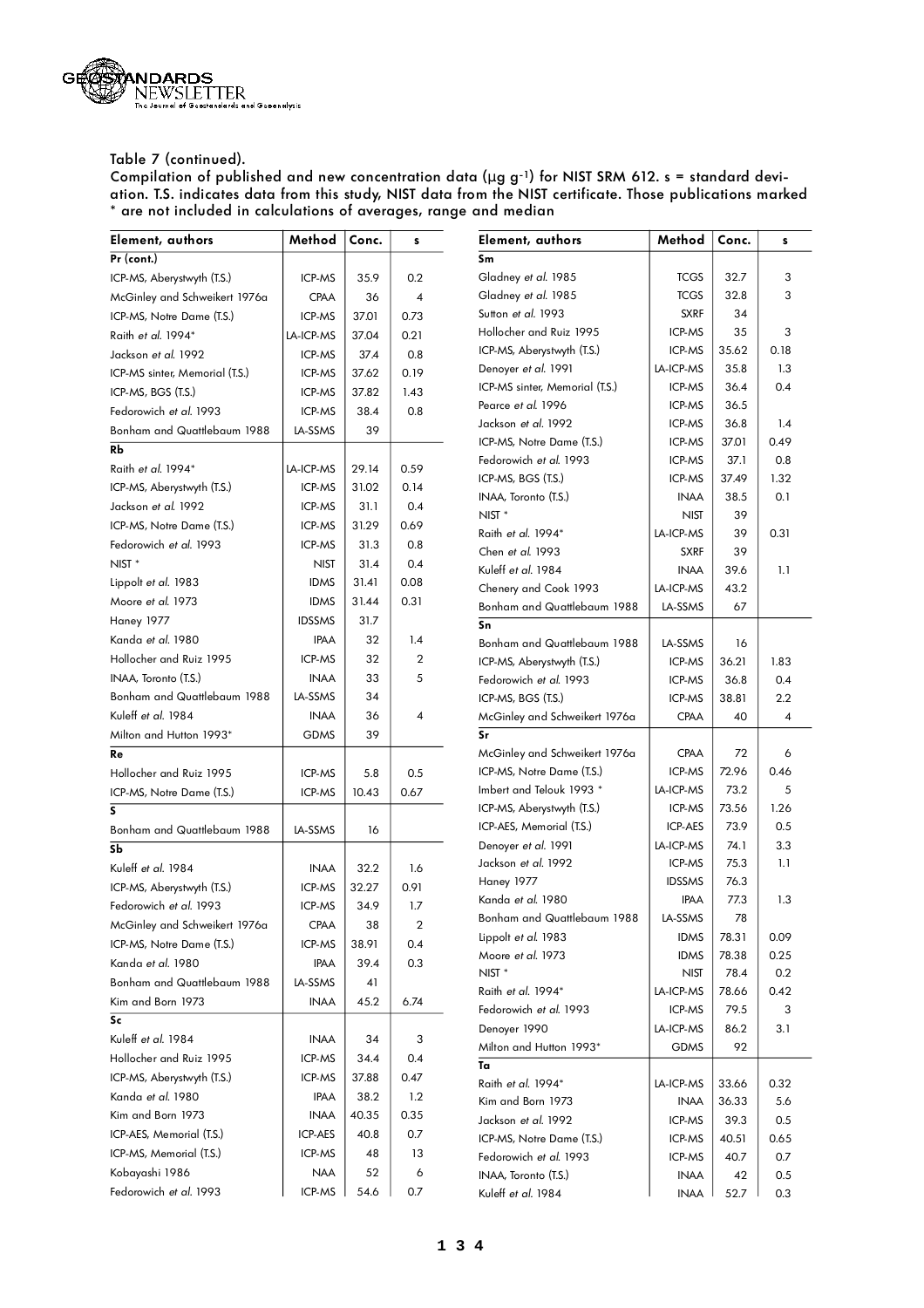

| TI (cont.)<br>TЬ<br>ICP-MS, BGS (T.S.)<br>ICP-MS<br>15.28<br>0.66<br>Kuleff et al. 1984<br><b>INAA</b><br>22<br>$\overline{2}$<br>Barnes et al. 1973<br>15.68<br><b>IDMS</b><br>3<br>Bonham and Quattlebaum 1988<br>LA-SSMS<br>31<br>NIST <sup>*</sup><br>15.7<br><b>NIST</b><br>Sutton et al. 1993<br><b>SXRF</b><br>31<br>Fedorowich et al. 1993<br>0.3<br>ICP-MS<br>16<br>ICP-MS, Notre Dame (T.S.)<br>ICP-MS<br>34<br>0.81<br>Tm<br>ICP-MS sinter, Memorial (T.S.)<br>ICP-MS<br>35.44<br>0<br>Sutton et al. 1993<br>30<br><b>SXRF</b><br>Hollocher and Ruiz 1995<br>ICP-MS<br>3<br>36<br>Bonham and Quattlebaum 1988<br>LA-SSMS<br>32<br>Fedorowich et al. 1993<br>ICP-MS<br>36.7<br>0.9<br>Hollocher and Ruiz 1995<br>ICP-MS<br>36<br>3<br>Jackson et al. 1992<br>ICP-MS<br>36.9<br>0.9<br>ICP-MS<br>0.4<br>ICP-MS sinter, Memorial (T.S.)<br>36.2<br>Kobayashi 1986<br>37<br>$\overline{2}$<br><b>NAA</b><br>ICP-MS<br>36.72<br>1.43<br>ICP-MS, BGS (T.S.)<br>ICP-MS, BGS (T.S.)<br>ICP-MS<br>37.16<br>1.21<br>ICP-MS<br>37.29<br>0.63<br>ICP-MS, Notre Dame (T.S.)<br><b>INAA</b><br>38.3<br>0.1<br>INAA, Toronto (T.S.)<br>Jackson et al. 1992<br>ICP-MS<br>37.3<br>2.6<br>ICP-MS, Aberystwyth (T.S.)<br>ICP-MS<br>38.46<br>0.24<br>Raith et al. 1994*<br>LA-ICP-MS<br>38.6<br>0.19<br>39.1<br>Pearce et al. 1996<br>ICP-MS<br>Fedorowich et al. 1993<br>ICP-MS<br>38.7<br>0.6<br>Raith et al. 1994*<br>LA-ICP-MS<br>39.52<br>0.27<br>Pearce et al. 1996<br>ICP-MS<br>39<br>52.9<br>Kim and Born 1973<br><b>INAA</b><br>5.62<br>ICP-MS<br>39.15<br>0.29<br>ICP-MS, Aberystwyth (T.S.)<br>Th<br>U<br>Bonham and Quattlebaum 1988<br>LA-SSMS<br>23<br>Bonham and Quattlebaum 1988<br>LA-SSMS<br>30<br>Sheibley 1973<br><b>INAA</b><br>31<br>$\mathbf{1}$<br>LA-ICP-MS<br>31.8<br>4.1<br>Denoyer et al. 1991<br>Kuleff et al. 1984<br>$\overline{2}$<br><b>INAA</b><br>36<br>INAA, Toronto (T.S.)<br><b>INAA</b><br>35<br>0.5<br>ICP-MS, Notre Dame (T.S.)<br>ICP-MS<br>36.6<br>0.62<br>ICP-MS<br>35.39<br>0.22<br>ICP-MS, Aberystwyth (T.S.)<br>Jackson et al. 1992<br>ICP-MS<br>36.7<br>1.6<br><b>Virk 1980</b><br><b>NTM</b><br>35.74<br>ICP-MS, BGS (T.S.)<br>ICP-MS<br>36.83<br>1.76<br>Conrad et al. 1982<br><b>DNAA</b><br>36.3<br>7.2<br>LA-ICP-MS<br>36.9<br>2.1<br>Denoyer et al. 1991<br>1.7<br>Jackson et al. 1992<br>ICP-MS<br>36.9<br>ICP-MS<br>ICP-MS, Aberystwyth (T.S.)<br>37.08<br>0.33<br><b>NTM</b><br>36.94<br>0.83<br>Carpenter 1972<br>Fedorowich et al. 1993<br>ICP-MS<br>37.5<br>0.4<br>Fedorowich et al. 1993<br>ICP-MS<br>37.1<br>0.5<br>0.04<br>Barnes et al. 1973<br><b>IDMS</b><br>37.55<br>Fisher 1986<br><b>IDMS</b><br>37.37<br>0.064<br>0.08<br>NIST <sup>*</sup><br><b>NIST</b><br>37.79<br>Barnes et al. 1973<br><b>IDMS</b><br>37.37<br>0.015<br>0.017<br>Barnes et al. 1973<br><b>IDMS</b><br>37.79<br>0.08<br>NIST <sup>*</sup><br>37.38<br><b>NIST</b><br><b>INAA</b><br>38.1<br>0.3<br>INAA, Toronto (T.S.)<br>ICP-MS<br>37.38<br>1.43<br>ICP-MS, BGS (T.S.)<br>0.42<br>Kim and Born 1973<br><b>INAA</b><br>38.43<br>0.09<br><b>NTM</b><br>37.39<br>Carpenter 1972<br>0.19<br>Raith et al. 1994<br>LA-ICP-MS<br>39.62<br>0.21<br><b>NTM</b><br>37.41<br>Carpenter 1972<br>LA-ICP-MS<br>42.1<br>1.3<br>Denoyer 1990<br>Barnes et al. 1973<br>37.41<br>0.09<br><b>IDMS</b> |
|------------------------------------------------------------------------------------------------------------------------------------------------------------------------------------------------------------------------------------------------------------------------------------------------------------------------------------------------------------------------------------------------------------------------------------------------------------------------------------------------------------------------------------------------------------------------------------------------------------------------------------------------------------------------------------------------------------------------------------------------------------------------------------------------------------------------------------------------------------------------------------------------------------------------------------------------------------------------------------------------------------------------------------------------------------------------------------------------------------------------------------------------------------------------------------------------------------------------------------------------------------------------------------------------------------------------------------------------------------------------------------------------------------------------------------------------------------------------------------------------------------------------------------------------------------------------------------------------------------------------------------------------------------------------------------------------------------------------------------------------------------------------------------------------------------------------------------------------------------------------------------------------------------------------------------------------------------------------------------------------------------------------------------------------------------------------------------------------------------------------------------------------------------------------------------------------------------------------------------------------------------------------------------------------------------------------------------------------------------------------------------------------------------------------------------------------------------------------------------------------------------------------------------------------------------------------------------------------------------------------------------------------------------------------------------------------------------------------------------------------------------------------------------------------------------------------------------------------------------------------------------------------------------------------------------------------------------------------------------------------------------------------------------------------------------------------------------------------------------------------------------------------------------------------------------------------------------------------------------------------------------------------------------------------------------------------|
|                                                                                                                                                                                                                                                                                                                                                                                                                                                                                                                                                                                                                                                                                                                                                                                                                                                                                                                                                                                                                                                                                                                                                                                                                                                                                                                                                                                                                                                                                                                                                                                                                                                                                                                                                                                                                                                                                                                                                                                                                                                                                                                                                                                                                                                                                                                                                                                                                                                                                                                                                                                                                                                                                                                                                                                                                                                                                                                                                                                                                                                                                                                                                                                                                                                                                                                        |
|                                                                                                                                                                                                                                                                                                                                                                                                                                                                                                                                                                                                                                                                                                                                                                                                                                                                                                                                                                                                                                                                                                                                                                                                                                                                                                                                                                                                                                                                                                                                                                                                                                                                                                                                                                                                                                                                                                                                                                                                                                                                                                                                                                                                                                                                                                                                                                                                                                                                                                                                                                                                                                                                                                                                                                                                                                                                                                                                                                                                                                                                                                                                                                                                                                                                                                                        |
|                                                                                                                                                                                                                                                                                                                                                                                                                                                                                                                                                                                                                                                                                                                                                                                                                                                                                                                                                                                                                                                                                                                                                                                                                                                                                                                                                                                                                                                                                                                                                                                                                                                                                                                                                                                                                                                                                                                                                                                                                                                                                                                                                                                                                                                                                                                                                                                                                                                                                                                                                                                                                                                                                                                                                                                                                                                                                                                                                                                                                                                                                                                                                                                                                                                                                                                        |
|                                                                                                                                                                                                                                                                                                                                                                                                                                                                                                                                                                                                                                                                                                                                                                                                                                                                                                                                                                                                                                                                                                                                                                                                                                                                                                                                                                                                                                                                                                                                                                                                                                                                                                                                                                                                                                                                                                                                                                                                                                                                                                                                                                                                                                                                                                                                                                                                                                                                                                                                                                                                                                                                                                                                                                                                                                                                                                                                                                                                                                                                                                                                                                                                                                                                                                                        |
|                                                                                                                                                                                                                                                                                                                                                                                                                                                                                                                                                                                                                                                                                                                                                                                                                                                                                                                                                                                                                                                                                                                                                                                                                                                                                                                                                                                                                                                                                                                                                                                                                                                                                                                                                                                                                                                                                                                                                                                                                                                                                                                                                                                                                                                                                                                                                                                                                                                                                                                                                                                                                                                                                                                                                                                                                                                                                                                                                                                                                                                                                                                                                                                                                                                                                                                        |
|                                                                                                                                                                                                                                                                                                                                                                                                                                                                                                                                                                                                                                                                                                                                                                                                                                                                                                                                                                                                                                                                                                                                                                                                                                                                                                                                                                                                                                                                                                                                                                                                                                                                                                                                                                                                                                                                                                                                                                                                                                                                                                                                                                                                                                                                                                                                                                                                                                                                                                                                                                                                                                                                                                                                                                                                                                                                                                                                                                                                                                                                                                                                                                                                                                                                                                                        |
|                                                                                                                                                                                                                                                                                                                                                                                                                                                                                                                                                                                                                                                                                                                                                                                                                                                                                                                                                                                                                                                                                                                                                                                                                                                                                                                                                                                                                                                                                                                                                                                                                                                                                                                                                                                                                                                                                                                                                                                                                                                                                                                                                                                                                                                                                                                                                                                                                                                                                                                                                                                                                                                                                                                                                                                                                                                                                                                                                                                                                                                                                                                                                                                                                                                                                                                        |
|                                                                                                                                                                                                                                                                                                                                                                                                                                                                                                                                                                                                                                                                                                                                                                                                                                                                                                                                                                                                                                                                                                                                                                                                                                                                                                                                                                                                                                                                                                                                                                                                                                                                                                                                                                                                                                                                                                                                                                                                                                                                                                                                                                                                                                                                                                                                                                                                                                                                                                                                                                                                                                                                                                                                                                                                                                                                                                                                                                                                                                                                                                                                                                                                                                                                                                                        |
|                                                                                                                                                                                                                                                                                                                                                                                                                                                                                                                                                                                                                                                                                                                                                                                                                                                                                                                                                                                                                                                                                                                                                                                                                                                                                                                                                                                                                                                                                                                                                                                                                                                                                                                                                                                                                                                                                                                                                                                                                                                                                                                                                                                                                                                                                                                                                                                                                                                                                                                                                                                                                                                                                                                                                                                                                                                                                                                                                                                                                                                                                                                                                                                                                                                                                                                        |
|                                                                                                                                                                                                                                                                                                                                                                                                                                                                                                                                                                                                                                                                                                                                                                                                                                                                                                                                                                                                                                                                                                                                                                                                                                                                                                                                                                                                                                                                                                                                                                                                                                                                                                                                                                                                                                                                                                                                                                                                                                                                                                                                                                                                                                                                                                                                                                                                                                                                                                                                                                                                                                                                                                                                                                                                                                                                                                                                                                                                                                                                                                                                                                                                                                                                                                                        |
|                                                                                                                                                                                                                                                                                                                                                                                                                                                                                                                                                                                                                                                                                                                                                                                                                                                                                                                                                                                                                                                                                                                                                                                                                                                                                                                                                                                                                                                                                                                                                                                                                                                                                                                                                                                                                                                                                                                                                                                                                                                                                                                                                                                                                                                                                                                                                                                                                                                                                                                                                                                                                                                                                                                                                                                                                                                                                                                                                                                                                                                                                                                                                                                                                                                                                                                        |
|                                                                                                                                                                                                                                                                                                                                                                                                                                                                                                                                                                                                                                                                                                                                                                                                                                                                                                                                                                                                                                                                                                                                                                                                                                                                                                                                                                                                                                                                                                                                                                                                                                                                                                                                                                                                                                                                                                                                                                                                                                                                                                                                                                                                                                                                                                                                                                                                                                                                                                                                                                                                                                                                                                                                                                                                                                                                                                                                                                                                                                                                                                                                                                                                                                                                                                                        |
|                                                                                                                                                                                                                                                                                                                                                                                                                                                                                                                                                                                                                                                                                                                                                                                                                                                                                                                                                                                                                                                                                                                                                                                                                                                                                                                                                                                                                                                                                                                                                                                                                                                                                                                                                                                                                                                                                                                                                                                                                                                                                                                                                                                                                                                                                                                                                                                                                                                                                                                                                                                                                                                                                                                                                                                                                                                                                                                                                                                                                                                                                                                                                                                                                                                                                                                        |
|                                                                                                                                                                                                                                                                                                                                                                                                                                                                                                                                                                                                                                                                                                                                                                                                                                                                                                                                                                                                                                                                                                                                                                                                                                                                                                                                                                                                                                                                                                                                                                                                                                                                                                                                                                                                                                                                                                                                                                                                                                                                                                                                                                                                                                                                                                                                                                                                                                                                                                                                                                                                                                                                                                                                                                                                                                                                                                                                                                                                                                                                                                                                                                                                                                                                                                                        |
|                                                                                                                                                                                                                                                                                                                                                                                                                                                                                                                                                                                                                                                                                                                                                                                                                                                                                                                                                                                                                                                                                                                                                                                                                                                                                                                                                                                                                                                                                                                                                                                                                                                                                                                                                                                                                                                                                                                                                                                                                                                                                                                                                                                                                                                                                                                                                                                                                                                                                                                                                                                                                                                                                                                                                                                                                                                                                                                                                                                                                                                                                                                                                                                                                                                                                                                        |
|                                                                                                                                                                                                                                                                                                                                                                                                                                                                                                                                                                                                                                                                                                                                                                                                                                                                                                                                                                                                                                                                                                                                                                                                                                                                                                                                                                                                                                                                                                                                                                                                                                                                                                                                                                                                                                                                                                                                                                                                                                                                                                                                                                                                                                                                                                                                                                                                                                                                                                                                                                                                                                                                                                                                                                                                                                                                                                                                                                                                                                                                                                                                                                                                                                                                                                                        |
|                                                                                                                                                                                                                                                                                                                                                                                                                                                                                                                                                                                                                                                                                                                                                                                                                                                                                                                                                                                                                                                                                                                                                                                                                                                                                                                                                                                                                                                                                                                                                                                                                                                                                                                                                                                                                                                                                                                                                                                                                                                                                                                                                                                                                                                                                                                                                                                                                                                                                                                                                                                                                                                                                                                                                                                                                                                                                                                                                                                                                                                                                                                                                                                                                                                                                                                        |
|                                                                                                                                                                                                                                                                                                                                                                                                                                                                                                                                                                                                                                                                                                                                                                                                                                                                                                                                                                                                                                                                                                                                                                                                                                                                                                                                                                                                                                                                                                                                                                                                                                                                                                                                                                                                                                                                                                                                                                                                                                                                                                                                                                                                                                                                                                                                                                                                                                                                                                                                                                                                                                                                                                                                                                                                                                                                                                                                                                                                                                                                                                                                                                                                                                                                                                                        |
|                                                                                                                                                                                                                                                                                                                                                                                                                                                                                                                                                                                                                                                                                                                                                                                                                                                                                                                                                                                                                                                                                                                                                                                                                                                                                                                                                                                                                                                                                                                                                                                                                                                                                                                                                                                                                                                                                                                                                                                                                                                                                                                                                                                                                                                                                                                                                                                                                                                                                                                                                                                                                                                                                                                                                                                                                                                                                                                                                                                                                                                                                                                                                                                                                                                                                                                        |
|                                                                                                                                                                                                                                                                                                                                                                                                                                                                                                                                                                                                                                                                                                                                                                                                                                                                                                                                                                                                                                                                                                                                                                                                                                                                                                                                                                                                                                                                                                                                                                                                                                                                                                                                                                                                                                                                                                                                                                                                                                                                                                                                                                                                                                                                                                                                                                                                                                                                                                                                                                                                                                                                                                                                                                                                                                                                                                                                                                                                                                                                                                                                                                                                                                                                                                                        |
|                                                                                                                                                                                                                                                                                                                                                                                                                                                                                                                                                                                                                                                                                                                                                                                                                                                                                                                                                                                                                                                                                                                                                                                                                                                                                                                                                                                                                                                                                                                                                                                                                                                                                                                                                                                                                                                                                                                                                                                                                                                                                                                                                                                                                                                                                                                                                                                                                                                                                                                                                                                                                                                                                                                                                                                                                                                                                                                                                                                                                                                                                                                                                                                                                                                                                                                        |
|                                                                                                                                                                                                                                                                                                                                                                                                                                                                                                                                                                                                                                                                                                                                                                                                                                                                                                                                                                                                                                                                                                                                                                                                                                                                                                                                                                                                                                                                                                                                                                                                                                                                                                                                                                                                                                                                                                                                                                                                                                                                                                                                                                                                                                                                                                                                                                                                                                                                                                                                                                                                                                                                                                                                                                                                                                                                                                                                                                                                                                                                                                                                                                                                                                                                                                                        |
|                                                                                                                                                                                                                                                                                                                                                                                                                                                                                                                                                                                                                                                                                                                                                                                                                                                                                                                                                                                                                                                                                                                                                                                                                                                                                                                                                                                                                                                                                                                                                                                                                                                                                                                                                                                                                                                                                                                                                                                                                                                                                                                                                                                                                                                                                                                                                                                                                                                                                                                                                                                                                                                                                                                                                                                                                                                                                                                                                                                                                                                                                                                                                                                                                                                                                                                        |
|                                                                                                                                                                                                                                                                                                                                                                                                                                                                                                                                                                                                                                                                                                                                                                                                                                                                                                                                                                                                                                                                                                                                                                                                                                                                                                                                                                                                                                                                                                                                                                                                                                                                                                                                                                                                                                                                                                                                                                                                                                                                                                                                                                                                                                                                                                                                                                                                                                                                                                                                                                                                                                                                                                                                                                                                                                                                                                                                                                                                                                                                                                                                                                                                                                                                                                                        |
|                                                                                                                                                                                                                                                                                                                                                                                                                                                                                                                                                                                                                                                                                                                                                                                                                                                                                                                                                                                                                                                                                                                                                                                                                                                                                                                                                                                                                                                                                                                                                                                                                                                                                                                                                                                                                                                                                                                                                                                                                                                                                                                                                                                                                                                                                                                                                                                                                                                                                                                                                                                                                                                                                                                                                                                                                                                                                                                                                                                                                                                                                                                                                                                                                                                                                                                        |
|                                                                                                                                                                                                                                                                                                                                                                                                                                                                                                                                                                                                                                                                                                                                                                                                                                                                                                                                                                                                                                                                                                                                                                                                                                                                                                                                                                                                                                                                                                                                                                                                                                                                                                                                                                                                                                                                                                                                                                                                                                                                                                                                                                                                                                                                                                                                                                                                                                                                                                                                                                                                                                                                                                                                                                                                                                                                                                                                                                                                                                                                                                                                                                                                                                                                                                                        |
|                                                                                                                                                                                                                                                                                                                                                                                                                                                                                                                                                                                                                                                                                                                                                                                                                                                                                                                                                                                                                                                                                                                                                                                                                                                                                                                                                                                                                                                                                                                                                                                                                                                                                                                                                                                                                                                                                                                                                                                                                                                                                                                                                                                                                                                                                                                                                                                                                                                                                                                                                                                                                                                                                                                                                                                                                                                                                                                                                                                                                                                                                                                                                                                                                                                                                                                        |
|                                                                                                                                                                                                                                                                                                                                                                                                                                                                                                                                                                                                                                                                                                                                                                                                                                                                                                                                                                                                                                                                                                                                                                                                                                                                                                                                                                                                                                                                                                                                                                                                                                                                                                                                                                                                                                                                                                                                                                                                                                                                                                                                                                                                                                                                                                                                                                                                                                                                                                                                                                                                                                                                                                                                                                                                                                                                                                                                                                                                                                                                                                                                                                                                                                                                                                                        |
|                                                                                                                                                                                                                                                                                                                                                                                                                                                                                                                                                                                                                                                                                                                                                                                                                                                                                                                                                                                                                                                                                                                                                                                                                                                                                                                                                                                                                                                                                                                                                                                                                                                                                                                                                                                                                                                                                                                                                                                                                                                                                                                                                                                                                                                                                                                                                                                                                                                                                                                                                                                                                                                                                                                                                                                                                                                                                                                                                                                                                                                                                                                                                                                                                                                                                                                        |
|                                                                                                                                                                                                                                                                                                                                                                                                                                                                                                                                                                                                                                                                                                                                                                                                                                                                                                                                                                                                                                                                                                                                                                                                                                                                                                                                                                                                                                                                                                                                                                                                                                                                                                                                                                                                                                                                                                                                                                                                                                                                                                                                                                                                                                                                                                                                                                                                                                                                                                                                                                                                                                                                                                                                                                                                                                                                                                                                                                                                                                                                                                                                                                                                                                                                                                                        |
|                                                                                                                                                                                                                                                                                                                                                                                                                                                                                                                                                                                                                                                                                                                                                                                                                                                                                                                                                                                                                                                                                                                                                                                                                                                                                                                                                                                                                                                                                                                                                                                                                                                                                                                                                                                                                                                                                                                                                                                                                                                                                                                                                                                                                                                                                                                                                                                                                                                                                                                                                                                                                                                                                                                                                                                                                                                                                                                                                                                                                                                                                                                                                                                                                                                                                                                        |
|                                                                                                                                                                                                                                                                                                                                                                                                                                                                                                                                                                                                                                                                                                                                                                                                                                                                                                                                                                                                                                                                                                                                                                                                                                                                                                                                                                                                                                                                                                                                                                                                                                                                                                                                                                                                                                                                                                                                                                                                                                                                                                                                                                                                                                                                                                                                                                                                                                                                                                                                                                                                                                                                                                                                                                                                                                                                                                                                                                                                                                                                                                                                                                                                                                                                                                                        |
|                                                                                                                                                                                                                                                                                                                                                                                                                                                                                                                                                                                                                                                                                                                                                                                                                                                                                                                                                                                                                                                                                                                                                                                                                                                                                                                                                                                                                                                                                                                                                                                                                                                                                                                                                                                                                                                                                                                                                                                                                                                                                                                                                                                                                                                                                                                                                                                                                                                                                                                                                                                                                                                                                                                                                                                                                                                                                                                                                                                                                                                                                                                                                                                                                                                                                                                        |
| Ti                                                                                                                                                                                                                                                                                                                                                                                                                                                                                                                                                                                                                                                                                                                                                                                                                                                                                                                                                                                                                                                                                                                                                                                                                                                                                                                                                                                                                                                                                                                                                                                                                                                                                                                                                                                                                                                                                                                                                                                                                                                                                                                                                                                                                                                                                                                                                                                                                                                                                                                                                                                                                                                                                                                                                                                                                                                                                                                                                                                                                                                                                                                                                                                                                                                                                                                     |
| Gulson 1977<br><b>IDMS</b><br>37.66<br>0.08<br>INAA, Toronto (T.S.)<br>38.2<br>0.2<br><b>INAA</b>                                                                                                                                                                                                                                                                                                                                                                                                                                                                                                                                                                                                                                                                                                                                                                                                                                                                                                                                                                                                                                                                                                                                                                                                                                                                                                                                                                                                                                                                                                                                                                                                                                                                                                                                                                                                                                                                                                                                                                                                                                                                                                                                                                                                                                                                                                                                                                                                                                                                                                                                                                                                                                                                                                                                                                                                                                                                                                                                                                                                                                                                                                                                                                                                                      |
| Raith et al. 1994*<br>LA-ICP-MS<br>37.7<br>0.41<br>ICP-MS<br>Hollocher and Ruiz 1995<br>38.6<br>0.4                                                                                                                                                                                                                                                                                                                                                                                                                                                                                                                                                                                                                                                                                                                                                                                                                                                                                                                                                                                                                                                                                                                                                                                                                                                                                                                                                                                                                                                                                                                                                                                                                                                                                                                                                                                                                                                                                                                                                                                                                                                                                                                                                                                                                                                                                                                                                                                                                                                                                                                                                                                                                                                                                                                                                                                                                                                                                                                                                                                                                                                                                                                                                                                                                    |
| 39<br><b>DNAA</b><br>4.9<br>Conrad et al. 1982<br>LA-ICP-MS<br>6.8<br>Imbert and Telouk 1993 *<br>44                                                                                                                                                                                                                                                                                                                                                                                                                                                                                                                                                                                                                                                                                                                                                                                                                                                                                                                                                                                                                                                                                                                                                                                                                                                                                                                                                                                                                                                                                                                                                                                                                                                                                                                                                                                                                                                                                                                                                                                                                                                                                                                                                                                                                                                                                                                                                                                                                                                                                                                                                                                                                                                                                                                                                                                                                                                                                                                                                                                                                                                                                                                                                                                                                   |
| Gladney et al. 1984<br><b>TCGS</b><br>40<br>2<br>Fedorowich et al. 1993<br>ICP-MS<br>45.4<br>2.3<br>Kuleff et al. 1984<br>43.6                                                                                                                                                                                                                                                                                                                                                                                                                                                                                                                                                                                                                                                                                                                                                                                                                                                                                                                                                                                                                                                                                                                                                                                                                                                                                                                                                                                                                                                                                                                                                                                                                                                                                                                                                                                                                                                                                                                                                                                                                                                                                                                                                                                                                                                                                                                                                                                                                                                                                                                                                                                                                                                                                                                                                                                                                                                                                                                                                                                                                                                                                                                                                                                         |
| <b>INAA</b><br>1.6<br>ICP-AES, Memorial (T.S.)<br>ICP-AES<br>45.7<br>1.8                                                                                                                                                                                                                                                                                                                                                                                                                                                                                                                                                                                                                                                                                                                                                                                                                                                                                                                                                                                                                                                                                                                                                                                                                                                                                                                                                                                                                                                                                                                                                                                                                                                                                                                                                                                                                                                                                                                                                                                                                                                                                                                                                                                                                                                                                                                                                                                                                                                                                                                                                                                                                                                                                                                                                                                                                                                                                                                                                                                                                                                                                                                                                                                                                                               |
| Denoyer 1990<br>LA-ICP-MS<br>44.1<br>1.8<br>$0.3\,$<br>Maienthal 1973<br>POL<br>50<br>v                                                                                                                                                                                                                                                                                                                                                                                                                                                                                                                                                                                                                                                                                                                                                                                                                                                                                                                                                                                                                                                                                                                                                                                                                                                                                                                                                                                                                                                                                                                                                                                                                                                                                                                                                                                                                                                                                                                                                                                                                                                                                                                                                                                                                                                                                                                                                                                                                                                                                                                                                                                                                                                                                                                                                                                                                                                                                                                                                                                                                                                                                                                                                                                                                                |
| NIST <sup>*</sup><br><b>NIST</b><br>50.1<br>0.8<br>LA-SSMS                                                                                                                                                                                                                                                                                                                                                                                                                                                                                                                                                                                                                                                                                                                                                                                                                                                                                                                                                                                                                                                                                                                                                                                                                                                                                                                                                                                                                                                                                                                                                                                                                                                                                                                                                                                                                                                                                                                                                                                                                                                                                                                                                                                                                                                                                                                                                                                                                                                                                                                                                                                                                                                                                                                                                                                                                                                                                                                                                                                                                                                                                                                                                                                                                                                             |
| Bonham and Quattlebaum 1988<br>32<br>ICP-MS, Aberystwyth (T.S.)<br>ICP-MS<br>51.35<br>6.65<br>Hollocher and Ruiz 1995<br>ICP-MS                                                                                                                                                                                                                                                                                                                                                                                                                                                                                                                                                                                                                                                                                                                                                                                                                                                                                                                                                                                                                                                                                                                                                                                                                                                                                                                                                                                                                                                                                                                                                                                                                                                                                                                                                                                                                                                                                                                                                                                                                                                                                                                                                                                                                                                                                                                                                                                                                                                                                                                                                                                                                                                                                                                                                                                                                                                                                                                                                                                                                                                                                                                                                                                        |
| 35.1<br>0.3<br>Kanda et al. 1980<br>8.3<br>55.2<br><b>IPAA</b><br>ICP-MS, Notre Dame (T.S.)<br>ICP-MS<br>36.16<br>0.57                                                                                                                                                                                                                                                                                                                                                                                                                                                                                                                                                                                                                                                                                                                                                                                                                                                                                                                                                                                                                                                                                                                                                                                                                                                                                                                                                                                                                                                                                                                                                                                                                                                                                                                                                                                                                                                                                                                                                                                                                                                                                                                                                                                                                                                                                                                                                                                                                                                                                                                                                                                                                                                                                                                                                                                                                                                                                                                                                                                                                                                                                                                                                                                                 |
| Bonham and Quattlebaum 1988<br>LA-SSMS<br>57<br>ICP-AES, Memorial (T.S.)<br>ICP-AES<br>36.6<br>0.5                                                                                                                                                                                                                                                                                                                                                                                                                                                                                                                                                                                                                                                                                                                                                                                                                                                                                                                                                                                                                                                                                                                                                                                                                                                                                                                                                                                                                                                                                                                                                                                                                                                                                                                                                                                                                                                                                                                                                                                                                                                                                                                                                                                                                                                                                                                                                                                                                                                                                                                                                                                                                                                                                                                                                                                                                                                                                                                                                                                                                                                                                                                                                                                                                     |
| π<br>Jackson et al. 1992<br>ICP-MS<br>37.6<br>0.3                                                                                                                                                                                                                                                                                                                                                                                                                                                                                                                                                                                                                                                                                                                                                                                                                                                                                                                                                                                                                                                                                                                                                                                                                                                                                                                                                                                                                                                                                                                                                                                                                                                                                                                                                                                                                                                                                                                                                                                                                                                                                                                                                                                                                                                                                                                                                                                                                                                                                                                                                                                                                                                                                                                                                                                                                                                                                                                                                                                                                                                                                                                                                                                                                                                                      |
| Bonham and Quattlebaum 1988<br>LA-SSMS<br>7                                                                                                                                                                                                                                                                                                                                                                                                                                                                                                                                                                                                                                                                                                                                                                                                                                                                                                                                                                                                                                                                                                                                                                                                                                                                                                                                                                                                                                                                                                                                                                                                                                                                                                                                                                                                                                                                                                                                                                                                                                                                                                                                                                                                                                                                                                                                                                                                                                                                                                                                                                                                                                                                                                                                                                                                                                                                                                                                                                                                                                                                                                                                                                                                                                                                            |
| Fedorowich et al. 1993<br>ICP-MS<br>38.6<br>0.5<br>McGinley and Schweikert 1976a<br>CPAA<br>0.3<br>14<br>ICP-MS, Aberystwyth (T.S.)<br>ICP-MS<br>6.49<br>41.44                                                                                                                                                                                                                                                                                                                                                                                                                                                                                                                                                                                                                                                                                                                                                                                                                                                                                                                                                                                                                                                                                                                                                                                                                                                                                                                                                                                                                                                                                                                                                                                                                                                                                                                                                                                                                                                                                                                                                                                                                                                                                                                                                                                                                                                                                                                                                                                                                                                                                                                                                                                                                                                                                                                                                                                                                                                                                                                                                                                                                                                                                                                                                         |
| ICP-MS, Aberystwyth (T.S.)<br>ICP-MS<br>14.69<br>0.26<br>Joyce and Schweikert 1984<br><b>PIXE</b><br>42<br>4.2                                                                                                                                                                                                                                                                                                                                                                                                                                                                                                                                                                                                                                                                                                                                                                                                                                                                                                                                                                                                                                                                                                                                                                                                                                                                                                                                                                                                                                                                                                                                                                                                                                                                                                                                                                                                                                                                                                                                                                                                                                                                                                                                                                                                                                                                                                                                                                                                                                                                                                                                                                                                                                                                                                                                                                                                                                                                                                                                                                                                                                                                                                                                                                                                         |
| Jackson et al. 1992<br>ICP-MS<br>0.1<br>14.8<br>Raith et al. 1994*<br>LA-ICP-MS<br>0.29<br>45.7                                                                                                                                                                                                                                                                                                                                                                                                                                                                                                                                                                                                                                                                                                                                                                                                                                                                                                                                                                                                                                                                                                                                                                                                                                                                                                                                                                                                                                                                                                                                                                                                                                                                                                                                                                                                                                                                                                                                                                                                                                                                                                                                                                                                                                                                                                                                                                                                                                                                                                                                                                                                                                                                                                                                                                                                                                                                                                                                                                                                                                                                                                                                                                                                                        |
| Milton and Hutton 1993*<br>GDMS<br>1.8<br>15<br>ICP-MS, BGS (T.S.)<br>ICP-MS<br>7.59<br>46.29                                                                                                                                                                                                                                                                                                                                                                                                                                                                                                                                                                                                                                                                                                                                                                                                                                                                                                                                                                                                                                                                                                                                                                                                                                                                                                                                                                                                                                                                                                                                                                                                                                                                                                                                                                                                                                                                                                                                                                                                                                                                                                                                                                                                                                                                                                                                                                                                                                                                                                                                                                                                                                                                                                                                                                                                                                                                                                                                                                                                                                                                                                                                                                                                                          |
| ICP-MS<br>ICP-MS, Notre Dame (T.S.)<br>15.02<br>0.51<br>Kuleff et al. 1984<br><b>INAA</b><br>58.6<br>6                                                                                                                                                                                                                                                                                                                                                                                                                                                                                                                                                                                                                                                                                                                                                                                                                                                                                                                                                                                                                                                                                                                                                                                                                                                                                                                                                                                                                                                                                                                                                                                                                                                                                                                                                                                                                                                                                                                                                                                                                                                                                                                                                                                                                                                                                                                                                                                                                                                                                                                                                                                                                                                                                                                                                                                                                                                                                                                                                                                                                                                                                                                                                                                                                 |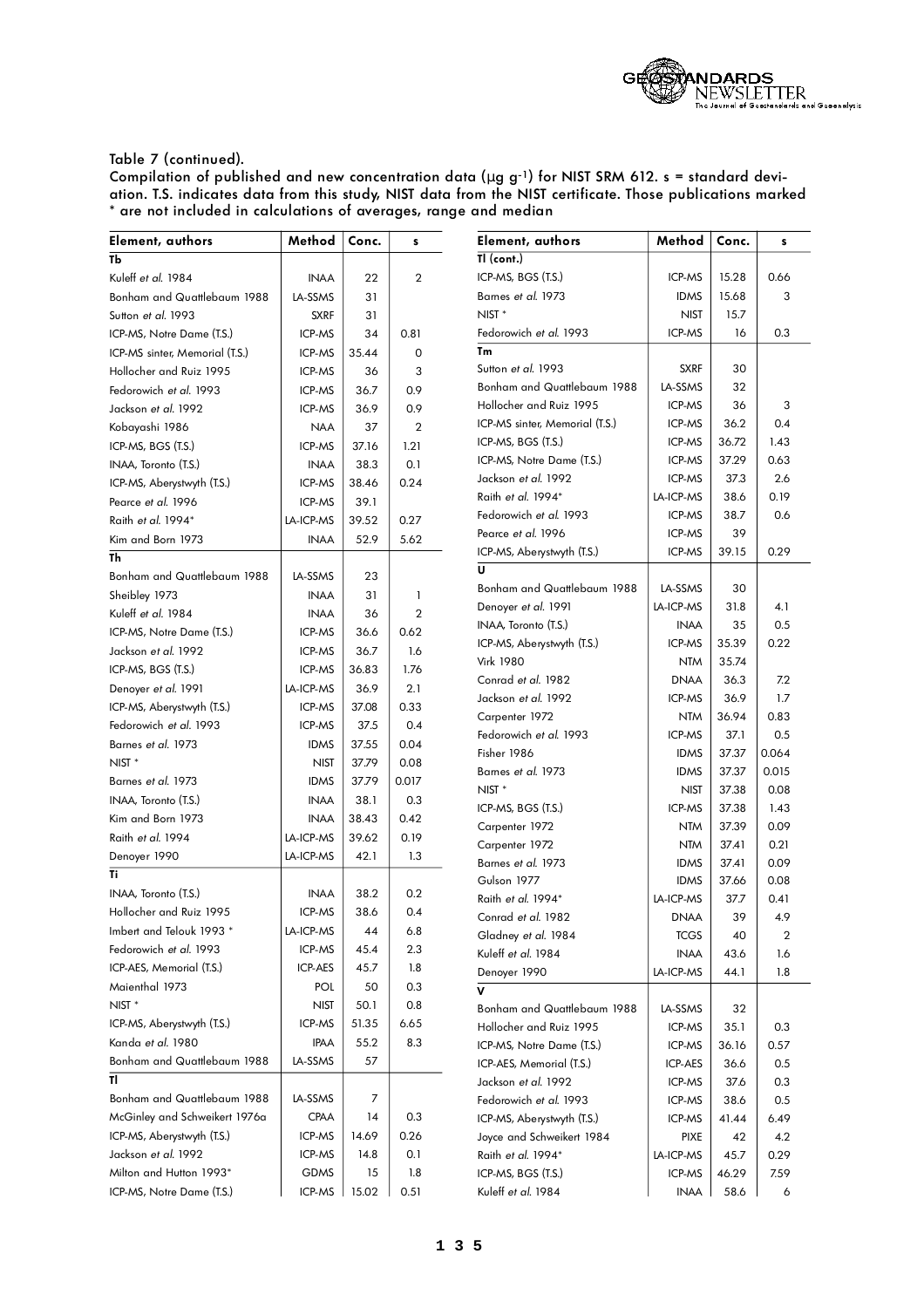

Compilation of published and new concentration data ( $\mu$  g g<sup>-1</sup>) for NIST SRM 612. s = standard deviation. T.S. indicates data from this study, NIST data from the NIST certificate. Those publications marke d \* are not included in calculations of averages, range and median

| Element, authors               | Method      | Conc. | s    | Element, authors               | Method           | Conc. | s            |
|--------------------------------|-------------|-------|------|--------------------------------|------------------|-------|--------------|
| W                              |             |       |      | $Yb$ (cont.)                   |                  |       |              |
| ICP-MS, Memorial (T.S.)        | ICP-MS      | 26.5  |      | INAA, Toronto (T.S.)           | <b>INAA</b>      | 42.4  | 0.5          |
| McGinley and Schweikert 1976a  | <b>CPAA</b> | 39    | 4    | Pearce et al. 1996             | ICP-MS           | 42.7  |              |
| Fedorowich et al. 1993         | ICP-MS      | 40.1  | 1.2  | Raith et al. 1994*             | LA-ICP-MS        | 42.86 | 0.27         |
| Y                              |             |       |      | Kobayashi 1986                 | <b>NAA</b>       | 44    | 3            |
| Raith et al. 1994*             | LA-ICP-MS   | 25.54 | 0.25 | Chenery and Cook 1993          | <b>LA-ICP-MS</b> | 45.2  |              |
| ICP-MS, Notre Dame (T.S.)      | ICP-MS      | 31.45 | 0.73 | Bonham and Quattlebaum 1988    | LA-SSMS          | 52    |              |
| ICP-MS sinter, Memorial (T.S.) | ICP-MS      | 35.2  | 0.5  | Kim and Born 1973              | <b>INAA</b>      | 55    | 5            |
| Jackson et al. 1992            | ICP-MS      | 36.6  | 0.6  | Zn                             |                  |       |              |
| Hollocher and Ruiz 1995        | ICP-MS      | 36.7  | 0.4  | Bonham and Quattlebaum 1988    | LA-SSMS          | 13    |              |
| Fedorowich et al. 1993         | ICP-MS      | 36.8  | 1.2  | Raith et al. 1994*             | LA-ICP-MS        | 13.65 | 0.9          |
| Kanda et al. 1980              | <b>IPAA</b> | 37.9  | 1.4  | Hollocher and Ruiz 1995        | ICP-MS           | 34.1  | 0.1          |
| ICP-MS, Aberystwyth (T.S.)     | ICP-MS      | 38.96 | 0.77 | ICP-AES, Memorial (T.S.)       | ICP-AES          | 35    | 0.8          |
| McGinley and Schweikert 1976a  | <b>CPAA</b> | 40    | 5    | AAS, Aberystwyth (T.S.)        | AAS              | 35.48 | 2.36         |
| ICP-AES, Memorial (T.S.)       | ICP-AES     | 40.4  | 0.5  | ICP-MS, Aberystwyth (T.S.)     | ICP-MS           | 38.81 | 3.2          |
| ICP-MS, BGS (T.S.)             | ICP-MS      | 41.67 | 3.08 | ICP-MS, Notre Dame (T.S.)      | ICP-MS           | 39.83 | 1.05         |
| Bonham and Quattlebaum 1988    | LA-SSMS     | 46    |      | ICP-MS, BGS (T.S.)             | ICP-MS           | 44.31 | 4.18         |
| Yb                             |             |       |      | Fedorowich et al. 1993         | ICP-MS           | 49.4  | 1.7          |
| NIST <sup>*</sup>              | <b>NIST</b> | 42    |      | $\overline{z}$ r               |                  |       |              |
| Sutton et al. 1993             | <b>SXRF</b> | 34    |      |                                |                  |       |              |
| Hollocher and Ruiz 1995        | ICP-MS      | 36    | 3    | ICP-MS sinter, Memorial (T.S.) | ICP-MS           | 33.81 | 0.04         |
| ICP-MS sinter, Memorial (T.S.) | ICP-MS      | 37.1  | 0.3  | ICP-MS, Aberystwyth (T.S.)     | ICP-MS           | 34.84 | 1.31         |
| ICP-MS, Aberystwyth (T.S.)     | ICP-MS      | 37.43 | 0.38 | Jackson et al. 1992            | ICP-MS           | 35.2  | $\mathbf{1}$ |
| ICP-MS, Notre Dame (T.S.)      | ICP-MS      | 37.5  | 0.98 | ICP-MS, Notre Dame (T.S.)      | ICP-MS           | 35.23 | 0.025        |
| McGinley and Schweikert 1976a  | <b>CPAA</b> | 38    |      | Hollocher and Ruiz 1995        | ICP-MS           | 37.3  | 0.4          |
| Jackson et al. 1992            | ICP-MS      | 38.1  | 2.2  | ICP-AES, Memorial (T.S.)       | <b>ICP-AES</b>   | 37.4  | 0.3          |
| Fedorowich et al. 1993         | ICP-MS      | 38.9  | 0.2  | Kanda et al. 1980              | <b>IPAA</b>      | 41.8  | 1.1          |
| Kuleff et al. 1984             | <b>INAA</b> | 40    | 7.15 | Bonham and Quattlebaum 1988    | LA-SSMS          | 43    |              |
| ICP-MS, BGS (T.S.)             | ICP-MS      | 40.02 | 0.99 | Fedorowich et al. 1993         | ICP-MS           | 43.5  | 5.2          |
| Chen et al. 1993               | <b>SXRF</b> | 42    |      | Raith et al. 1994*             | <b>LA-ICP-MS</b> | 46.31 | 0.18         |

standard analytical techniques - many of the analyses for B in these glasses fall into this category for example; (iii) data generated as part of a larger study of other materials, such as geologic or forensic studies. Whilst we have searched the literature extensively for information on these glasses, data "hidden" in other studies may have been overlooked, and our compilation may not be exhaustive. We would welcome copies of any further information that is not included in the reference list. Only eight publications produce data for more than fifteen elements in NIST SRM 610, and only nine for NIST SRM 612. Only these larger studies are discussed here, information concerning studies of fewer elements can be inferred from the reference list or compilation tables.

One of the earliest extensive studies on NIST SRM 610 was that of Bergholz (1974) who used mass spectrometric methods to determine twenty four elements. NIST SRM 610 and NIST SRM 612 were analysed by McGinley and Schweikert (1976), who determined up to twenty six elements of  $Z$   $26$  using energy dispersive X-ray counting of radioactive species created in the samples by 20 MeV proton and deuteron bombardment.

Haney (1977), in an extensive study of glasses for use in forensic science produced analyses of fifty seven elements in NIST SRM 612 by isotope dilution mass spectrometry. Kanda et al. (1980) produced analyses of fifteen elements in NIST SRM 612 by instrumental photon activation analysis, and in the same material Kuleff (1984) determined twenty five trace elements by INAA. Rogers et al. (1987) produced data for a total of forty nine elements in NIST SRM 610 using a PIXE method. Spectra were obtained by bombardment of the sample with Be or AI ions at differing beam energies,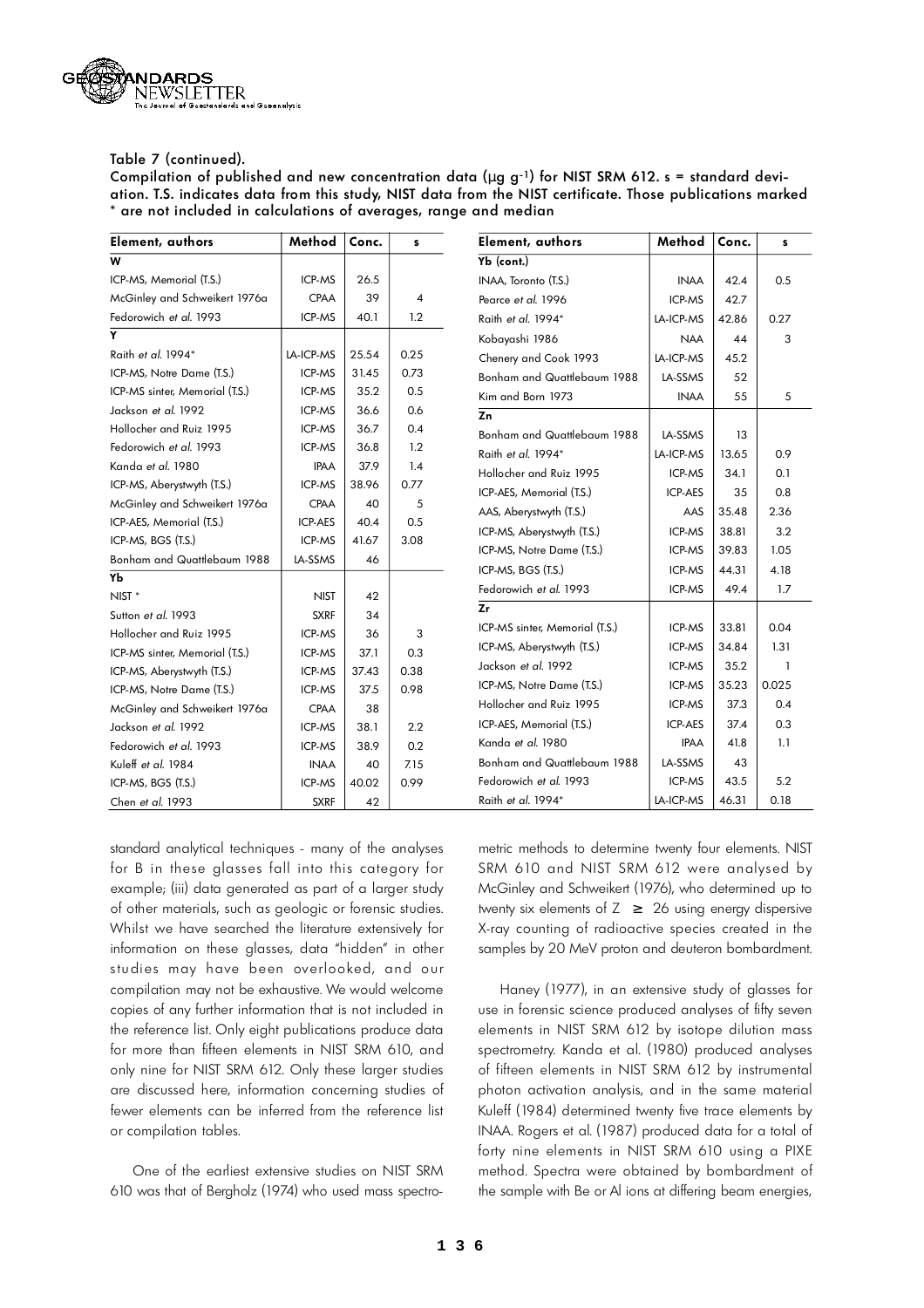

### Table 8.

Summary of composition data ( $\mu$  g g<sup>-1</sup>) for NIST SRM 610. N = total number of analyses included in calculation of average, range, geometric mean and median (published and this study). Overall average = average of all analyses (combining published data and new data presented in this study)) excluding semi-quantitative analyses and analyses with "circular calibrations" (see text). s = standard deviation. Range = maximum and minimum concentrations . Median = median of all data. Geometric mean = geometric mean of all data. Preferred average = average of those analyses within  $\pm 1$  standard deviation of the overall average.  $n =$  number of analyses included in preferred average.  $s_p =$  standard deviation of preferred average. NIST = NIST certified values (open) and information values (in brackets)

|    |                 | Overall |         | Range  |       |        | Geometric | Preferred |                |                |             |              |                      |
|----|-----------------|---------|---------|--------|-------|--------|-----------|-----------|----------------|----------------|-------------|--------------|----------------------|
|    | ${\sf N}$       | average | s       | Max    | Min   | Median | mean      | average   | S <sub>P</sub> | n              | <b>NIST</b> | cl*          |                      |
| Ag | 8               | 235.4   | 29.0    | 267    | 180   | 238.5  | 233.7     | 239.4     | 18.6           | 6              | (254)       | 10           | Ag                   |
| As | $\overline{7}$  | 330.1   | 35.4    | 406    | 303   | 317    | 328.6     | 317.4     | 12.4           | 6              |             |              | As                   |
| Aυ | $\overline{7}$  | 22.7    | 5.3     | 31     | 15.63 | 22.6   | 22.2      | 22.5      | 3.5            | 5              | (25)        |              | Aυ                   |
| В  | 9               | 332.4   | 72.1    | 368    | 4     | 356    | 321.4     | 356.4     | 7.3            | 8              | (351)       |              | B                    |
| Bα | 9               | 565.1   | 285.5   | 1160   | 382   | 424    | 518.3     | 424.1     | 29.3           | 7              |             |              | Ba                   |
| Be | 9               | 469.0   | 34.9    | 540.67 | 421   | 452    | 467.9     | 465.6     | 19.2           | $\overline{7}$ |             |              | Be                   |
| Bi | 10              | 326.4   | 99.7    | 430    | 113.7 | 372.5  | 307.0     | 357.7     | 49.0           | 7              |             |              | Bi                   |
| Cd | 6               | 269.6   | 67.1    | 393    | 187   | 259    | 263.2     | 259.4     | 4.7            | 4              |             |              | Cd                   |
| Ce | 12              | 462.6   | 57.6    | 611    | 384   | 451.1  | 459.6     | 447.8     | 16.8           | 9              |             |              | $\mathsf{Ce}$        |
| Cl | $\overline{2}$  | 470.0   | 0.0     | 470    | 470   | 470    | 470.0     | 470.0     | 0.0            | $\overline{2}$ |             |              | $\mathsf{Cl}\xspace$ |
| Co | 14              | 374.8   | 82.8    | 444    | 135   | 396.5  | 361.6     | 405.0     | 22.9           | 12             | (390)       |              | Co                   |
| Cr | 9               | 415.0   | 49.5    | 485    | 343   | 406    | 412.4     | 405.2     | 32.3           | 6              |             |              | Cr                   |
| Cs | 7               | 429.4   | 191.3   | 840    | 259   | 369    | 401.9     | 360.9     | 67.5           | 6              |             |              | $\mathsf{Cs}$        |
| Cυ | 13              | 421.7   | 42.0    | 486    | 343   | 428    | 419.7     | 430.3     | 23.6           | 10             | (444)       | 4            | $C\upsilon$          |
| Dy | 7               | 420.2   | 39.9    | 466    | 343   | 429    | 418.5     | 426.5     | 18.0           | 5              |             |              | Dy                   |
| Er | 9               | 440.1   | 54.8    | 526    | 360   | 436    | 437.2     | 426.0     | 23.9           | 6              |             |              | Er                   |
| Eυ | 9               | 479.6   | 110.1   | 731    | 357   | 442.7  | 469.9     | 461.1     | 52.1           | 7              |             |              | Eυ                   |
| Fe | $\mathbf{1}$    | 430.3   | 79.3    | 517    | 260   | 455    | 422.2     | 457.1     | 22.2           | 8              | 458         | 9            | Fe                   |
| Ga | 11              | 443.8   | 28.7    | 501.3  | 395   | 436.5  | 443.0     | 438.1     | 11.3           | 8              |             |              | Ga                   |
| Gd | 9               | 437.2   | 69.6    | 556    | 331   | 430.53 | 432.4     | 419.9     | 25.2           | 6              |             |              | Gd                   |
| Ge | 5               | 433.3   | 38.8    | 496    | 391.3 | 426    | 431.9     | 426.3     | 9.5            | 3              |             |              | Ge                   |
| Hf | 10              | 419.1   | 50.3    | 477    | 312.7 | 418    | 416.1     | 417.7     | 28.2           | 7              |             |              | Hf                   |
| Ho | 8               | 445.7   | 46.4    | 511    | 358   | 444.9  | 443.5     | 449.4     | 24.6           | 6              |             |              | Ho                   |
| In | $\overline{7}$  | 423.9   | 54.7    | 474    | 319   | 449    | 420.5     | 441.4     | 32.0           | 6              |             |              | In                   |
| K  | 6               | 671.7   | 456.6   | 1600   | 442   | 487.5  | 591.1     | 486.0     | 45.7           | 5              | (461)       |              | K                    |
| Lα | 12              | 509.2   | 138.0   | 794    | 386   | 448    | 494.6     | 457.4     | 72.4           | 10             |             |              | La                   |
| Li | 10              | 464.2   | 61.4    | 536.3  | 354   | 487.9  | 460.2     | 484.6     | 21.7           | $\overline{7}$ |             |              | Li                   |
| Lυ | 11              | 431.0   | 46.9    | 497    | 332   | 440    | 428.6     | 434.7     | 31.0           | 9              |             |              | Lυ                   |
| Mg | $\sqrt{5}$      | 465.6   | 37.0    | 511    | 421   | 472    | 464.4     | 465.3     | 26.6           | 3              |             |              | Mg                   |
| Mn | $\overline{11}$ | 419.2   | 75.4    | 495    | 216   | 440.8  | 410.9     | 433.3     | 31.8           | 9              | 485         | 10           | Mn                   |
| Mo | 10              | 363.5   | 57.7    | 427    | 276   | 389.5  | 359.1     | 376.8     | 45.0           | 7              |             |              | Mo                   |
| Nb | 8               | 373.7   | 97.8    | 458    | 225   | 428.1  | 360.9     | 419.4     | 57.6           | 6              |             |              | Nb                   |
| Nd | 10              | 455.6   | 79.3    | 598    | 364   | 430.6  | 449.8     | 430.8     | 37.5           | $\overline{7}$ |             |              | Nd                   |
| Ni | $\overline{11}$ | 437.5   | 74.9    | 603.8  | 316   | 441    | 431.7     | 443.9     | 24.2           | 8              | 458.7       | 4            | Ni                   |
| P  | $\overline{2}$  | 342.5   | 53.1    | 380    | 304.9 | 342.5  | 340.4     | 342.5     | 53.1           | $\overline{2}$ |             |              | $\mathsf{P}$         |
| Рb | 18              | 409.0   | 31.6    | 448    | 301.4 | 417    | 407.7     | 413.3     | 15.4           | 16             | 426         | $\mathbf{I}$ | Pb                   |
| Pr | 9               | 432.7   | 57.6    | 505    | 318   | 441    | 429.1     | 429.8     | 30.0           | 6              |             |              | Pr                   |
| Rb | 10              | 435.0   | 27.4    | 501.97 | 400   | 429.5  | 434.3     | 431.1     | 11.4           | 8              | 425.7       | 0.8          | Rb                   |
| Re | 4               | 192.9   | 192.9   | 460.4  | 37    | 137    | 124.3     | 103.7     | 90.0           | 3              |             |              | Re                   |
| Sb | 6               | 345.9   | 60.5    | 394    | 233   | 362.2  | 340.7     | 368.5     | 27.5           | 5              |             |              | Sb                   |
| Sc | 9               | 432.1   | 47.1    | 486    | 315   | 444    | 429.4     | 441.1     | 9.6            | 7              |             |              | $\mathsf{Sc}$        |
| Se | 3               | 110.7   | 3.1     | 114    | 108   | 110    | 110.6     | 109.0     | 1.4            | $\overline{2}$ |             |              | Se                   |
| Sm | 9               | 484.5   | 69.9    | 610    | 417   | 458    | 480.4     | 450.5     | 20.6           | 7              |             |              | Sm                   |
| Sn | 5               | 391.3   | 54.5    | 458    | 309.4 | 404    | 388.1     | 396.3     | 17.8           | 3              |             |              | Sn                   |
| Sr | $\overline{11}$ | 479.6   | 44.0    | 515.5  | 377   | 498    | 477.6     | 497.4     | 18.3           | 9              | 515.5       | 0.5          | Sr                   |
| Ta | 11              | 365.9   | 125.7   | 525    | 134   | 340.13 | 342.0     | 376.6     | 77.6           | 7              |             |              | Ta                   |
| Tb | 10              | 443.5   | 75.9    | 585    | 328   | 454.9  | 437.6     | 442.8     | 22.4           | 6              |             |              | Tb                   |
| Th | 14              | 448.0   | 69.1    | 539    | 249   | 456.3  | 441.8     | 450.6     | 27.8           | 11             | 457.2       | 1.2          | Th                   |
| Ti | 13              | 428.2   | 66.5    | 524.43 | 257   | 437.3  | 422.6     | 434.0     | 14.7           | 9              | (437)       |              | Ti                   |
| TI | 9               | 61.9    | $5.2\,$ | 70     | 52    | 61.19  | 61.7      | 61.2      | 2.1            | 6              | (61.8)      | 2.5          | TI                   |
| Tm | 9               | 431.4   | 45.4    | 517    | 366   | 422.6  | 429.3     | 420.1     | 19.2           | 6              |             |              | Tm                   |
| U  | 17              | 453.2   | 27.3    | 513.3  | 413   | 461.3  | 452.5     | 457.1     | 13.6           | $\mathbf{11}$  | 461.5       | 1.1          | U                    |
| V  | 12              | 422.1   | 79.3    | 494.2  | 206   | 435.1  | 412.9     | 441.7     | 42.7           | 11             |             |              | V                    |
| W  | $\overline{4}$  | 425.5   | 44.6    | 467    | 366   | 434.5  | 423.7     | 445.3     | 25.0           | 3              |             |              | W                    |
| Y  | 10              | 440.2   | 66.9    | 531.47 | 271   | 448    | 434.6     | 449.9     | 19.3           | 8              |             |              | Y                    |
| Yb | 9               | 467.2   | 52.2    | 574    | 400   | 450.6  | 464.7     | 461.5     | 30.6           | 7              |             |              | Yb                   |
| Zn | 12              | 447.2   | 30.7    | 494.27 | 398   | 451    | 446.3     | 456.3     | 19.2           | 8              | (433)       |              | Zn                   |
| Zr | 10              | 435.1   | 26.6    | 482.37 | 381.3 | 435.5  | 434.3     | 439.9     | 7.8            | 7              |             |              | Zr                   |

\* 95% confidence limits or range, whichever is larger.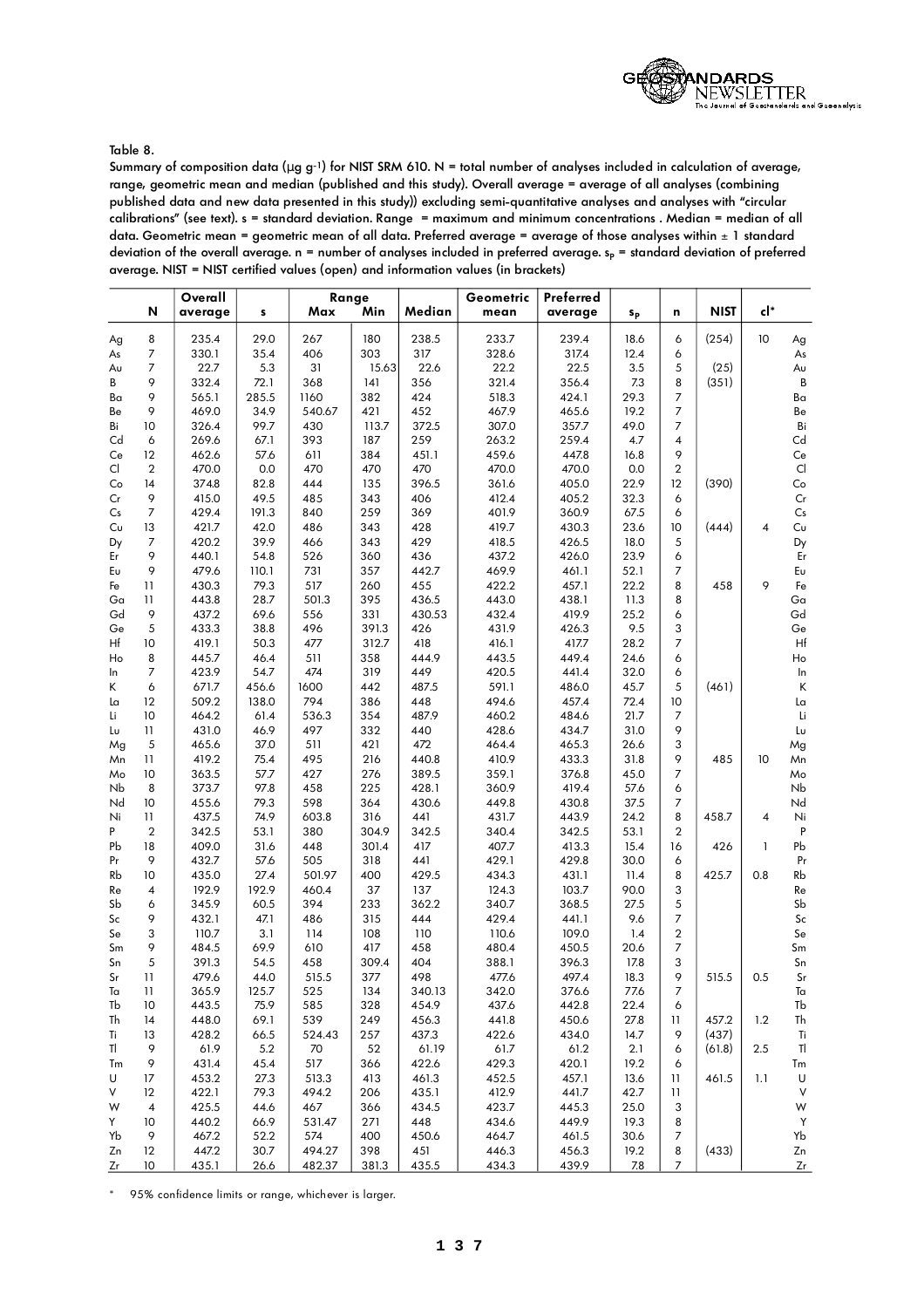

Table 9. Summary of composition data (µ g g-1) for NIST SRM 612. Column headings as Table 8

|    |                | Overall |        |        | Range          |        | Preferred<br>Geometric |         |           |                |        |              |                                                  |
|----|----------------|---------|--------|--------|----------------|--------|------------------------|---------|-----------|----------------|--------|--------------|--------------------------------------------------|
|    | N              | average | s      | Max    | Min            | Median | mean                   | average | <b>Sp</b> | n              | NIST   | cl*          |                                                  |
| Ag | 8              | 20.44   | 8.91   | 31     | $\mathbf{I}$   | 31.26  | 15.46                  | 21.92   | 3.26      | 6              | 22     | 0.3          | Ag                                               |
| As | 7              | 38.56   | 11.11  | 58.1   | 25.2           | 35.6   | 37.29                  | 37.33   | 6.56      | 5              |        |              | As                                               |
| Aυ | 6              | 5.07    | 0.63   | 6      | 4.05           | 5.05   | 5.04                   | 5.09    | 0.13      | 4              | (5)    |              | Au                                               |
| В  | $\mathbf{1}$   | 33.73   | 5.83   | 43     | 25.8           | 33     | 33.26                  | 34.73   | 3.21      | 6              | (32)   |              | B                                                |
| Ba | $\mathbf{11}$  | 37.92   | 3.42   | 45     | 32.87          | 38     | 3778                   | 3774    | 1.26      | 7              | (41)   |              | Ba                                               |
| Be | 10             | 39.31   | 5.88   | 50     | 31             | 38.3   | 38.94                  | 3773    | 2.41      | 7              |        |              | Be                                               |
| Bi | 6              | 28.73   | 9.86   | 40     | 13             | 32.13  | 26.96                  | 29.84   | 5.98      | 4              |        |              | Bi                                               |
| Cd | 4              | 31.24   | 5.87   | 40     | 27.63          | 28.66  | 30.87                  | 28.32   | 0.65      | 3              |        |              | $\ensuremath{\mathsf{C}}\ensuremath{\mathsf{d}}$ |
| Ce | 18             | 38.75   | 3.92   | 48.2   | 33             | 38     | 38.57                  | 38.35   | 1.64      | 12             | (39)   |              | $\mathsf{Ce}$                                    |
| Co | 16             | 36.23   | 15.37  | 84     | $\overline{2}$ | 34.95  | 31.05                  | 35.26   | 2.44      | 14             | (35.5) | 1.2          | $\mathsf{Co}\xspace$                             |
| Cr | 10             | 51.39   | 39.11  | 155    | 19.241         | 37.97  | 43.19                  | 39.88   | 15.17     | 9              |        |              | $\mathsf{Cr}$                                    |
| Cs | $\mathbf{1}$   | 46.49   | 16.28  | 95     | 35.08          | 42.3   | 44.81                  | 41.64   | 2.59      | 10             |        |              | Cs                                               |
| Cυ | 10             | 35.17   | 11.64  | 52.007 | 6              | 37.57  | 31.63                  | 36.71   | 3.07      | 8              | (37.7) | 0.9          | $C\upsilon$                                      |
| Dy | 14             | 36.03   | 2.22   | 41.7   | 31.1           | 36     | 35.97                  | 35.97   | 0.82      | 12             | (35)   |              | Dy                                               |
| Er | 13             | 37.99   | 3.27   | 44.6   | 32             | 38.15  | 37.86                  | 37.43   | 1.50      | 10             | (39)   |              | $\mathsf{Er}$                                    |
| Eυ | 18             | 35.51   | 5.50   | 53     | 26             | 34.97  | 35.16                  | 34.44   | 1.59      | 15             | (36)   |              | $E\upsilon$                                      |
| Fe | 7              | 64.71   | 27.14  | 115    | 377            | 53     | 60.56                  | 56.33   | 17.14     | 6              | 51     | $\mathbf{2}$ | Fe                                               |
| Ga | 9              | 3771    | 4.29   | 44.9   | 33             | 36.88  | 37.50                  | 36.24   | 2.03      | 6              |        |              | Ga                                               |
| Gd | 15             | 38.09   | 6.66   | 61     | 30             | 37     | 37.66                  | 36.95   | 1.06      | 13             | (39)   |              | Gd                                               |
| Ge | $\overline{2}$ | 34.64   | 2.64   | 36.5   | 32.77          | 34.64  | 34.58                  | 34.64   | 2.64      | 2              |        |              | Ge                                               |
| Hf | $\mathbf{1}$   | 34.29   | 9.64   | 52.29  | 12             | 35     | 32.61                  | 34.77   | 3.65      | 9              |        |              | Hf                                               |
| Ho | $\mathbf{1}$   | 37.89   | 3.71   | 46     | 30             | 376    | 37.72                  | 37.87   | 1.09      | 9              |        |              | H <sub>o</sub>                                   |
|    | 6              | 38.85   | 10.72  | 49     | 18.44          | 42.22  | 37.16                  | 42.93   | 4.32      | 5              |        |              |                                                  |
| In | 3              | 63.84   | 4.20   | 66.52  | 59             | 66     | 63.75                  | 66.26   |           | $\overline{2}$ | (64)   |              | ln                                               |
| Κ  |                |         |        |        |                |        |                        |         | 0.37      |                |        |              | К                                                |
| La | 17             | 36.95   | 3.92   | 48     | 33             | 35.75  | 36.77                  | 35.77   | 2.15      | 13             | (36)   |              | La                                               |
| Li | 12             | 43.17   | 6.25   | 61     | 37.9           | 41.83  | 42.81                  | 41.54   | 2.87      | 11             |        |              | Li                                               |
| Lυ | 13             | 37.60   | 3.73   | 45     | 29             | 372    | 37.42                  | 3771    | 1.95      | 11             |        |              | Lυ                                               |
| Mg | 6              | 121.37  | 110.93 | 341    | 36             | 80.15  | 93.51                  | 77.44   | 30.15     | 5              |        |              | Mg                                               |
| Mn | 9              | 36.60   | 5.55   | 39.9   | 22             | 38.3   | 36.11                  | 38.43   | 0.99      | 8              | (39.6) | 0.8          | Mn                                               |
| Mo | 8              | 3779    | 3.15   | 43     | 33.8           | 3776   | 37.67                  | 38.30   | 1.65      | 5              |        |              | Mo                                               |
| Nb | 5              | 38.74   | 3.54   | 44.5   | 35             | 38.1   | 38.61                  | 38.06   | 0.86      | 3              |        |              | N <sub>b</sub>                                   |
| Nd | 13             | 37.52   | 8.58   | 65     | 31             | 35     | 36.86                  | 35.24   | 2.44      | 12             | (36)   |              | Nd                                               |
| Ni | 8              | 35.51   | 9.33   | 3.431  | 15             | 38.2   | 33.96                  | 38.44   | 4.64      | 7              | 38.8   | 0.2          | Ni                                               |
| P  | $\overline{2}$ | 55.16   | 22.71  | 71.21  | 39.1           | 55.16  | 52.77                  | 55.16   | 22.71     | $\overline{2}$ |        |              | $\sf P$                                          |
| Pb | 16             | 39.77   | 5.34   | 57.9   | 33             | 38.64  | 39.49                  | 38.96   | 1.84      | 14             | 38.57  | 0.2          | Pb                                               |
| Pr | 10             | 36.69   | 1.82   | 39     | 33             | 3721   | 36.64                  | 37.16   | 0.93      | 7              |        |              | Pr                                               |
| Rb | 12             | 32.19   | 1.48   | 36     | 31.02          | 31.43  | 32.16                  | 31.63   | 0.59      | 10             | 31.4   | 0.4          | Rb                                               |
| Re | $\overline{2}$ | 8.12    | 3.27   | 10.43  | 5.8            | 8.12   | 7.78                   | 8.12    | 3.27      | $\overline{2}$ |        |              | Re                                               |
| S  | $\mathbf{1}$   | 16.00   | 0.00   | 16     | 16             | 16     | 16.00                  | 16.00   | 16.00     | 1              |        |              | $\sf S$                                          |
| Sb | 8              | 3774    | 4.46   | 45.2   | 32.2           | 38.46  | 37.51                  | 38.44   | 2.26      | 5              |        |              | S <sub>b</sub>                                   |
| Sc | 9              | 42.25   | 7.51   | 54.6   | 34             | 40.35  | 41.68                  | 41.05   | 4.09      | 5              |        |              | $\mathsf{Sc}$                                    |
| Sm | 17             | 38.50   | 7.77   | 67     | 32.7           | 36.8   | 37.96                  | 36.72   | 2.63      | 16             | (39)   |              | Sm                                               |
| Sn | 5              | 33.56   | 9.94   | 40     | 16             | 36.8   | 31.91                  | 37.96   | 1.76      | 4              |        |              | Sn                                               |
| Sr | 13             | 76.60   | 3.74   | 86.2   | 72             | 76.3   | 76.52                  | 76.15   | 2.29      | П              | 78.4   | 0.2          | $\mathsf{Sr}$                                    |
| Ta | 6              | 41.92   | 5.62   | 52.7   | 36.33          | 40.61  | 41.64                  | 39.77   | 2.15      | 5              |        |              | Ta                                               |
| Tb | 14             | 36.14   | 6.56   | 52.9   | 22             | 36.8   | 35.58                  | 35.92   | 2.68      | 12             |        |              | Tb                                               |
| Th | 14             | 36.11   | 4.41   | 42.1   | 23             | 36.99  | 35.81                  | 37.23   | 0.72      | П              | 3779   | 0.08         | Th                                               |
| Ti | 8              | 47.68   | 7.01   | 57     | 38.2           | 47.85  | 47.22                  | 48.11   | 3.01      | 4              | (50.1) | 0.8          | Ti                                               |
| TI | 8              | 14.06   | 2.92   | 16     | $\overline{7}$ | 14.91  | 13.68                  | 15.07   | 0.66      | 7              | (15.7) | 0.3          | $\sf{I}$                                         |
| Tm | 10             | 36.24   | 3.01   | 39.15  | 30             | 37.01  | 36.12                  | 37.55   | 1.25      | 8              |        |              | Tm                                               |
| U  | 20             | 37.19   | 3.18   | 44.1   | 30             | 37.37  | 37.06                  | 37.15   | 1.23      | 16             | 37.38  | 0.08         | U                                                |
| V  | 10             | 40.44   | 7.54   | 58.6   | 32             | 38.1   | 39.88                  | 39.22   | 3.76      | 8              |        |              | $\vee$                                           |
| W  | 3              | 35.20   | 7.55   | 40.1   | 26.5           | 39     | 34.61                  | 39.55   | 0.78      | 2              |        |              | W                                                |
| Y  | 11             | 38.33   | 3.78   | 46     | 31.45          | 37.9   | 38.17                  | 38.25   | 2.14      | 9              |        |              | Y                                                |
| Yb | 17             | 41.20   | 5.52   | 55     | 34             | 40.02  | 40.88                  | 39.95   | 2.86      | 14             | (42)   |              | Yb                                               |
| Zn | 8              | 36.24   | 10.72  | 49.4   | 13             | 37.15  | 34.18                  | 37.92   | 3.86      | 6              |        |              | Zn                                               |
| Zr | 9              | 38.01   | 3.77   | 43.5   | 33.81          | 373    | 37.85                  | 35.99   | 1.25      | 5              |        |              | $\mathsf{Zr}$                                    |

\* 95% confidence limits or range, whichever is larger.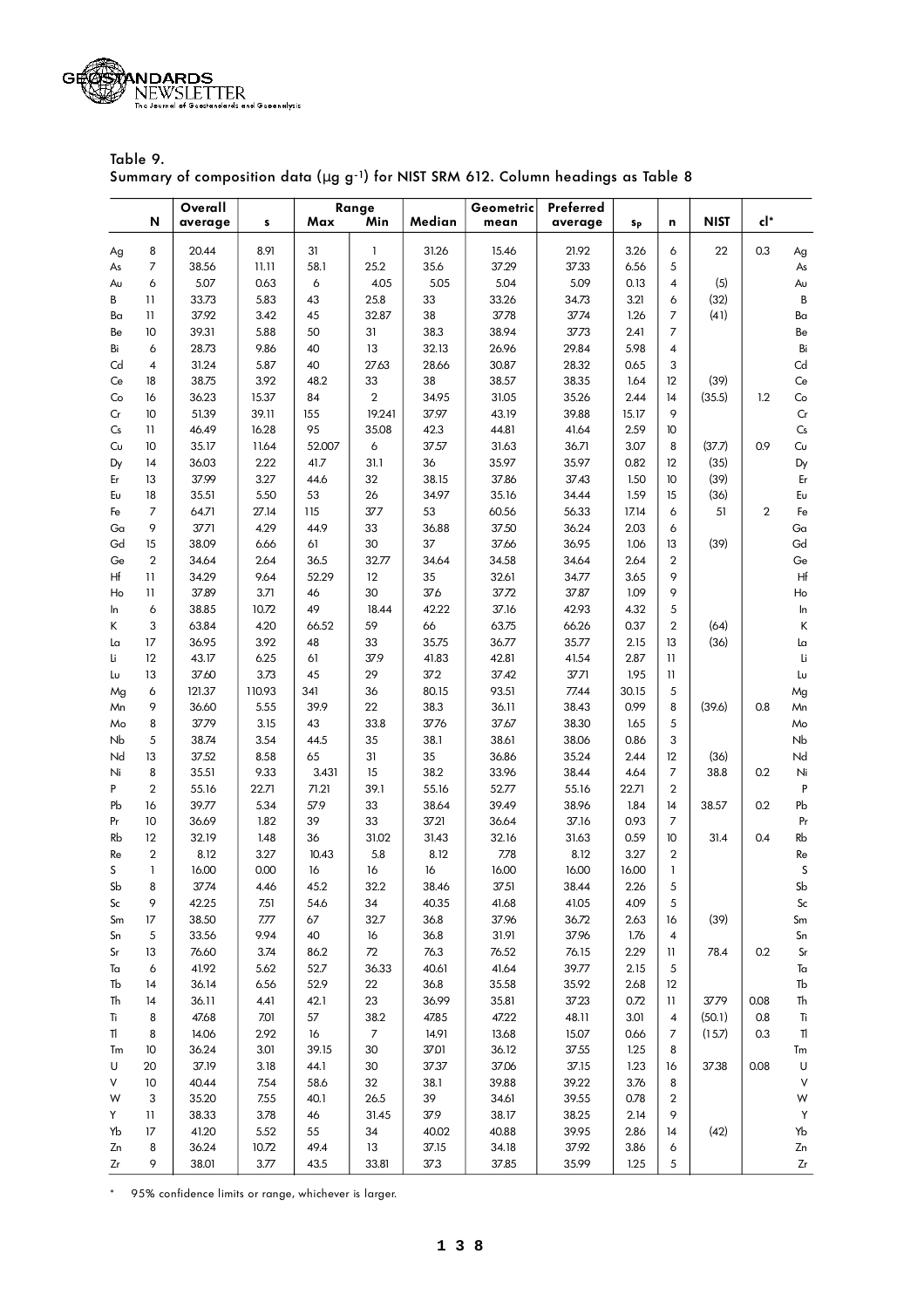

changes in filter selection producing data of varying quality at different Z ranges. Lukaszew (1990) used a spark source mass spectrometric method to determine the rare earth elements in the NIST SRM 610 glass.

Bonham and Quattlebaum (1989) coupled a Nd:YAG laser to a spark source mass spectrograph to analyse a variety of metals and insulators, including both NIST SRM 610 and NIST SRM 612. They state clearly that, regarding NIST SRM 610, "the sample was not homogeneous", this conclusion being drawn from only four separate analyses and despite their having powdered (and presumably thoroughly mixed) the glass. NIST SRM 612 was also analysed (whether as a powder or the bulk glass is not stated) and their results for most elements "fall well within the predicted factor of three". Notable exceptions include Cu and Ag. Many of the data from Bonham and Quattlebaum disagree wildly with other published data for the NIST glasses, and most of their data are excluded in the calculation of a preferred average by being outside  $\pm$  1 standard deviation of the overall mean.

By the early 1990's more work had started to appear on these reference materials, and their potential use as microanalytical standards had been recognised. Hinton (1990), in an ion-microprobe study of silicate glasses, cites chemical data for the NBS-610, assuming all elements to be present at 500 µ g g<sup>-1</sup> unless analyses from elsewhere were available (e.g. Michael (1988) or NIST certified or estimated concentrations). Hinton (1990) did not produce any new chemical information for NIST SRM 610 and used the actual or assumed values in NBS-610 to calibrate the ion microprobe instrumentation. In many cases substantial errors can occur when the assumed 500  $\mu$  g g<sup>-1</sup> concentrations are used for calibration, although using compilations such as the present one, or with new information on the NIST glasses, corrections can be made retrospectively to published analyses.

Jackson et al. (1992) produced analyses of a range of elements from duplicate ICP-MS analyses of two acid digestions of NIST SRM 612 in a paper dealing with laser ablation ICP-MS. These data include many petrologically significant elements (REE, high field strength, large ion lithophile elements). Powdered samples were analysed using the digestion method of Jenner et al. ( 1990), which uses a closed bomb HF/HNO<sub>3</sub> attack on 0.1 g sample, followed by a double evaporation with  $\mathsf{HNO}_3$ . Final solutions were prepared in dilute HNO $_3$ , made up to a given mass

(not volume) of solution. For Nb, Mo, Ta and W, a "surrogate calibration" (Jenner et al. 1990) was used where the slope of the Nb and Mo calibrations were determined indirectly from the Zr calibration, and Ta and W from the Hf calibration.

Fedorowich et al. (1993) cited a wide range of solution nebulisation ICP-MS data for NIST SRM 612. Samples were prepared for analysis and their instrument calibrated using a method similar to that of Jenner et al. (1990).

Raith et al. ( 1996) used a laser ablation ICP-M S technique to determine forty four elements in the NIST SRM 610 and thirty elements in NIST SRM 612. Five spectra were acquired from both the NIST glasses, and three spiked glasses produced by P and H Developments of Glossop U.K. (see above and Hamilton and Hopkins 1995). Calibrations were produced from the first of Raith et al.'s (1996) acquisitions from each standard, using NIST certified or information values and the 75 or 150  $\mu$ g g<sup>-1</sup> concentrations. The remaining four spectra for each standard were then treated as unknowns. It is not surprising that much of Raith et al.'s data is very similar to the NIST information or certified values, and whilst these data show the viability of LA-ICP-MS as a quantitative technique, and demonstrate the linearity of LA-ICP-MS calibrations, the calibration is not against external materials thus these data are not included in the ave rages given in Tables 8 and 9.

Most recently, Hollocher and Ruiz (1995) produced a suite of new data for NIST SRM 611 (equivalent to NIST SRM 610), NIST SRM 612 and NIST SRM 614 (a nominal 1 μ g g<sup>-1</sup> reference material). Hollocher and Ruiz (1995) took only one fragment of glass from each sample (weight approximately 150 mg) which was crushed before dissolution of approximately 100 mg in HF:HNO $_3$  in a PTFE bomb, prior to analysis by ICP-MS. Calibration was achieved against synthetic multi element standards, and for NIST SRM 611 and NIST SRM 612, internal standards from the sample were used, followed by normalisation of the data to NIST certified values for Ni, Sr and Pb. It is unclear from the manuscript, how Hollocher and Ruiz (1995) determined their analytical errors (presumably multiple analyses on the single solution prepared of each sample), or how, having only prepared one solution of each sample, they were able to test the statement that "NIST glass SRM's 611,  $612$  and  $614$  are nominally homogeneous within expected analytical uncertainty for ...... minor and trace elements on the scale of sampling". Hollocher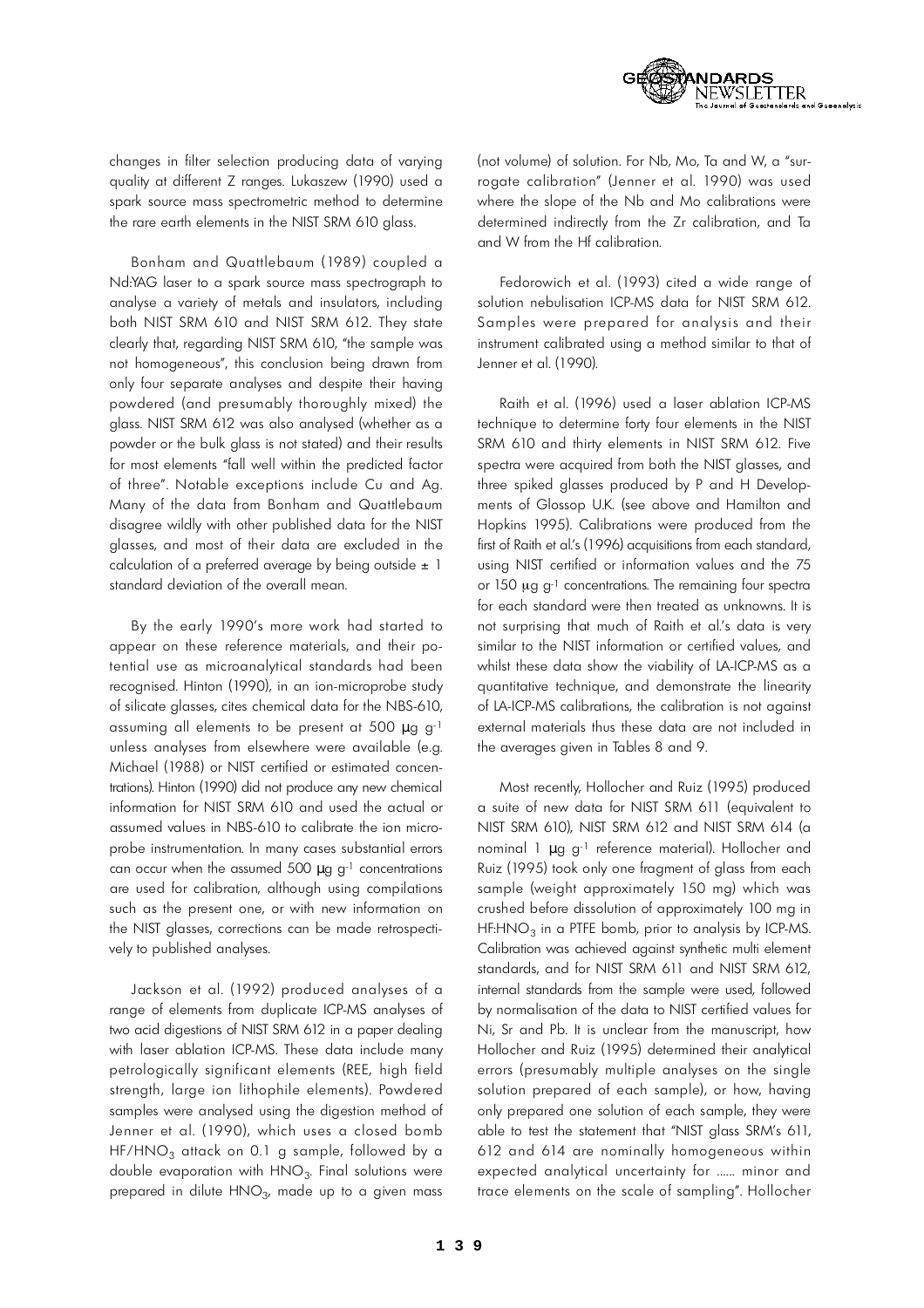

and Ruiz (1995) quoted maximum, minimum and median concentrations from seventeen publications for NIST SRM 610 and from twenty five publications for NIST SRM 612.

### **S u m m a r y**

In general, the inter-laboratory comparison for the new data presented here is very good, although in some cases the solution nebulisation ICP-MS analyses for some of the light REE are notably lower than data produced in other laboratories (e.g. from Aberystwyth and for some elements from Notre Dame). This phenomenon has also been noted in ICP-MS analysis by Garbe-Schönberg (1993). Nonetheless, the new data compares very favourably with published data presented elsewhere, with the exception of some of the studies mentioned above (e.g. Bonham and Quattlebaum 1989).

There are clearly discrepancies in the analyses of Nb and Ta (and to some extent Zr and Hf), due to problems retaining these elements in solution without HF present. This is evident in both the Aberystwyth and Memorial ICP-MS analyses. These elements are useful petrogenetic indicators and clearly further determinations on these elements are needed.

Several elements present in these glasses have been determined only a small number of times. These include Mg, P, S, Cl, Ge, Se, Cd, Sn, Sb, W and Re. Clearly further determinations of these elements would be of value.

Major element data for NIST SRM 610 and NIST SRM 612 are presented in Tables 1 and 2 which give an average of all the data. When the matrix composition is normalised back to 100%, it compares extremely well with the composition of the matrix given by NIST, although the absolute concentrations of the matrix elements are reduced by the dilution effect of some sixty elements present at nominal 50  $\mu$  g g<sup>-1</sup> or 500  $\mu$  g g<sup>-1</sup>.

Tables 6 and 7 present all the available trace element data for the NIST SRM 610 and NIST SRM 612 glasses. For NIST SRM 610, data is taken from the forty references cited. For NIST SRM 612, data is taken from the forty nine cited references.

All data are summarized in Table 8 (NIST SRM 610) and Table 9 (NIST SRM 612) which includes:

• • the overall average and standard deviation for each element,

• • the "preferred average" and standard deviation. The preferred average is the average of all values within  $\pm$  1 standard deviation of the overall average. Whilst not widely used in the geostandards literature, the preferred average is occasionally reported (see for example Abbey et al. 1979 and Govindaraju 1995), and has the advantage of rejecting some outlying values.

•  $\cdot$  the range of reported concentrations

• • the median

• the geometric mean (calculated after Sankar Das 1979).

All mathematical calculations were performed using the spreadsheet package Microsoft Excel® v5.0. Analyses from Raith et al. (1996) and Imbert and Telouk (1993) were not used to compute results in Tables 8 and 9, the former because data were obtained using a calibration generated from the glasses themselves and the latter because results were reported as being semi-quantitative. In addition, the data presented by Milton and Hutton (1993) has been excluded from the compilations because of a circular calibration strategy. Data from the NIST certificate, being a compilation, is also excluded from the calculations. In most cases, the data of Bonham and Quattlebaum (1989) has been excluded by the rejection process used to calculate the preferred averages, and is clearly distinct from the majority of the data. Otherwise there appears to be no particular bias between laboratories.

Overall, the NIST SRM 612 glass contains most elements at concentrations of about  $38 \pm 12 \mu$  g g<sup>-1</sup>, lower than the nominal 50  $\mu$  g g<sup>-1</sup> suggested by NIST. NIST SRM 610 contains most elements at about 400±100 µ g g-1, again lower than the nominal 500  $\mu$  g g<sup>-1</sup> suggested by NIST. Studies which have assumed the NIST nominal concentrations may suffer from up to 25% bias.

Whilst a large amount of data has been published for NIST SRM 612, less is available for NIST SRM 610. This contribution, therefore, represents a substantial increase in the amount of analytical data available for NIST SRM 610 as well as adding valuable data towards the fuller characterisation of NIST SRM 612. The summary tables provide averages which make these reference materials more useful to the microanalytical community. We will endeavour to maintain and update these compilations and would be grateful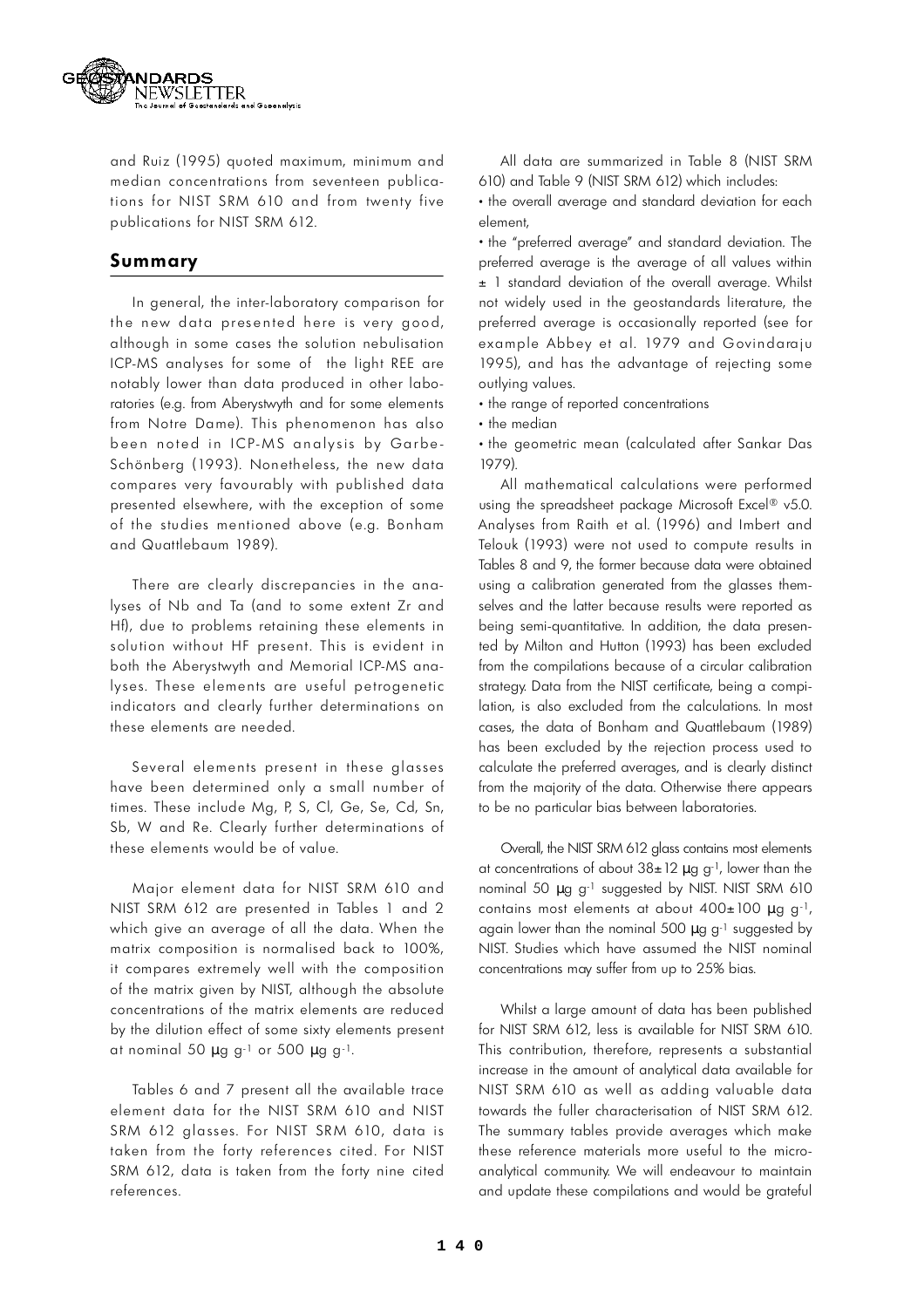

for information concerning sources of published data we have overlooked.

### **Ac k n ow l e d g m e n t s**

We are grateful to P.J. Potts and two anonymous referees for their helpful comments which have improved this contribution.

### **R ef e re n c e s**

Abbey S. , Meads R.A. and Belanger P.G. (1979) Reference samples of rocks - the search for "best values". Geostandards Newsletter, 2, 121-133.

### Barnes L. , Garner E. , Gramlich J. , Moore L. , Murphy T. , Machlan L. , Shields W. , Tatsumoto M. and Knight R. (1973)

Determination of lead, uranium and thallium in silicate glass standard materials by isotope dilution mass spectrometry. Analytical Chemistry, 45, 880-885.

### Barnes S.J. and Gorton M.P. (1984)

Trace element analysis by neutron activation with a low flux reactor (Slowpoke-II): Results for International Reference Rocks. Geostandards Newsletter, 8, 17-23.

Belshaw N.S., O'Nions R.K., Martel D.

## and Burton K. (1994)

High-resolution SIMS analysis of common lead. Chemical Geology, 112, 57-70.

### Bendicho C. and de Loos Vollerbregt M.T.C. (1990a)

The influence of pyrolysis and matrix modifiers for the analysis of glass materials by graphite furnace atomic absorption spectrometry using slurry sample extraction. Spectrochimica Acta, 45B, 679-693.

### Bendicho C. and de Loos Vollerbregt M.T.C. (1990b)

Metal extraction by hydrofluoric acid from slurries of glass materials in graphite furnace atomic absorption spectrometry. Spectrochimica Acta, 45B, 695-710.

### Benjamin T.M. , Duffy C.J. and Rodgers P.S.Z. (1988)

Geochemical utilisation of nuclear microprobes. Nuclear Instruments and Methods in Physics Research, B30, 454-458.

### Bergholz J. , Luck J. , Moller P. and Szacki W. (1974)

Funkenquellen - massenspektrometrische analyses des NBS-SRM 610 (3 mm) standards. Fresenius Zeitschrift für Analytische Chemie, 269, 121.

### Bingham R.A. and Slater P.L. (1976)

Materials analysis by laser-probe mass spectrometry. International Journal of Mass Spectrometry and Ion Physics, 21, 133-144.

### Bonham R.W. and Quattlebaum J.C. (1989)

Coupling of a spark-source mass spectrograph and an Nd:YAG laser. Spectroscopy International, 1, 42-44.

### Broekman A. and van Raaphorst J.G. (1983)

Stable isotope dilution analysis by thermal ionisation mass spectrometry. Fresenius Zeitschrift für Analytische Chemie, 315, 30-33.

### Carpenter B.S. (1972).

Determination of trace concentrations of boron and uranium in glass by nuclear track technique. Analytical Chemistry, 44, 600-602.

### Carpenter B.S. and Pillone L.J. (1986).

The use of delayed nuclear track counting for determining bismuth. In Proceedings of the Seventh Modern Trends in Activation Analysis. (Copenhagen), 473-478.

#### Chen J.R. , Chao E.C.T. , Back J.M. , Minkin J.A. , Rivers M.L. , Sutton S.R. , Cygan G.L. , Grossman J.N. and Reed M.J. (1993)

Rare earth element concentrations in geological and synthetic samples using synchrotron X-ray fluorescence analysis. Nuclear Instruments and Methods in Physics Research, B75, 576-581.

### Chenery S.P. and Cook J.M. (1993)

Determination of rare earth elements in single mineral grains by laser ablation microprobe inductively coupled plasma-mass spectrometry - preliminary study. Journal of Analytical Atomic Spectrometry, 8, 299-303.

### Colin M. , Freidli C. and Lerch P. (1987)

Trace determination of beryllium by heavy ion activation analysis. Journal of Radioanalytical and Nuclear Chemistry - Letters, 119, 477-487.

### Conrad C.P. , Rowe M.W. and Gladney E.S. (1982)

Comparative determination of uranium in silicates by delayed neutron activation analysis. Geostandards Newsletter, 6, 1-4.

### Denoyer E.R. (1990)

Laser sampling ICP-MS of high purity quartz and glasses. Perkin-Elmer Laser Application Report No LAR-5.

### Denoyer E.R. , Fredeen K.J. and Hager J.W. (1991)

Laser solid sampling for inductively coupled plasma-mass spectrometry. Analytical Chemistry, 63, 445A-457A.

#### Fedorowich J.S. , Richards J.P. , Jain J.C. , Kerrich R. and Fan J. (1993)

A rapid method for REE and trace element analysis using laser sampling ICP-MS on direct fusion whole-rock glasses. Chemical Geology, 106, 229-249.

### Fisher L.B. (1986)

Microwave dissolution of geological material: application to isotope dilution analysis. Analytical Chemistry, 58, 261-263.

### Freidli C. , Diaco Th. and Lerch P. (1987)

Lithium and beryllium trace determination using heavy ion activation analysis. Journal of Radioanalytical and Nuclear Chemistry - Articles 112, 403-413.

### Freidli C. , Colin M. and Lerch P. (1988a)

Studies in heavy ion activation analysis. X. Trace determination possibilities with <sup>11</sup>B ion bombardment. Journal of Radioanalytical and Nuclear Chemistry - Articles 120, 253-265.

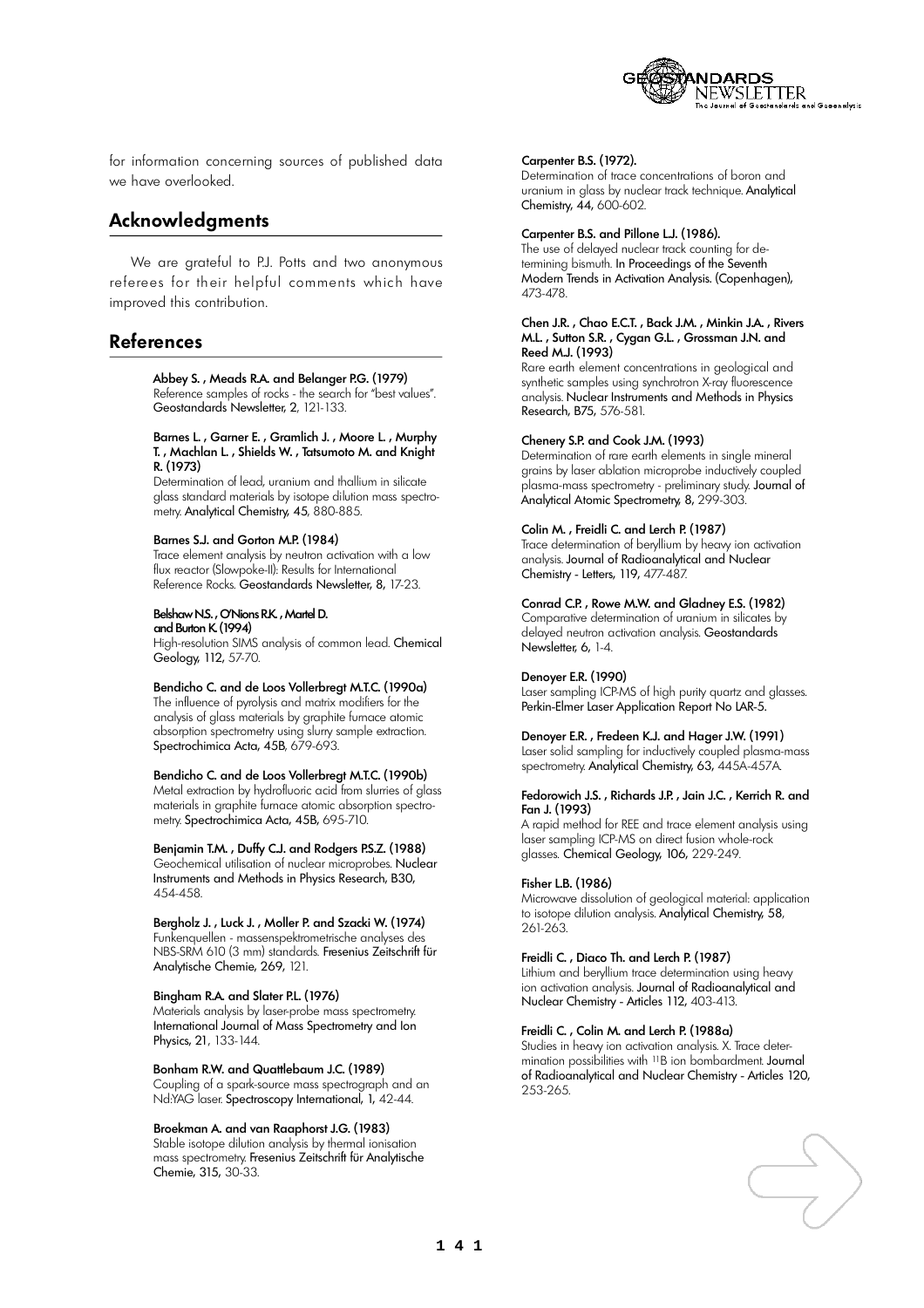

### references

### Freidli C. , Colin M. and Lerch P. (1988b)

Studies in heavy ion activation analysis. XI. Trace determination possibilities with <sup>15</sup>N ion bombardment. Journal of Radioanalytical and Nuclear Chemistry - Articles 122, 115-128.

### Garbe-Schönberg C.-D. (1993)

Simultaneous determination of thirty seven trace elements in twenty eight international rock standards by ICP-MS. Geostandards Newsletter, 17, 81-98.

### Gladney E.S. , Jurney E.T. and Curtis D.B. (1976)

Nondestructive determination of boron and cadmium in environmental materials by thermal neutron prompt gamma-ray spectrometry Analytical Chemistry, 48, 2139-2142.

### Gladney E.S. , Burns C.E. , Perrin D.R. , Robinson R.D. and Knab D. (1984)

Quality assurance for environmental analytical chemistry: 1982. Los Alamos National Laboratory Report LA-9950-MS.

### Gladney E.S. , Curtis D.B. and Perrin D.R. (1984)

Determination of boron in thirty five international geochemical reference materials by thermal neutron capture prompt gamma-ray spectrometry. Geostandards Newsletter, 8, 43-46.

### Gladney E.S. , Curtis D.B. and Perrin D.R. (1985)

Determination of selected rare earth elements in thirty seven international geochemical reference materials by instrumental thermal neutron capture prompt gamma-ray spectrometry. Geostandards Newsletter, 9, 25-30.

### Gladney E.S. , O'Malley B.T. , Roelandts I. and Gills T.E. (1987)

Compilation of elemental concentration data for NBS clinical, biological, geological and environmental standard reference materials. National Bureau of Standards Special Publication 260-111, 547pp.

### Govindaraju K. (1995)

Update (1984-1995) on two GIT-IWG geochemical reference samples: albite from Italy, AL-I and iron formation sample from Greenland, IF-G. Geostandards Newsletter, 19, 55-96.

### Grey P. (1990)

Determination of arsenic and lead in catalysts by atomic absorption spectrometry with electrothermal atomisation. Analyst, 116, 159-165.

### Gulson B.L. (1977)

Isotopic and geochemical studies on crustal effects in the genesis of the Woodlawn Pb-Zn-Cu deposit. Contributions to Mineralogy and Petrology, 65, 227-242.

### Hamilton D.L. and Hopkins T.C. (1995)

Preparation of glasses for use as chemical standards involving the coprecipitated gel technique. Analyst, 120, 1373-1377.

### Haney M.A. (1977)

Comparison of window glasses by isotope dilution spark source mass spectrometry. Journal of Forensic Sciences, 22, 534-544.

### Hannaker P. and Hughes T.C. (1977)

Multi-element trace analysis of geological materials with solvent extraction and flame atomic absorption spectrometry. Analytical Chemistry, 49, 1485-1488.

### Headridge J.B. and Riddington I.M. (1984)

Determination of silver, lead and bismuth in glasses by atomic absorption spectrometry with introduction of solid samples into furnaces. Analyst, 109, 113-118.

### Heidel R.H. (1971)

Precision and detection limits of certain minor and trace elements in silicates by electron microprobe analysis. Analytical Chemistry, 43, 1907-1908.

### Hinton R.W. (1990)

Ion microprobe trace element analysis of silicates: Measurement of multi-element glasses. Chemical Geology, 83, 11-25.

### Hinton R.W. , Harte B. and Witt-Eickschen G. (1995)

Ion probe measurements of National Institute of Standards and Technology Standard Reference Material SRM 610 glass, trace elements. Analyst, 120, 1315-1319.

### Hollocher K. and Ruiz J. (1995)

Major and trace element determinations on NIST glass standard reference materials 611, 612, 614 and 1834 by inductively coupled plasma-mass spectrometry. Geostandards Newsletter, 19, 27-34.

### Horn I., Foley S.F., Jackson S.E. and Jenner G.A. (1994)

Experimentally determined partitioning of high field strength elements and selected transition-elements between spinel and basaltic melt. Chemical Geology, 117, 193-218.

### Imbert J.L and Telouk P. (1993)

Application of laser ablation ICP-MS to elemental analyses of glasses. Mikrochimica Acta, 110, 151-160.

### Ingamells C.O. and Pitard F.F. (1986)

Applied Geochemical Analysis. John Wiley (New York), 733pp.

### Jackson S.E., Longerich H.P., Dunning G.R. and Fryer B.J. (1992)

The application of laser ablation microprobe inductively coupled plasma-mass spectrometry (LAM-ICP-MS) to in situ trace element determinations in minerals. Canadian Mineralogist, 30, 1049-1064.

### Jeffries T.E. (1996)

Investigations of mineral analysis by laser ablation inductively coupled plasma-mass spectrometry. Unpublished Ph.D. thesis, University of Wales, Aberystwyth.

### Jeffries T.E. , Pearce N.J.G. , Perkins W.T and Raith A. (1996)

Chemical fractionation during infrared and ultraviolet laser ablation inductively coupled plasma-mass spectrometry - implications for mineral microanalysis. Analytical Communications, 33, 35-39.

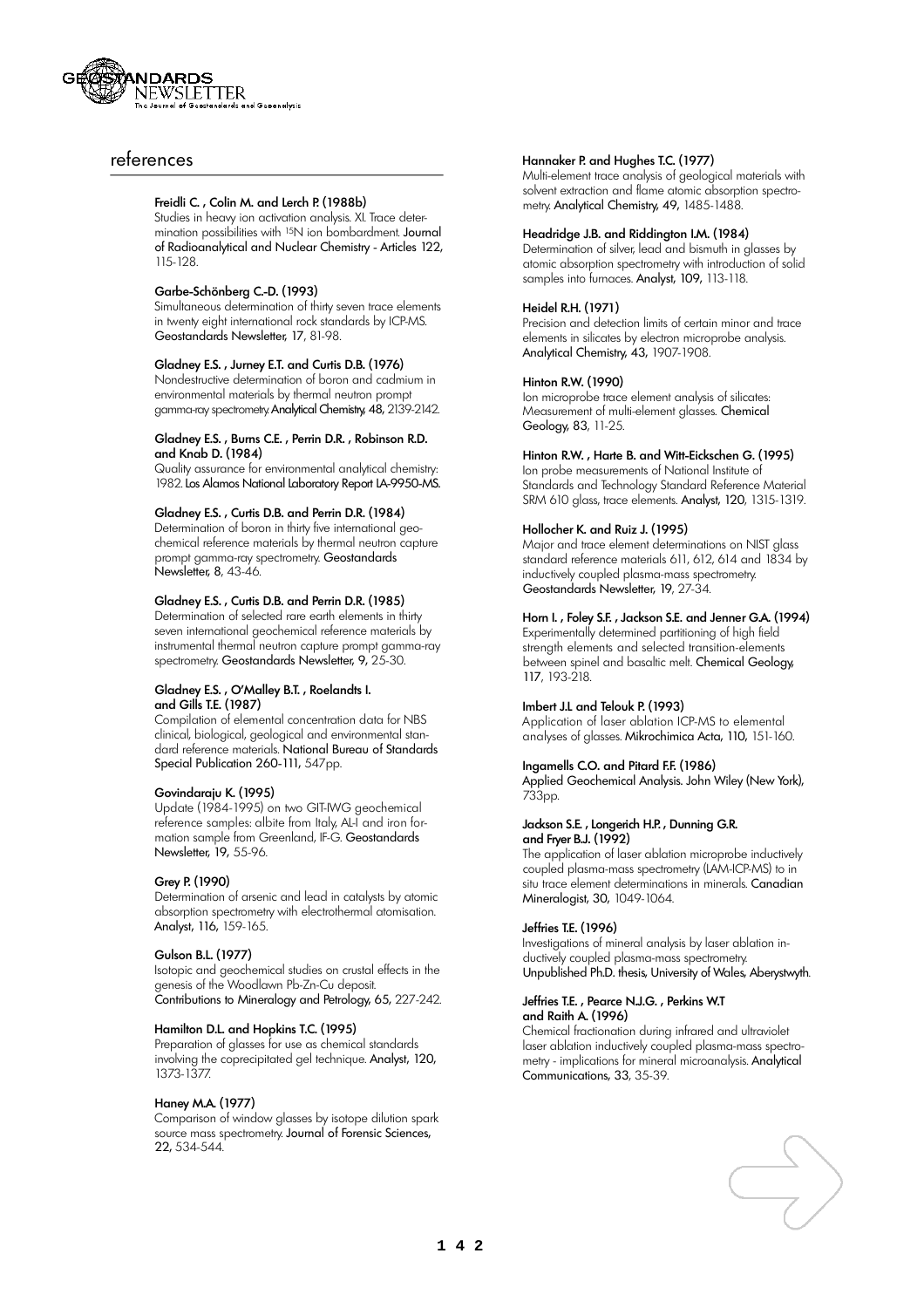

### references

#### Jenner G.A. , Longerich H.P. , Jackson S.E. and Fryer B.J. (1990)

ICP-MS - a powerful tool for high precision trace element analysis in Earth sciences: Evidence from analysis of selected U.S.G.S. reference samples. Chemical Geology, 83, 133-148.

### Johnson W.M. and Maxwell J.A. (1981)

Rock and Mineral Analysis, John Wiley and Sons (New York), 489pp.

### Joyce J.R. and Schweikert E.A. (1984)

Low energy proton activation with X-ray counting. Journal of Trace and Microprobe Techniques, 2, 53-65.

### Kanda Y. , Oikawa T. and Niwaguchi T. (1980)

Multi-element determination of trace elements in glass by instrumental photon activation analysis. Analytica Chimica Acta, 121, 157-163.

### Kim J.I. and Born H.J. (1973)

Monostandard activation analysis and its applications: analyses of kale powder and NBS standard glass samples. Journal of Radioanalytical Chemistry, 13, 427.

### Kobayashi K. (1986)

Determination of trace elements in electronic materials by NAA. Bunseki Kagu, 35, 734-736.

### Kuleff I. , Djingova R. and Penev I. (1984)

Analysis of ancient and medieval glasses by INAA. Journal of Radioanalytical and Nuclear Chemistry, 83, 333-343.

#### Lass B.D. , Roche N.G. , Sanni A.O. , Schweikert E.A. and Ojo J.F. (1982)

Heavy ion activation analysis. Journal of Radioanalytical Chemistry, 70, 251-272.

### Lippolt H.J. , Schleicher H. and Raczek I. (1983)

Rb-Sr systematics of Permian volcanites in the Schwarzwald (SW Germany): Part I: Space of time between plutonism and late orogenic volcanism. Contributions to Mineralogy and Petrology, 84, 272-280.

### Longerich H.P., Jenner G.A., Fryer B.J. and Jackson S.E. (1990)

Inductively coupled plasma-mass spectrometric analysis of geological samples: a critical evaluation based on case studies. Chemical Geology, 83, 105-118.

### Lukaszew R.A. (1990)

Determination of REE in a glass matrix by spark source mass spectrometry. Spectrochimica Acta B. 45, 613-614.

### Maienthal E.J. (1973)

Determination of trace elements in silicate matrices by differential cathode ray polarography. Analytical Chemistry, 45, 644-648.

### McGinley J.R. and Schweikert E.A. (1975)

Determination of lithium, boron and carbon by quasiprompt charged particle activation analysis. Analytical Chemistry, 47, 2403-2407.

### McGinley J.R. and Schweikert E.A. (1976)

Multi-element charged particle activation analysis with Xray counting. Analytical Chemistry, 48, 429-435.

### Michael P.J. (1988)

Partition coefficients for rare earth elements in mafic minerals of high silica rhyolites: the importance of accessory mineral inclusions. Geochimica et Cosmochimica Acta, 52, 275-282.

### Milton D.M.P. and Hutton R.C. (1993)

Investigations into the suitability of using a secondary cathode to analyse glass using glow discharge mass spectrometry. Spectrochimica Acta, 48B, 39-52.

#### Moore L.J. , Moody J. , Barnes I. , Gramlich J. , Murphy T. , Paulsen P. and Shields W. (1973)

Trace determination of rubidium and strontium in silicate glass standard reference materials. Analytical Chemistry, 45, 2384-2387.

### Owens J.W. , Gladney E.S. and Knab D. (1982)

Determination of boron in geological materials by inductively coupled plasma-emission spectroscopy. Analytica Chimica Acta, 135, 169-172.

### Pearce N.J.G. , Westgate J.A. and Perkins W.T. (1996)

Developments in the analysis of volcanic glass shards by laser ablation inductively coupled plasma-mass spectrometry. Quaternary International, 34-36, 213-227.

### Penev I. , Kuleff I. and Djingova R. (1985)

Simultaneous activation determination of aluminium, magnesium and silicon in rocks, glasses and pottery. Journal of Radioanalytical and Nuclear Chemistry, 96, 219-232.

### Perkins W.T. and Pearce N.J.G. (1995)

Laserprobe micro-analysis inductively coupled plasmamass spectrometry. In Potts P.J. , Bowles J.F.W. , Reed S.J.B. and Cave M.R. (ed) "Microprobe Techniques in the Earth Sciences". Chapman Hall (London), 291-325.

### Pouchou J.L. and Pichoir F. (1985)

"PAP" () procedure for improved quantitative microanalysis. In Armstrong J.T. (ed) Microbeam analysis 1985. San Francisco Press (USA), 104-106.

### Raith A. , Godfrey J. and Hutton R.C. (1996)

Quantitation methods using laser ablation ICP-MS. Part II: Evaluation of new glass standards. Fresenius Journal of Analytical Chemistry, 354, 163-168.

#### Rio S. , Metrich N. , Mosbah M. and Massiot P. (1995) Lithium, boron and beryllium in volcanic glasses and

minerals studied by nuclear microprobe. Nuclear Instruments and Methods in Physics Research, B100, 141-148.

### Rogers P.S.Z. , Duffy C.J. and Benjamin T.M. (1987)

Accuracy of standardless nuclear microprobe trace element analyses. Nuclear Instruments and Methods in Physics Research, B22, 133-137.

### Sankar Das M. (1979)

Geometric means as probable values for compiled data on geochemical samples. Geostandards Newsletter, 2, 199-205.